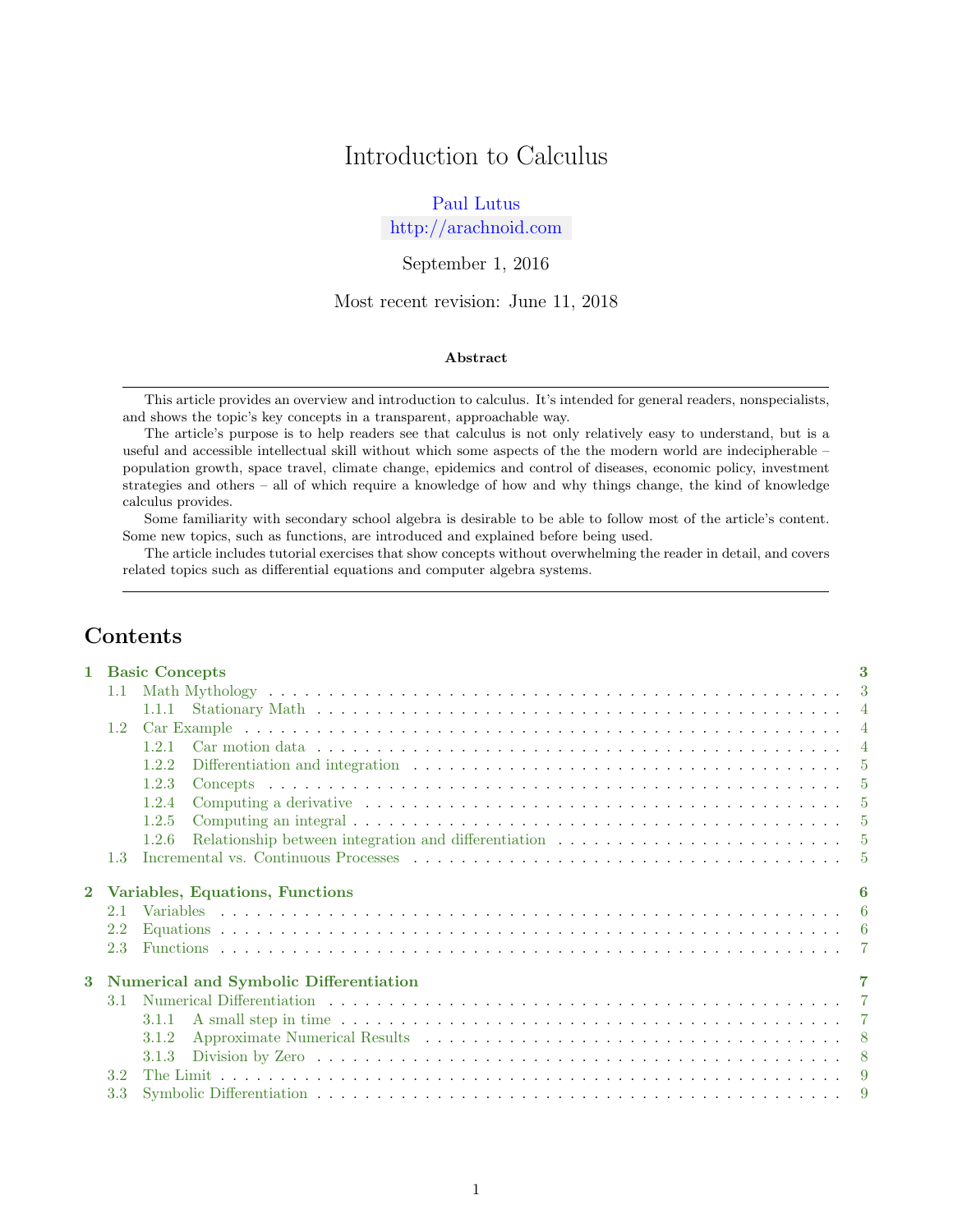|          |            | Numerical and Symbolic Integration                                                                                                                                                                                                      | 10 |
|----------|------------|-----------------------------------------------------------------------------------------------------------------------------------------------------------------------------------------------------------------------------------------|----|
|          | 4.1        |                                                                                                                                                                                                                                         |    |
|          |            | 4.1.1                                                                                                                                                                                                                                   |    |
|          |            | 4.1.2                                                                                                                                                                                                                                   |    |
|          |            | 4.1.3                                                                                                                                                                                                                                   |    |
|          | 4.2        |                                                                                                                                                                                                                                         |    |
|          |            | 4.2.1                                                                                                                                                                                                                                   |    |
|          |            | 4.2.2                                                                                                                                                                                                                                   |    |
|          |            | 4.2.3                                                                                                                                                                                                                                   |    |
|          |            | 4.2.4                                                                                                                                                                                                                                   |    |
|          | 4.3        |                                                                                                                                                                                                                                         |    |
|          |            | 4.3.1                                                                                                                                                                                                                                   |    |
|          |            | 4.3.2<br>Circle Partial Area Function (a) respectively and the contract of the Partial Area Function (b) and the contract of the contract of the contract of the contract of the contract of the contract of the contract of the contra |    |
|          |            | 4.3.3                                                                                                                                                                                                                                   |    |
|          |            | 4.3.4                                                                                                                                                                                                                                   |    |
|          |            |                                                                                                                                                                                                                                         |    |
| $\bf{5}$ |            | <b>Differential Equations</b>                                                                                                                                                                                                           | 16 |
|          | 5.1        |                                                                                                                                                                                                                                         |    |
|          |            | 5.1.1                                                                                                                                                                                                                                   |    |
|          |            | 5.1.2                                                                                                                                                                                                                                   |    |
|          | 5.2        |                                                                                                                                                                                                                                         |    |
|          |            | 5.2.1                                                                                                                                                                                                                                   |    |
|          |            |                                                                                                                                                                                                                                         |    |
| 6        |            | <b>Computer Algebra Systems</b>                                                                                                                                                                                                         | 19 |
|          | 6.1        |                                                                                                                                                                                                                                         |    |
|          | 6.2        |                                                                                                                                                                                                                                         |    |
|          |            | 6.2.1                                                                                                                                                                                                                                   |    |
|          |            | 6.2.2                                                                                                                                                                                                                                   |    |
|          |            | 6.2.3                                                                                                                                                                                                                                   |    |
|          |            | Skydiver equation (a) in the contract of the contract of the contract of the contract of the contract of the contract of the contract of the contract of the contract of the contract of the contract of the contract of the c<br>6.2.4 |    |
|          | 6.3        |                                                                                                                                                                                                                                         |    |
|          |            | 6.3.1                                                                                                                                                                                                                                   |    |
|          |            | 6.3.2                                                                                                                                                                                                                                   |    |
|          |            |                                                                                                                                                                                                                                         |    |
| 7        |            | <b>Numerical Methods</b>                                                                                                                                                                                                                | 24 |
|          | 7.1        |                                                                                                                                                                                                                                         |    |
|          |            | 7.1.1                                                                                                                                                                                                                                   |    |
|          |            | 7.1.2                                                                                                                                                                                                                                   |    |
|          | 7.2        |                                                                                                                                                                                                                                         |    |
|          |            | 7.2.1                                                                                                                                                                                                                                   |    |
|          |            | 7.2.2                                                                                                                                                                                                                                   |    |
|          |            | 7.2.3                                                                                                                                                                                                                                   |    |
|          |            | 7.2.4                                                                                                                                                                                                                                   |    |
|          |            | 7.2.5                                                                                                                                                                                                                                   |    |
|          |            | 7.2.6                                                                                                                                                                                                                                   |    |
|          |            | 7.2.7<br>Results                                                                                                                                                                                                                        |    |
|          |            | 7.2.8                                                                                                                                                                                                                                   |    |
|          |            |                                                                                                                                                                                                                                         |    |
| 8        | Infinity   |                                                                                                                                                                                                                                         | 28 |
|          | 8.1<br>8.2 |                                                                                                                                                                                                                                         |    |
|          |            |                                                                                                                                                                                                                                         |    |
|          | 8.3        |                                                                                                                                                                                                                                         |    |
|          | 8.4        |                                                                                                                                                                                                                                         |    |
| 9        |            | The Platonic Realm                                                                                                                                                                                                                      | 31 |
|          | 9.1        |                                                                                                                                                                                                                                         |    |
|          | 9.2        |                                                                                                                                                                                                                                         |    |
|          | 9.3        |                                                                                                                                                                                                                                         |    |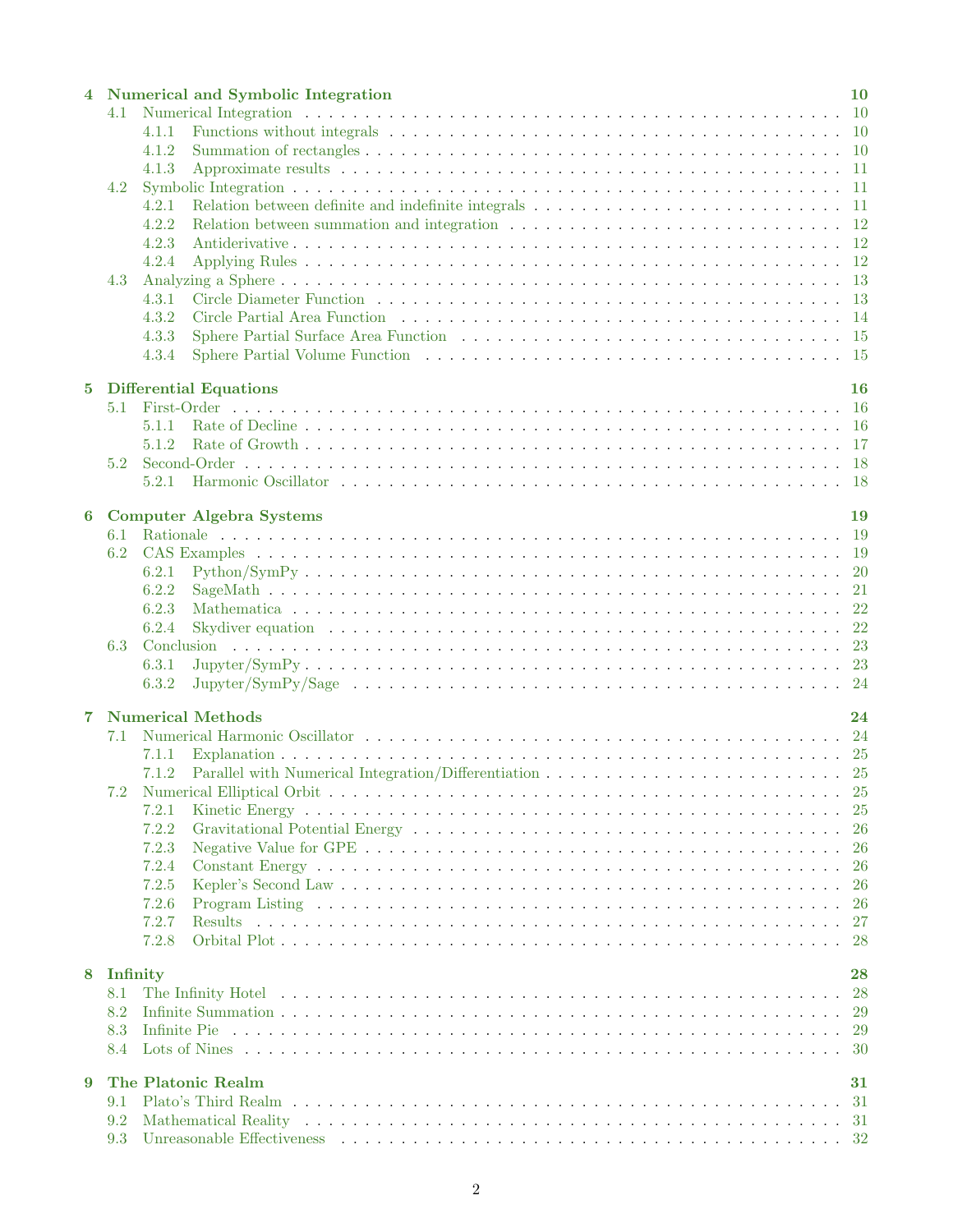| 10 Appendices     | 32 |
|-------------------|----|
|                   |    |
|                   |    |
|                   |    |
|                   |    |
|                   |    |
|                   |    |
|                   |    |
|                   |    |
|                   |    |
|                   |    |
|                   |    |
| <b>References</b> | 35 |

# List of Figures

| $\overline{2}$ |                                                                                                                                                                       |  |
|----------------|-----------------------------------------------------------------------------------------------------------------------------------------------------------------------|--|
| 3              |                                                                                                                                                                       |  |
| 4              |                                                                                                                                                                       |  |
| 5              |                                                                                                                                                                       |  |
| 6              | Sphere Partial Volume Function (three dimensions) $\dots \dots \dots \dots \dots \dots \dots \dots \dots \dots \dots \dots \dots \dots \dots \dots \dots \dots \dots$ |  |
| 7              |                                                                                                                                                                       |  |
| 8              |                                                                                                                                                                       |  |
| 9              |                                                                                                                                                                       |  |
| 10             |                                                                                                                                                                       |  |
| 11             | Python/SymPy second-order DE plot (harmonic oscillator) $\dots \dots \dots \dots \dots \dots \dots \dots \dots \dots \dots$ 20                                        |  |
| 12             | SageMath second-order DE listing (harmonic oscillator) $\dots \dots \dots \dots \dots \dots \dots \dots \dots \dots \dots \dots$ 21                                   |  |
| 13             | SageMath second-order DE plot (harmonic oscillator) $\dots \dots \dots \dots \dots \dots \dots \dots \dots \dots \dots \dots$ 21                                      |  |
| 14             |                                                                                                                                                                       |  |
| 15             |                                                                                                                                                                       |  |
| -16            |                                                                                                                                                                       |  |
| 17             |                                                                                                                                                                       |  |
| 18             |                                                                                                                                                                       |  |
| 19             |                                                                                                                                                                       |  |
| 20             |                                                                                                                                                                       |  |

# List of Tables

# <span id="page-2-0"></span>1 Basic Concepts

# <span id="page-2-1"></span>1.1 Math Mythology

While introducing calculus, this article tries to demolish a pervasive American myth – that calculus is outside the intellectual grasp of everyday people. In contrast to the practice in many other countries, American students are told that calculus is an advanced mathematical topic, one neither suitable for, nor within the mental abilities of, ordinary people. The author believes this is a crippling and misleading belief, one easily falsified by some exposure to the topic itself. In this article, the author strives to explain the mathematical concepts in the simplest, most accessible way.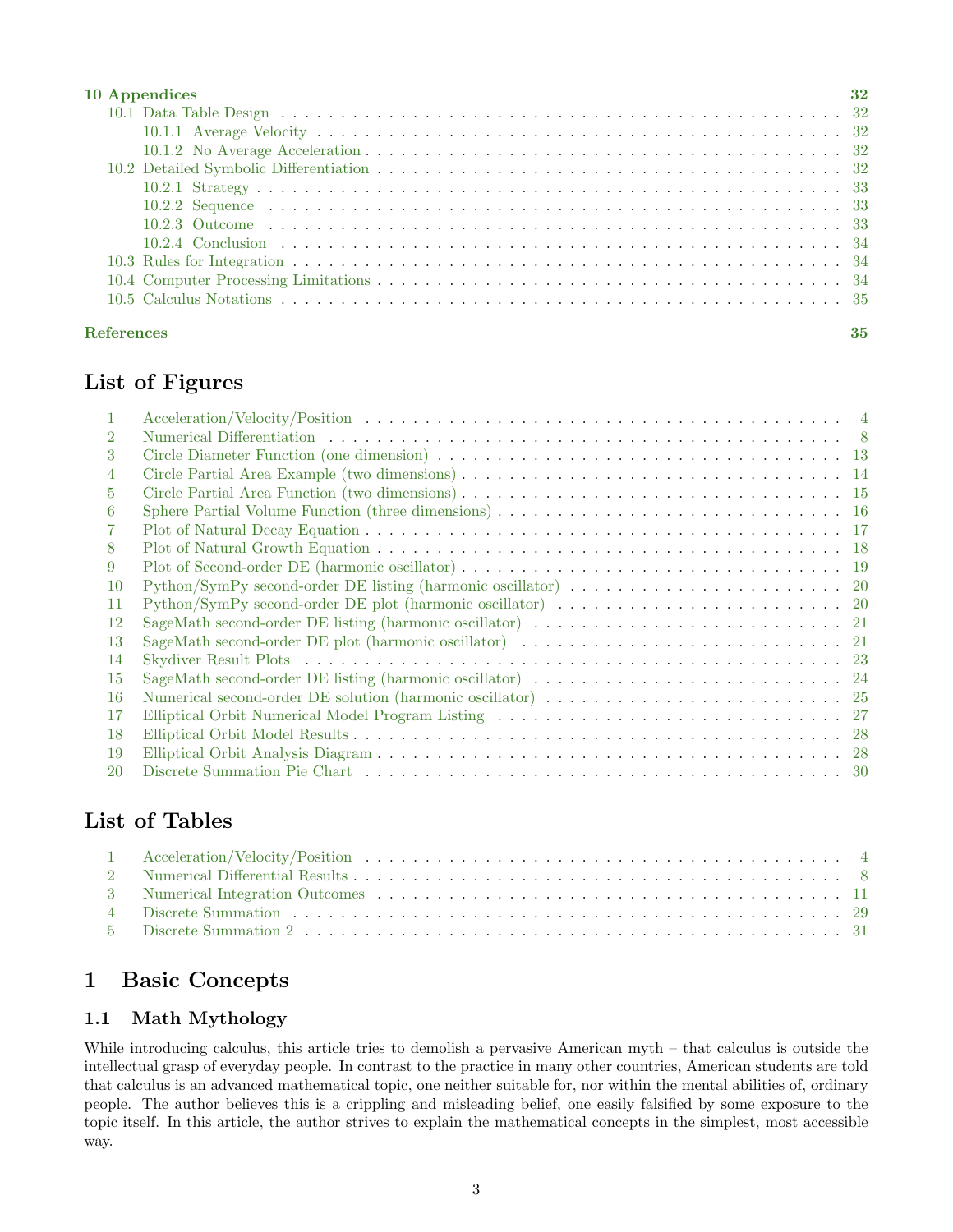# <span id="page-3-0"></span>1.1.1 Stationary Math

The mathematical topics taught before calculus produce static results, unchanging outcomes for provided arguments. Calculus differs by describing dynamic systems, systems that are moving and changing. If we want to mathematically describe a rock we can weigh it, compare its volume to its mass and derive a density, compute a ratio of volume to surface area, things like that – fixed outcomes, no motion or change. But imagine that we throw the rock and try to predict the rock's path. Because the rock is now moving, we need calculus.

# <span id="page-3-1"></span>1.2 Car Example

The key idea of calculus, on which the entire field stands, is the relationship between a quantity and a rate of change in that quantity. For example, we might want to describe the position of a moving car as time passes:

- The car's acceleration, controlled by the accelerator pedal, is a rate of change in the car's velocity.
- The car's velocity, recorded by the speedometer, is a *rate of change* in the car's position.
- Expressed in everyday language, position is "where you are", velocity is "how fast you're moving", and acceleration represents "how velocity is changing."
- These three quantities position, velocity and acceleration are bound together in such a way that, with the methods of calculus, we can use any one of them to find the other two.
- For example, we can note a car's speedometer (velocity) readings over time and use that to reconstruct the car's position, without any other information.[∗](#page-3-4)

#### <span id="page-3-2"></span>1.2.1 Car motion data

<span id="page-3-3"></span>Here's an an example. Let's say we're in a car that's stationary at time zero and that begins to accelerate along a road. Here's a table and plot that shows the car's acceleration, velocity and position at different times:

| Time              | Acceleration   | Velocity         | Average Velocity | Position         |
|-------------------|----------------|------------------|------------------|------------------|
| $\boldsymbol{0}$  | $\overline{4}$ | $\boldsymbol{0}$ |                  | $\boldsymbol{0}$ |
|                   |                |                  | $\sqrt{2}$       |                  |
| $\mathbf{1}$      | $\overline{4}$ | $\overline{4}$   |                  | $\,2$            |
|                   |                |                  | $\,6$            |                  |
| $\,2$             | $\overline{4}$ | 8                |                  | 8                |
|                   |                |                  | 10               |                  |
| $\sqrt{3}$        | $\overline{4}$ | 12               |                  | 18               |
|                   |                |                  | 14               |                  |
| $\sqrt{4}$        | $\overline{4}$ | 16               |                  | $32\,$           |
|                   |                |                  | $18\,$           |                  |
| $\rm 5$           | $\overline{4}$ | $20\,$           |                  | $50\,$           |
|                   |                |                  | $22\,$           |                  |
| $\,6$             | $\,4\,$        | $\sqrt{24}$      |                  | $72\,$           |
|                   |                |                  | 26               |                  |
| $\scriptstyle{7}$ | $\overline{4}$ | $\sqrt{28}$      |                  | 98               |
|                   |                |                  | $30\,$           |                  |
| 8                 | $\overline{4}$ | 32               |                  | 128              |
|                   |                |                  | $34\,$           |                  |
| $\boldsymbol{9}$  | $\overline{4}$ | $36\,$           |                  | 162              |
|                   |                |                  | $38\,$           |                  |
| $10\,$            | $\overline{4}$ | $40\,$           |                  | 200              |

Table 1: Acceleration/Velocity/Position



Figure 1: Acceleration/Velocity/Position

(For a technical explanation of this table's design, see the ["Data Table Design"](#page-31-2) appendix on page [32.](#page-31-2))

<span id="page-3-4"></span><sup>\*</sup>In principle, if the car were equipped with an accelerometer<sup>1</sup>, we could use that to reconstruct both velocity and position over time (this is one way astronauts find out where they are).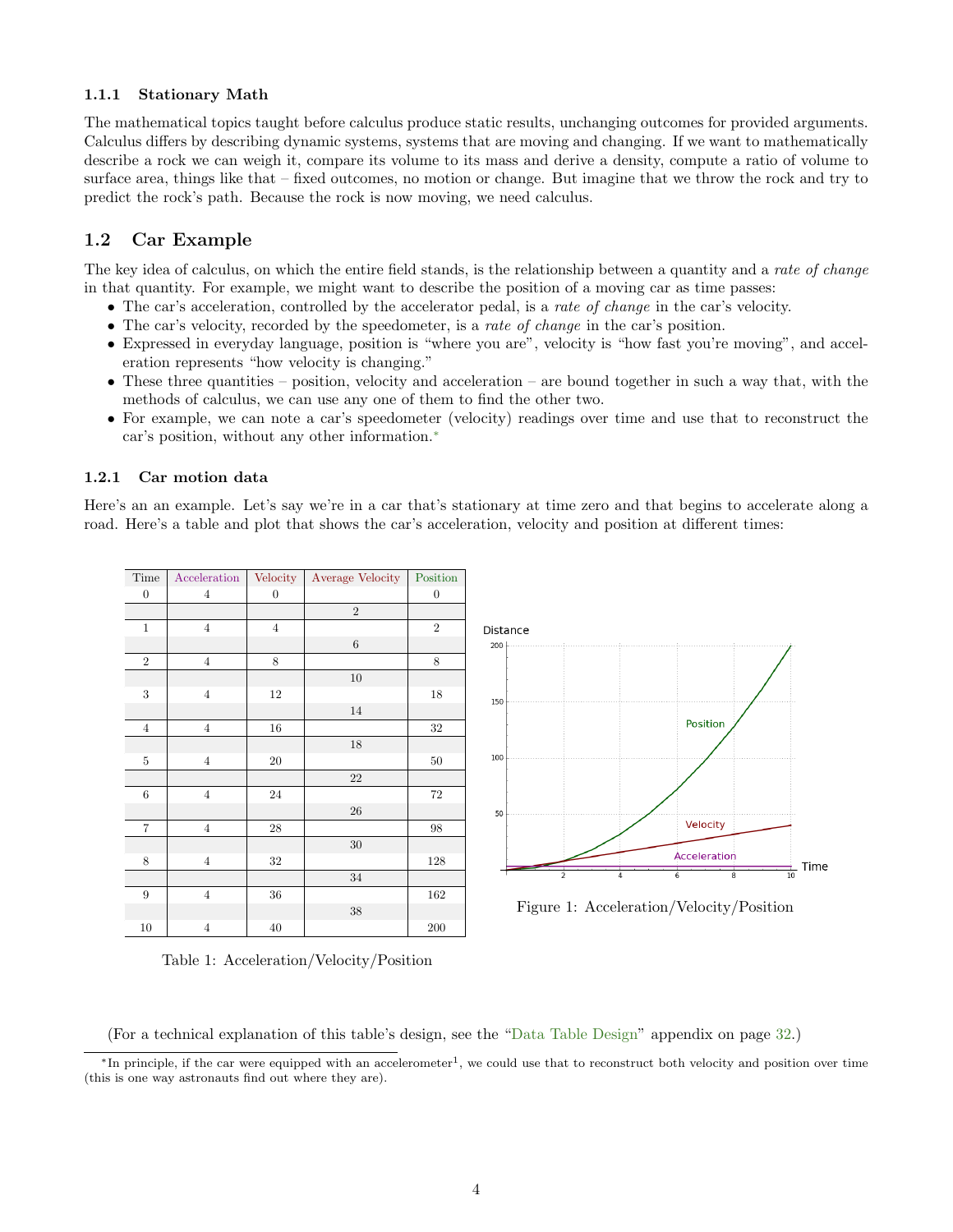### <span id="page-4-0"></span>1.2.2 Differentiation and integration

Three quantities are listed in Table  $1$  – acceleration, velocity and position. Here's what we can do with this information:

- As explained above, using calculus methods, we can use any one of the values to find the other two. For example, if we only have a list of accelerations over time, we can use it to compute velocity, and we can use velocity to compute position.
- Also, by performing the opposite or *inverse*<sup>2</sup> operation, and with only a list of the car's positions over time, we can compute the car's velocity and acceleration over time.
- We can do this because velocity is a rate of change in position, and acceleration is a rate of change in velocity. These values are said to be *interdependent*.

# <span id="page-4-1"></span>1.2.3 Concepts

Before we move on, here are some important concepts:

- Finding a rate of change in a quantity is called *differentiation*, and the result is called a *derivative*<sup>3</sup>.
- The inverse operation, summing rates of change to obtain a quantity (like acquiring position from a series of velocities), is called *integration*<sup>4</sup>.
- Integration and differentiation are inverse<sup>[2](#page-34-2)</sup> operations if we take a derivative of a quantity, then integrate the derivative, we get back the original quantity. This very important idea is called the Fundamental theorem of  $calculus<sup>5</sup>$ .

### <span id="page-4-2"></span>1.2.4 Computing a derivative

To show how this works, let's produce some results using the data from Table [1](#page-3-3) (page [4\)](#page-3-3). Let's first use position values to acquire a velocity value. To say this another way, let's differentiate positions to get velocity:

- Four seconds into the journey the car was located at position 32, and one second later the car was located at position 50. The average velocity between these positions can be acquired by subtracting the second position from the first (or taking the difference): 50 - 32 = 18. The difference between two position values is a velocity, a rate of change in position.
- Notice that each value in the *average velocity* column represents the difference between the two nearest *position* values.

Expressed simply, differentiating a changing quantity means subtracting adjacent values of that quantity to acquire a rate of change (with more refinements explained below).

# <span id="page-4-3"></span>1.2.5 Computing an integral

Now let's use the data from the table on page [4](#page-3-3) to perform the inverse operation – let's *integrate* velocity to acquire position:

- We know the car's position at 4 seconds and our goal is to use average velocities to find its position at 8 seconds.
- To get the desired result, we take the position at 4 seconds and add to it the sum of the average velocities on the interval from 4 to 8 seconds:
	- The initial position at 4 seconds is 32.
	- The sum of the average velocities between 4 and 8 seconds is  $18 + 22 + 26 + 30 = 96$ .
	- Add the initial position to the sum of velocities:  $32 + 96 = 128$ .
	- The result position at 8 seconds is 128.

#### <span id="page-4-4"></span>1.2.6 Relationship between integration and differentiation

Notice about integration that it represents the opposite of differentiation:

- In differentiation we subtract positions from each other to get a rate of change in position (a velocity).
- In integration we start with an initial position and add to it a sum of velocities to acquire a new position.

Careful thought will show that differentiation and integration are exact inverses of each other.

# <span id="page-4-5"></span>1.3 Incremental vs. Continuous Processes

The above example uses a table of stepwise numerical values to roughly approximate a continuous process – a moving car. The table's incremental values are useful in showing a relationship between a process and its rate of change,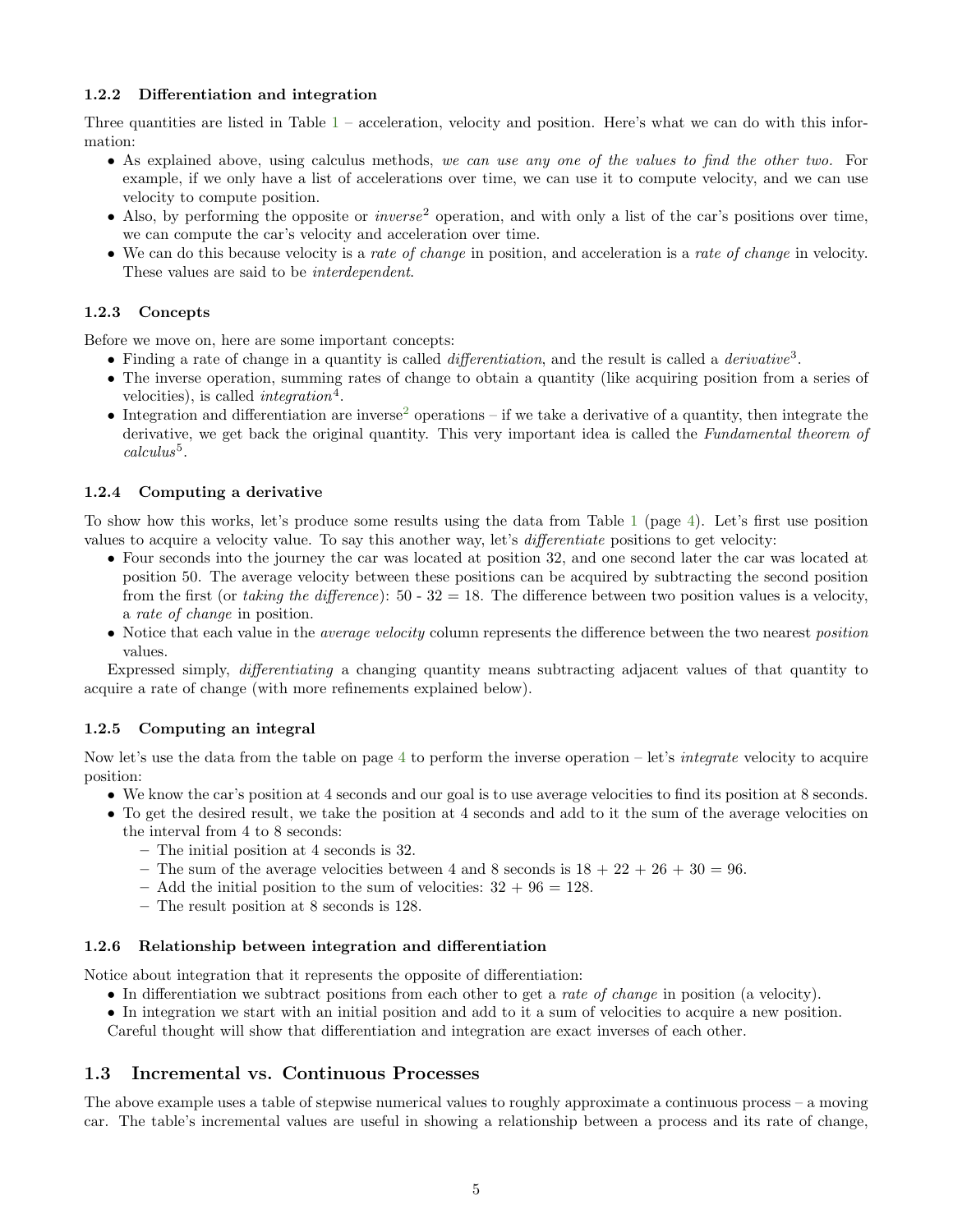but unlike the steps in the table, many natural processes are continuous. In the following sections we learn how to describe a continuous<sup>6</sup> process – a process like those found in nature.

Remember this idea going forward – many natural processes are continuous, therefore our equations should be continuous too.

# <span id="page-5-0"></span>2 Variables, Equations, Functions

# <span id="page-5-1"></span>2.1 Variables

In algebra, a letter (or variable<sup>7</sup>) stands for a number – one letter, any number. It's a powerful idea, one that allows us to think about symbols that apply to any numbers. In preparation for writing equations able to generate the values listed in Table [1](#page-3-3) on page [4,](#page-3-3) let's choose letters to stand for each of the table's quantities:

- The leftmost table column contains values for time in seconds. Let's use the letter  $t$  for this quantity. This is called the *independent variable*<sup>8</sup> because its value doesn't depend on, or result from computations of, the other variables.
- Moving to the right, we have columns for acceleration, velocity and position. Let's use letters a for acceleration, v for velocity, and p for position. These are called *dependent variables*<sup>9</sup> because their value depends on a calculation involving the independent variable t.

Now we can write equations that define, and provide values for, these variables.

# <span id="page-5-2"></span>2.2 Equations

In the example problem above, we computed results using a table of numerical values, but for most mathematical work an equation is much preferred over a table of numbers. The reasons for this include the fact that an equation is more powerful and general than a number, and because of its universality and simplicity of expression an equation might describe, or even lead to, a physical theory, thus contributing to our understanding of nature.

Having assigned variable names for each of the data table's columns, we can write equations that describe and predict the table's numerical values:

• In the data table on page [4,](#page-3-3) acceleration is the same for any time argument – this is called a *constant*<sup>10</sup>, an unchanging value. Its very simple equation is:

$$
a = 4 \tag{2.1}
$$

• By examining the table's velocity values, readers may be able to guess the corresponding equation – it appears to be the acceleration constant times time, or:

$$
v = at \tag{2.2}
$$

• The position equation's form isn't self-evident, but we'll add it to this list while promising to provide a definition below. It is:

$$
p = \frac{1}{2}at^2\tag{2.3}
$$

Here are some facts about these equations:

- Just like the numerical quantities described earlier, any of the equations in the above list can be obtained from the others.
- Moving up the list from position to acceleration, each equation is said to be the *derivative with respect to time* of the equation below it.
- Moving *down* the list from acceleration to position, each equation is said to be the *integral with respect to time* of the equation above it.
- When expressed in technical language, velocity is the time integral of acceleration, and position is the time integral of velocity[∗](#page-5-3) .
- When expressed in everyday language, the velocity at time  $t$  is the sum of all prior accelerations, and the position at time t is the sum of all prior velocities.
- $\bullet$  As before and consistent with the Fundamental Theorem of calculus<sup>[5](#page-34-2)</sup> introduced earlier, if we take the derivative of an equation and then integrate the derivative, we get back what we started with.

The calculus idea from the prior section – that all the numerical quantities can be acquired from any one of them – applies to equations as well: using the methods of calculus, we can acquire all the above equations from any one of them:

• Provided only with the position equation, we can *differentiate* to acquire velocity and acceleration.

<span id="page-5-3"></span><sup>∗</sup>Position is also described as the "second integral" of acceleration with respect to time.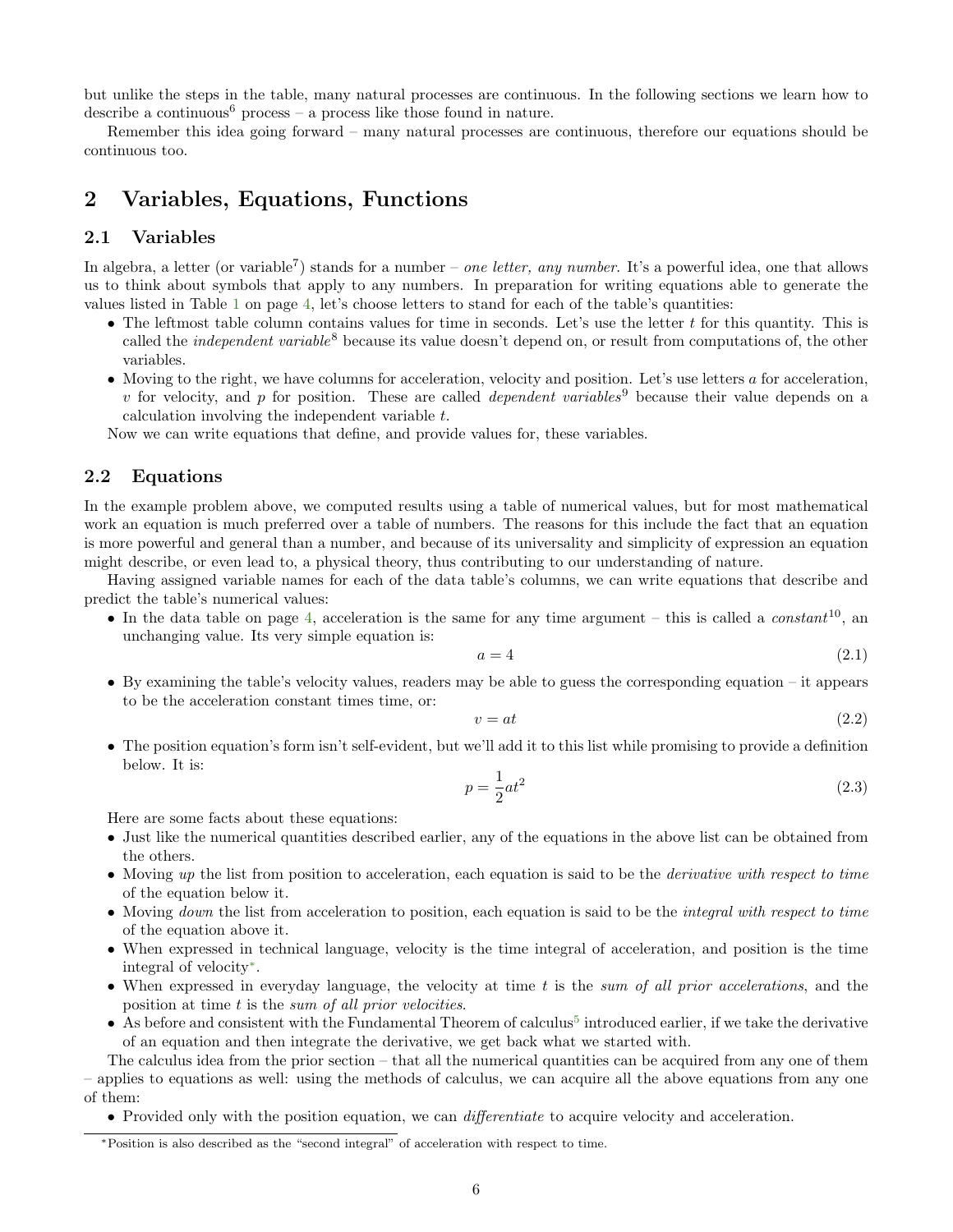• Provided only with the acceleration equation, we can *integrate* to acquire velocity and position. But to do this, we need to understand functions.

# <span id="page-6-0"></span>2.3 Functions

In a powerful idea from algebra, letters stand for numbers – one letter, any number. In calculus (and other mathematical fields) there's a similar idea for equations: a function<sup>11</sup> stands for an equation – one function, any equation. This "symbolic equation" idea is essential for performing calculus operations. Here's an example of functional notation:

<span id="page-6-4"></span>
$$
p(t) = \frac{1}{2}at^2\tag{2.4}
$$

In this example we define  $p(t)$ , a position function that accepts a time argument and produces a position result. But, just as a variable can stand for any number, a function can stand for any equation. This means we can write expressions with functions in much the same way we do with variables.

# <span id="page-6-1"></span>3 Numerical and Symbolic Differentiation

# <span id="page-6-2"></span>3.1 Numerical Differentiation

Let's use the above-described function notation to perform numerical differentiation, a calculation based on numerical differences. Specifically, let's perform an operation on the position function shown in [2.4](#page-6-4) above to acquire an approximation of its derivative, velocity.

#### <span id="page-6-3"></span>3.1.1 A small step in time

In section [1.2.4,](#page-4-2) ["Computing a derivative"](#page-4-2) on page [5,](#page-4-2) we acquired a velocity estimate, a numerical derivative, by subtracting two adjacent positions listed in a data table. Our purpose was to acquire a *rate of change* in position over time. Let's create a more flexible version of that approach by (a) producing results using position function [2.4](#page-6-4) defined above, rather than data from a table, and (b) defining a variable representing a small step in time. Let's give our time-step this symbol:  $\Delta t$ , pronounced "delta-t". Using this approach and with functional notation we can write:

<span id="page-6-6"></span>
$$
p'(t) \approx \frac{p(t + \Delta t) - p(t)}{\Delta t}
$$
\n(3.1)

Some explanation:

- The function  $p(t)$ , defined in [2.4](#page-6-4) above, generates positions for time arguments.
- The expression  $p'(t)$  (note the apostrophe) means "the first derivative<sup>[3](#page-34-2)</sup> of  $p(t)$ ", a rate of change in position, or velocity[∗](#page-6-5) .
- The symbol "≈" means "approximately equal to". It's present because this numerical method cannot produce exact results.
- The symbol " $\Delta t$ ", pronounced "delta-t", is assigned a small numerical value, sufficient to produce a small step in time and acquire a numerical derivative of position, which is velocity.

To summarize, equation [3.1](#page-6-6) uses a method much like that shown in the ["Computing a derivative"](#page-4-2) section above – it computes two position values and subtracts one from the other to get a numerical derivative, an estimate of velocity. The result of the subtraction is then divided by  $\Delta t$  to make the result independent of the chosen step size.

<span id="page-6-5"></span><sup>\*</sup>The second derivative, acceleration, would be  $p''(t)$ .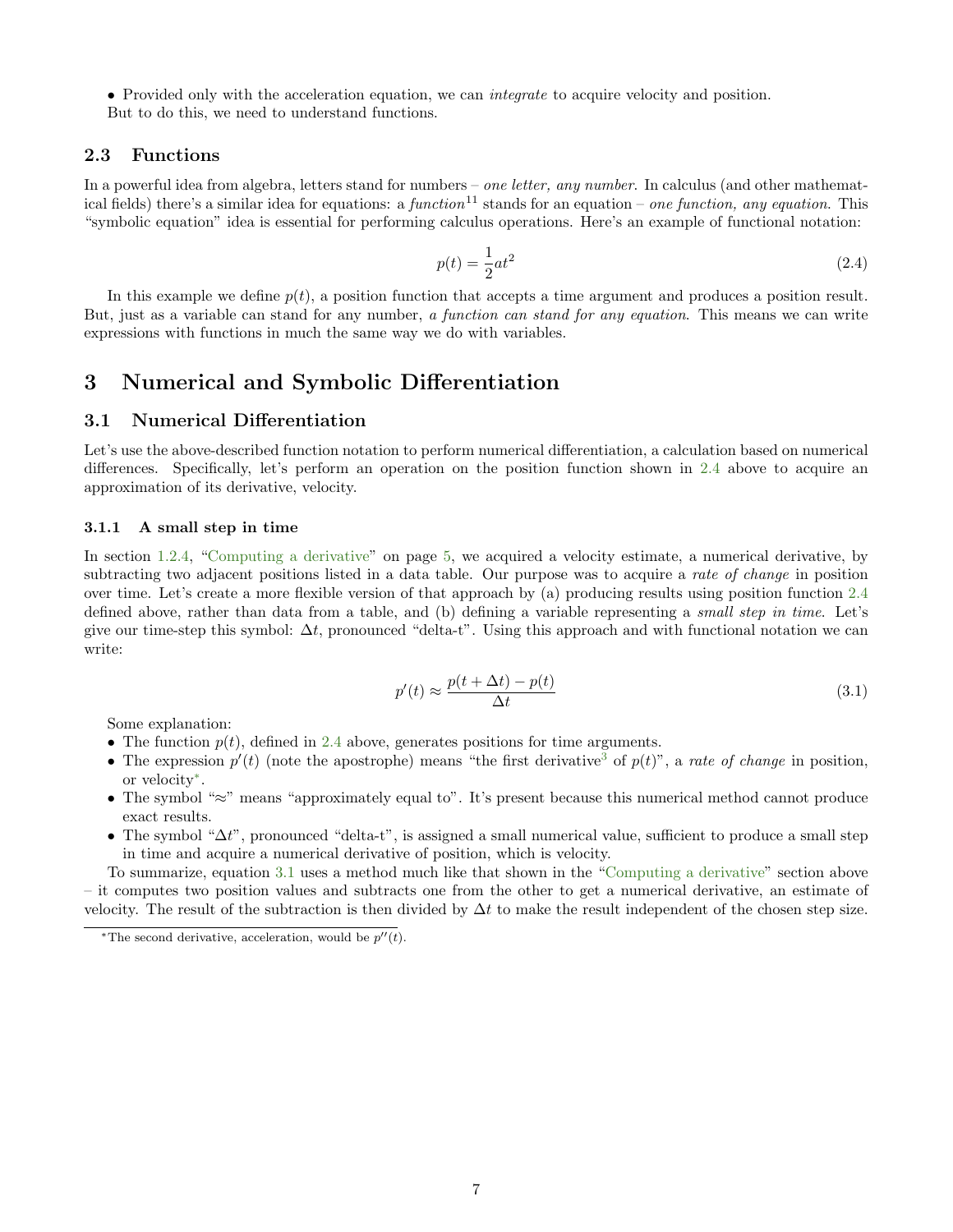<span id="page-7-2"></span>

Figure 2: Numerical Differentiation

Figure [2](#page-7-2) shows how equation [3.1](#page-6-6) looks when plotted. It shows two example rates of change or velocity (dashed red lines) generated by the coordinate pairs equation [3.1](#page-6-6) creates, and superimposed on a plot of positions over time. The dashed lines that intersect the position plot are technically known as *tangent lines*<sup>12</sup>. The blue intersection points are intentionally spaced far apart to remind the reader how imprecise numerical differentiation can be.

#### <span id="page-7-0"></span>3.1.2 Approximate Numerical Results

<span id="page-7-3"></span>I emphasize again that this method can only produce approximate results. Here's a table of results using function [3.1](#page-6-6) with a time argument of 8 and different  $\Delta t$  values:

| $\Delta t$ | Computed Velocity | True Velocity | Error $%$  |
|------------|-------------------|---------------|------------|
| 0.10000000 | 32.20000000       | 32            | 0.62500000 |
| 0.05000000 | 32.10000000       | 32            | 0.31250000 |
| 0.02500000 | 32.05000000       | 32            | 0.15625000 |
| 0.01250000 | 32.02500000       | 32            | 0.07812500 |
| 0.00625000 | 32.01250000       | 32            | 0.03906250 |
| 0.00312500 | 32.00625000       | 32            | 0.01953125 |
| 0.00156250 | 32.00312500       | 32            | 0.00976563 |
| 0.00078125 | 32.00156250       | 32            | 0.00488281 |
| 0.00039063 | 32.00078125       | 32            | 0.00244141 |
| 0.00019531 | 32.00039063       | 32            | 0.00122070 |
| 0.00009766 | 32.00019531       | 32            | 0.00061035 |

Table 2: Numerical Differential Results

#### <span id="page-7-1"></span>3.1.3 Division by Zero

Table [2](#page-7-3) shows that, as we make  $\Delta t$  smaller, the results become more accurate. So why not just set  $\Delta t$  to zero and get perfect results? We can't do that because we must divide by  $\Delta t$  in function [3.1,](#page-6-6) and in mathematics division by  $\text{zero}^{13}$  is undefined. Here's why – consider this equation:

<span id="page-7-4"></span>
$$
y = \frac{x}{0} \tag{3.2}
$$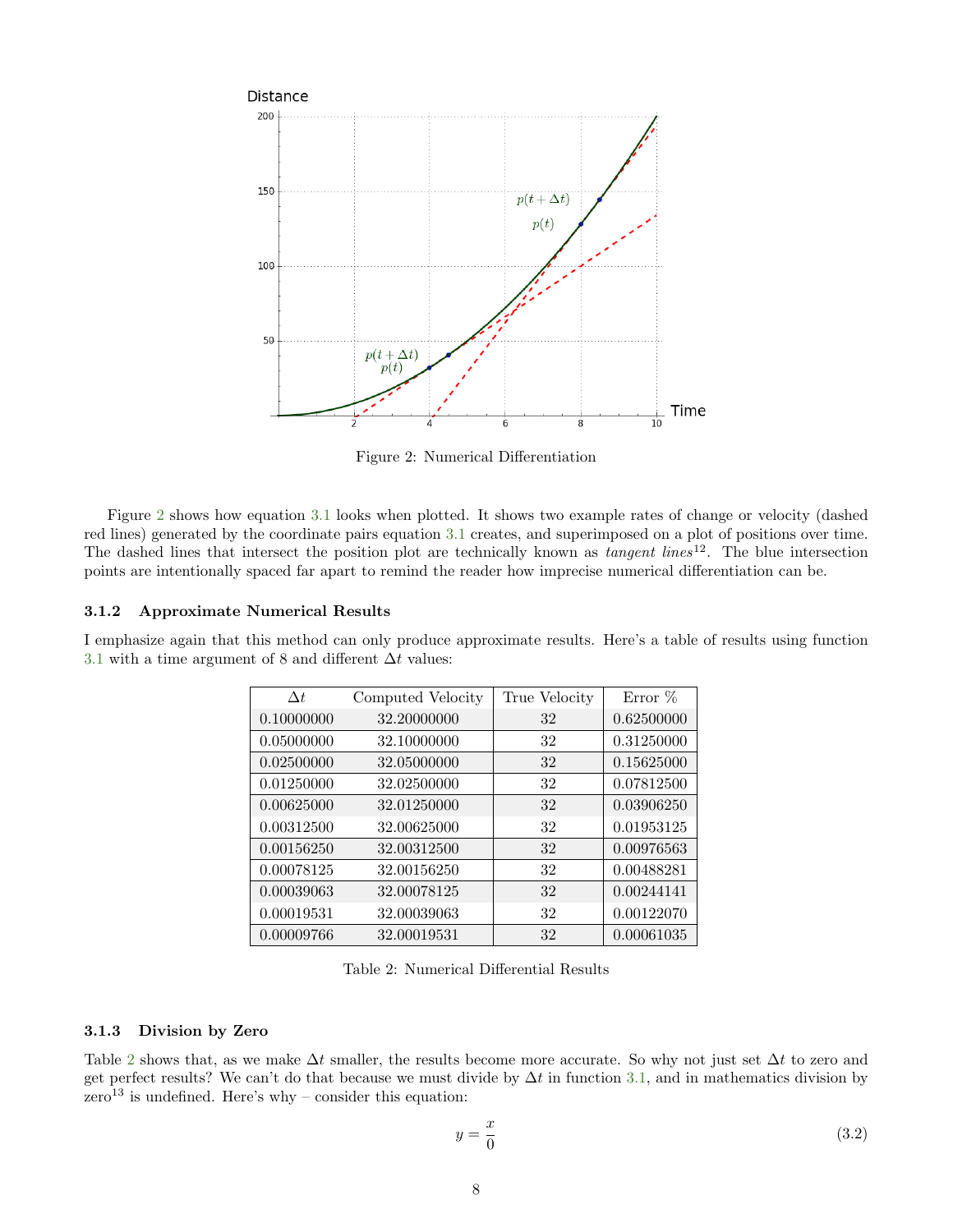The result of equation [3.2](#page-7-4) is undefined because dividing x by zero (assuming  $x \neq 0$ ) implies the existence of a number y that, when multiplied by zero, would produce x, but there's no such number<sup>[∗](#page-8-2)</sup>. Therefore, when using numerical differentiation methods, remember these constraints:

•  $\Delta t$  cannot equal zero, but

• Nonzero  $\Delta t$  values produce errors proportional to their value<sup>[†](#page-8-3)</sup>.

These problems are addressed by the idea of a limit.

### <span id="page-8-0"></span>3.2 The Limit

In the above example we assigned a small numerical value to  $\Delta t$  to produce an approximate derivative and discovered that the result's numerical errors decreased as  $\Delta t$  decreased in size (table [2\)](#page-7-3). The idea of examining small intervals is central to calculus, and the limit operator<sup>14</sup> refines this idea – it's a way to make statements about infinitesimally small intervals. Another way to say this is that we can use the limit operator to approach values that cannot be assigned directly, like zero or infinity. For example:

$$
\lim_{x \to 0} \frac{1}{x} = \infty \tag{3.3}
$$

If the above equation were to be expressed in words, it would be something like, "As x approaches zero,  $\frac{1}{x}$ approaches infinity." This shows how a limit can be used to make statements that aren't constrained by practical or logical limitations such as (in this example) the inconvenient facts that division by zero is undefined and infinity isn't a number<sup>[8](#page-27-1)</sup>. Again, by using a limit, we approach specified limits but do not reach them.

Among many uses, and in concert with the functional notation introduced above, the limit operator can be used to define a symbolic derivative in terms of a limit:

$$
f'(x) = \lim_{\Delta x \to 0} \frac{f(x + \Delta x) - f(x)}{\Delta x}
$$
\n(3.4)

In this example,  $f'(x)$  (note the apostrophe) is the derivative of  $f(x)$  with respect to x, and  $\Delta x$  is a small numerical step (already introduced) that the limit operator makes infinitesimally small.

The limit has a number of applications in both differential and integral calculus, so it merits close study. Applications for this operator are shown in both the [Symbolic Differentiation](#page-8-1) and [Symbolic Integration](#page-10-1) sections.

More importantly, it is by means of the limit operator that we make the transition from stepwise processes to the continuous ones described in section [1.3](#page-4-5) above, and write equations that can describe nature.

### <span id="page-8-1"></span>3.3 Symbolic Differentiation

The most important reason to prefer symbolic differentiation over the numerical methods described above is that the outcome is a symbolic function (and equation) rather than a numerical result. For all the reasons that an equation is more powerful and versatile than a numerical result, the equations and functions produced by symbolic differentiation are much more useful than simple numerical results like those shown above.

Remember that, in both the numerical method described above and in the symbolic method presented here, the expected outcome of the activity is a function that defines a *rate of change* in the original function with respect to a particular variable. Expressed another way, the resulting function will be the symbolic derivative<sup>[3](#page-34-2)</sup> of the original function.

Interestingly, we start the process of symbolic differentiation with almost the same function definition shown in the numerical method [\(3.1\)](#page-6-6), but with some changes:

$$
p'(t) = \lim_{\Delta t \to 0} \frac{p(t + \Delta t) - p(t)}{\Delta t}
$$
\n(3.5)

One change is the replacement of "≈" (meaning approximately equal to) with "=", (meaning exactly equal to) because for the majority of functions, a symbolic differentiation is exact. The other change is the presence of the limit operator, which is key to a process of symbolic manipulation that transforms one function into another.

Here are steps in the symbolic differentiation of our example function  $p(t)$ :

<span id="page-8-3"></span><span id="page-8-2"></span><sup>∗</sup>Any number, multiplied by zero, equals zero.

<sup>†</sup>Also see the ["Computer Processing Limitations"](#page-33-2) appendix on page [34](#page-33-2) for a discussion of the special problems created by computer processing of numerical derivatives.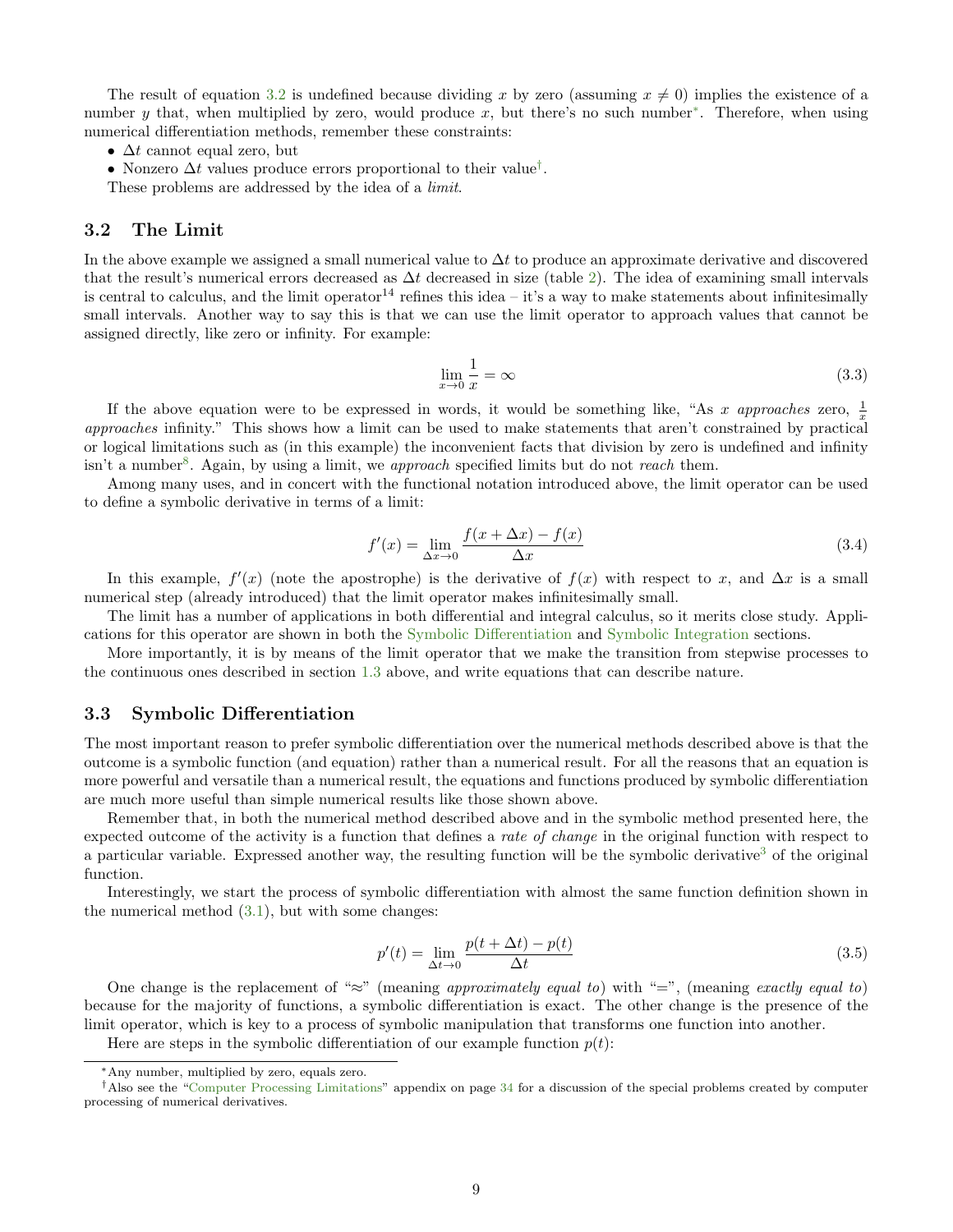• For clarity we temporarily abandon functional notation, so the equation within the position function  $p(t)$  is revealed:

$$
\frac{p(t + \Delta t) - p(t)}{\Delta t} \mapsto \frac{a(\Delta t + t)^2 - at^2}{2\Delta t}
$$
\n(3.6)

• Now we perform a limit operation, which eliminates  $\Delta t$  and terms multiplied by it and reduces the result to its simplest form (the full process for acquiring this result is shown in the ["Detailed Symbolic Differentiation"](#page-31-5) appendix on page [32\)](#page-31-5):

$$
\lim_{\Delta t \to 0} \frac{a(\Delta t + t)^2 - at^2}{2\Delta t} = at \tag{3.7}
$$

The above process creates a new function that represents velocity and is the derivative of the position function [2.4](#page-6-4) defined above. It has this formal definition:

$$
p'(t) = \lim_{\Delta t \to 0} \frac{a(\Delta t + t)^2 - at^2}{2\Delta t} = at
$$
\n(3.8)

The "second" derivative, which defines acceleration, is derived in much the same way:

• Abandon functional notation:

$$
\frac{p'(t + \Delta t) - p'(t)}{\Delta t} \mapsto \frac{a(\Delta t + t) - at}{\Delta t}
$$
\n(3.9)

• Perform the limit operation and assign the result to a new function identifier:

$$
p''(t) = \lim_{\Delta t \to 0} \frac{a(\Delta t + t) - at}{\Delta t} = a \tag{3.10}
$$

The symbolic first and second derivatives acquired by this method agree with the definitions established earlier. Again, a more thorough exposition of this method appears in the ["Detailed Symbolic Differentiation"](#page-31-5) appendix on page [32.](#page-31-5)

# <span id="page-9-0"></span>4 Numerical and Symbolic Integration

#### <span id="page-9-1"></span>4.1 Numerical Integration

#### <span id="page-9-2"></span>4.1.1 Functions without integrals

Numerical integration plays a larger part in applied mathematics than numerical differentiation does. The reason is that most well-behaved functions have easily acquired symbolic derivatives, but this isn't true for symbolic integrals. Many commonly used functions have no symbolic integrals and must be integrated numerically. Among these are the error function<sup>15</sup> widely used in statistics and other fields –

$$
erf(x) = \frac{1}{2\pi} \int_{-x}^{x} e^{-t^2} dt
$$
\n(4.1)

– any orbital problem involving more than two bodies<sup>16</sup>, and many others. As a result, much study has been devoted to finding accurate numerical algorithms for these kinds of functions.

#### <span id="page-9-3"></span>4.1.2 Summation of rectangles

The premise of numerical integration is that we can approximate an integral by summing the areas of a series of rectangles. The original function (in this example  $f(x)$ ) provides the rectangle's height, and the summation operator at the right in equation [4.2](#page-9-4) provides the summed areas:

<span id="page-9-4"></span>
$$
\int_{a}^{b} f(x) dx \approx \frac{b-a}{m} \sum_{n=1}^{m} f\left(\frac{n}{m}(b-a) + a\right)
$$
\n(4.2)

Equation [4.2](#page-9-4) says that the symbolic integral at the left can be approximated by the summation operation at the right[∗](#page-9-5) , using the same function in both cases. This is the same idea we applied earlier in section [1.2.5,](#page-4-3) ["Computing](#page-4-3) [an integral"](#page-4-3) on page  $5 5 -$  we took the sum of a series of velocities to acquire a position.

<span id="page-9-5"></span><sup>\*</sup>The integration symbol f refers to a continuous summation of infinitesimal quantities, an "integral," while the summation symbol  $\Sigma$  represents summation of discrete quantities on finite intervals.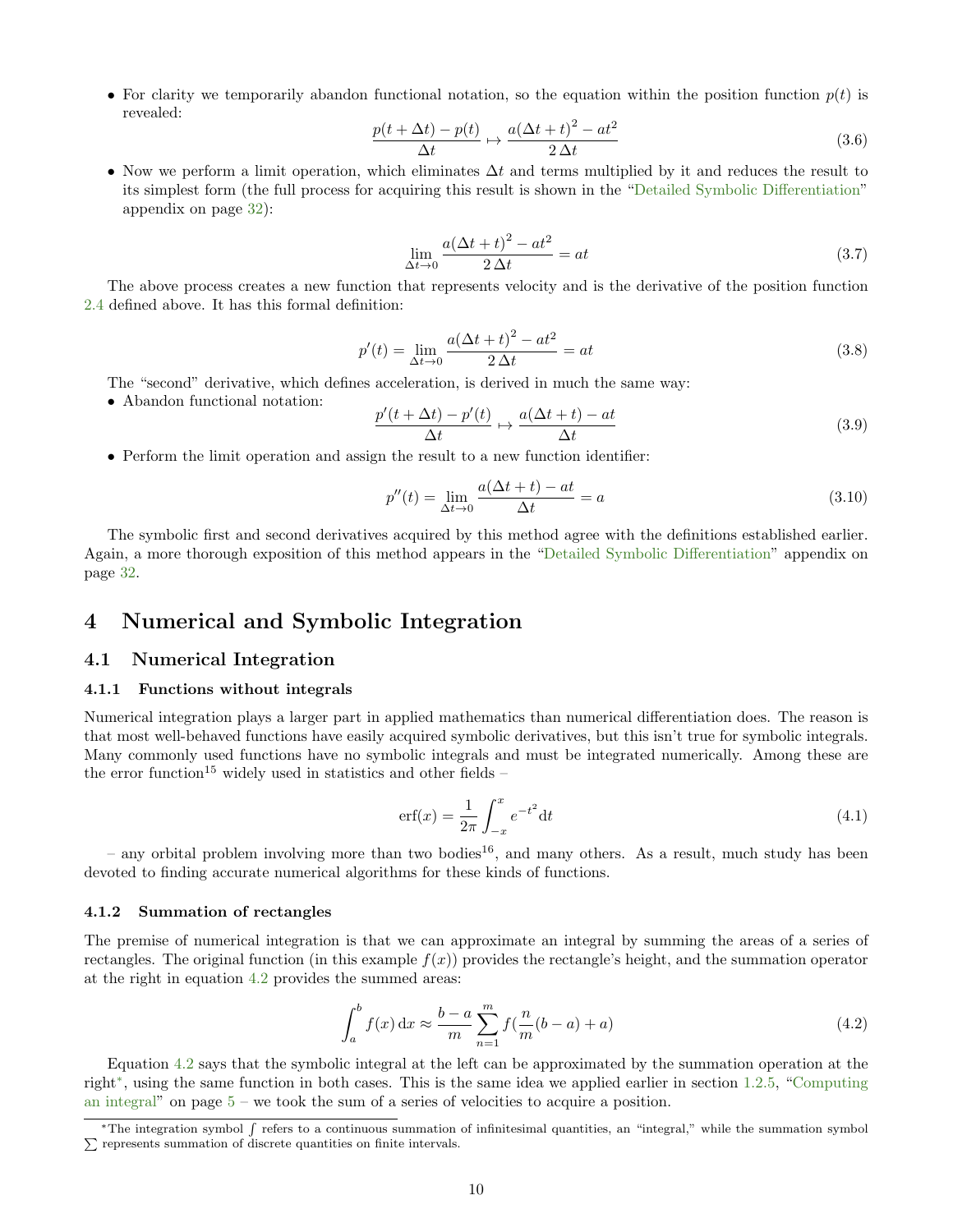#### <span id="page-10-0"></span>4.1.3 Approximate results

It's important to emphasize that numerical integration rarely produces an exact result. The charts in Table [3](#page-10-3) show that the outcome accuracy depends on the value chosen for  $m$  in equation [4.2,](#page-9-4) with higher values (i.e. more rectangles) leading to greater accuracy, but – as with numerical differentiation – there are limits imposed by finite computer variable resolution. An additional factor in computer numerical integration is the fact that program runtime increases directly proportional to the m value chosen.

<span id="page-10-3"></span>

Table 3: Numerical Integration Outcomes

The plots in Table [3](#page-10-3) show a green line that represents a continuous process, and a series of rectangles that approximate the process. As explained in section [1.3,](#page-4-5) the goal is to produce a result that describes a continuous $<sup>6</sup>$  $<sup>6</sup>$  $<sup>6</sup>$ </sup> process, rather than approximating it with a series of discrete steps.

# <span id="page-10-1"></span>4.2 Symbolic Integration

#### <span id="page-10-2"></span>4.2.1 Relation between definite and indefinite integrals

The car example described in section [1.2](#page-3-1) on page [4](#page-3-1) leads to a solution in terms of *definite integrals*<sup>17</sup>, integrals having a defined interval, for example between a and b:

$$
\int_{a}^{b} f(x) \, \mathrm{d}x \tag{4.3}
$$

Contrast this with an indefinite integral, one having no defined interval:

$$
\int f(x) \, \mathrm{d}x \tag{4.4}
$$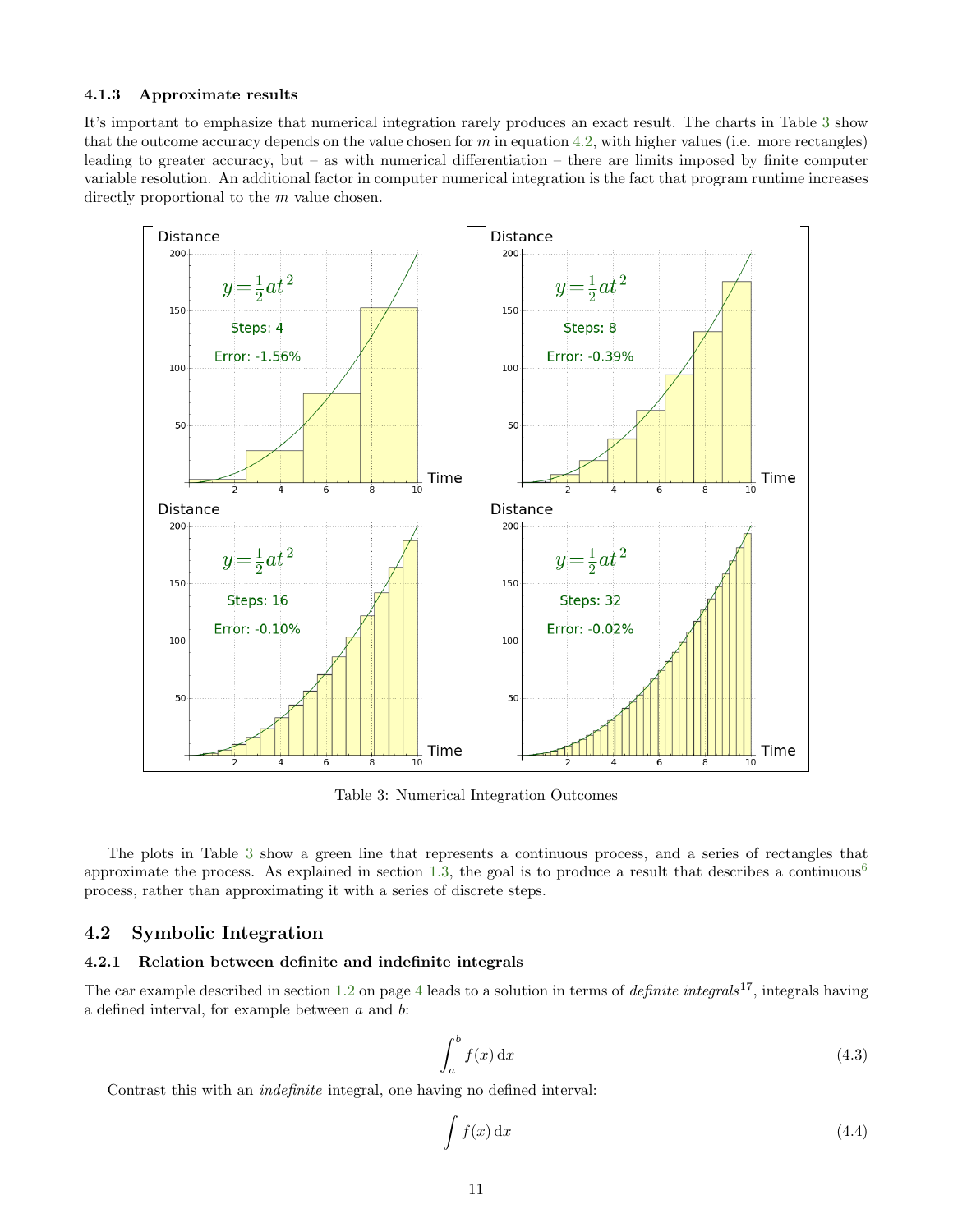Because the following discussion describes indefinite integrals and because our car example relies on definite integrals, we show how a definite integral can be obtained from an indefinite one. Let  $F(x)$  be the *antiderivative*<sup>[19](#page-34-2)</sup> of  $f(x)$ , such that:

$$
F'(x) = f(x) \tag{4.5}
$$

A definite integral is obtained from an indefinite integral like this<sup>[17](#page-34-2)</sup>:

$$
\int_{a}^{b} f(x) = F(b) - F(a)
$$
\n(4.6)

The reader may recall that, in the ["Computing an integral"](#page-4-3) section on page [5,](#page-4-3) a new position was acquired from a series of velocities by summing (integrating) the velocities, then adding a starting position to the result.

#### <span id="page-11-0"></span>4.2.2 Relation between summation and integration

In contrast to symbolic differentiation, where nearly all functions have symbolic derivatives and are usually easy to process, not all functions have symbolic integrals, indeed many very useful functions fall into the latter category and must be computed numerically.

Equation [4.2](#page-9-4) in the numerical integration section shows an approximate relation between summation and integration, but for symbolic integration we can use the limit operator to show the equivalence of a particular kind of summation and an integral $18$ :

$$
\lim_{\Delta x \to 0} \sum_{x=a}^{b} f(x) \Delta x = \int_{a}^{b} f(x) dx \tag{4.7}
$$

This is only meant to symbolize the process in the abstract. Unlike the numerical form shown in equation [4.2,](#page-9-4) this form is not meant to be applied to real functions as written, and symbolic conversion from functions to their integrals is not so straightforward.

There are several approaches to finding a symbolic integral:

#### <span id="page-11-1"></span>4.2.3 Antiderivative

If function  $f(x)$  is the derivative of function  $F(x)$ :

$$
F'(x) = f(x) \tag{4.8}
$$

Then  $F(x)$  is said to be the *antiderivative*<sup>19</sup> of  $f(x)$ . This suggests that one way to find an integral for  $f(x)$  is to look for a function whose derivative is  $f(x)$  – according to the Fundamental Theorem of calculus<sup>[5](#page-34-2)</sup>, such a function is the integral of  $f(x)$ .

Using this method to find integrals can sometimes be difficult and complex, but it has the advantage that a result can be easily verified – we can differentiate a candidate function to see if its derivative is the original function.

#### <span id="page-11-2"></span>4.2.4 Applying Rules

Another approach to finding integrals is to apply established rules. For the car example described in section [1.2](#page-3-1) on page [4,](#page-3-1) we can apply rules to the process of acquiring velocity from acceleration and position from velocity. Earlier we established the identities of the first and second integrals of acceleration by examining a table of numerical values and guessing, but these integrals can also be acquired by the application of rules.

We earlier acquired equations by guessing their identities:

• From acceleration to velocity:

<span id="page-11-3"></span>
$$
\int a \, \mathrm{d}t = at \tag{4.9}
$$

• From velocity to position:

<span id="page-11-4"></span>
$$
\int at \, \mathrm{d}t = \frac{1}{2}at^2 \tag{4.10}
$$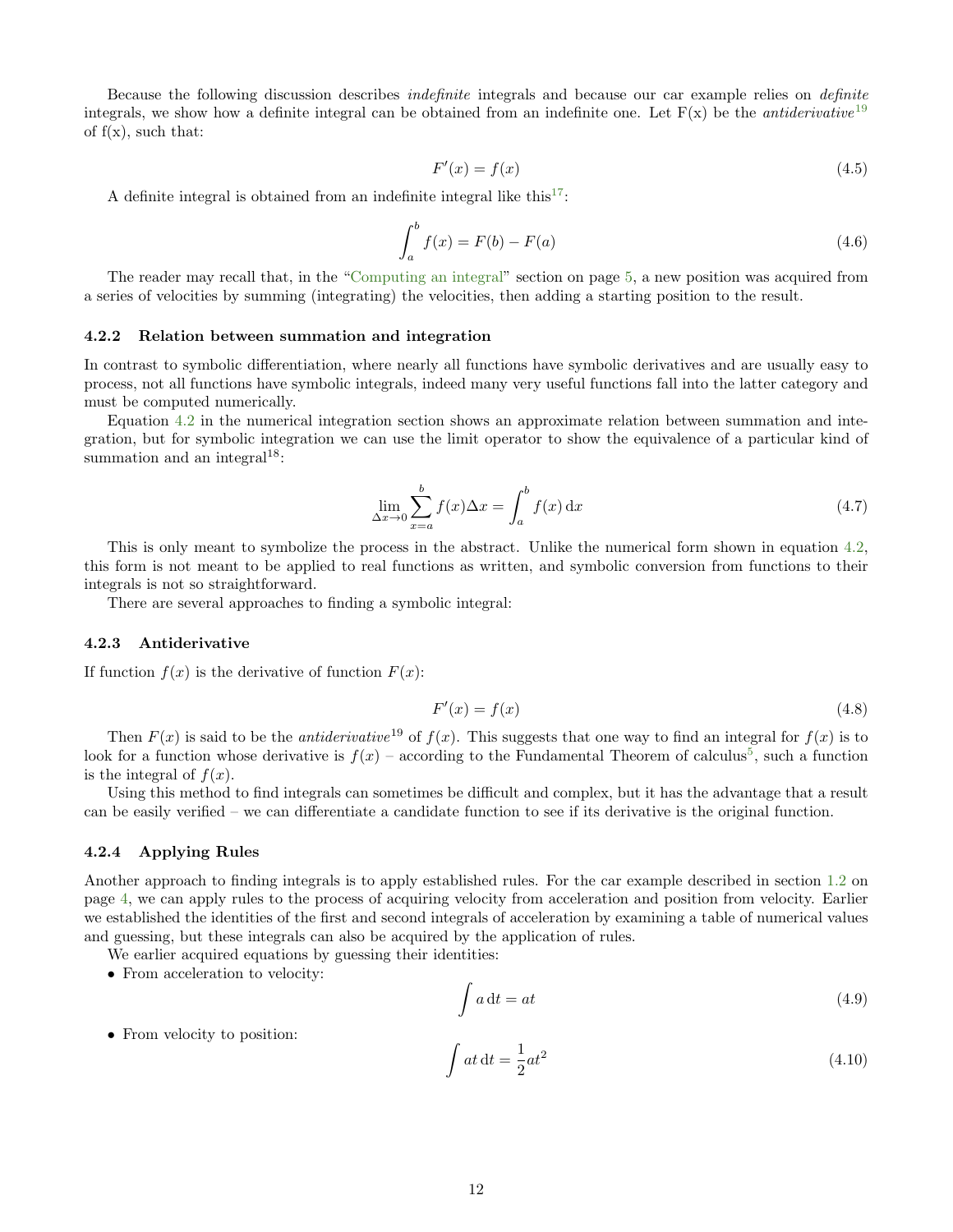As it turns out, these pragmatic conversions apply established rules. The first rule is identical to that shown in equation [4.9,](#page-11-3) while equation [4.10](#page-11-4) applies this general exponential integral rule:

$$
\int ax^n dx = \frac{1}{n+1}ax^{n+1}, n \neq -1
$$
\n(4.11)

This rule is applied to equation [4.10](#page-11-4) by setting  $n = 1$  and noting that  $x^1 = x$ . The ["Rules for Integration"](#page-33-1) appendix on page [34](#page-33-1) lists more such rules and sources for more rules.

# <span id="page-12-0"></span>4.3 Analyzing a Sphere

This section shows how one can use successive integrations to analyze a three-dimensional object. The analysis adds one dimension per integration – integrating a one-dimensional profile function creates a two-dimensional area, then integrating the area creates a three-dimensional volume.

Apart from their usefulness in teaching calculus, these equations have practical applications. The author uses them to analyze the properties of liquid storage tanks<sup>20</sup> – their surface areas and their partial and full content volumes.

#### <span id="page-12-1"></span>4.3.1 Circle Diameter Function

For this exercise I've chosen a sphere – simple enough to fully understand, but complex enough to be interesting. Let's start with a simple function that generates a bisecting diameter line for a circle with radius  $r$ . This simple equation is the basis for all the other forms described in this section:

<span id="page-12-3"></span>
$$
f(t) = 2\sqrt{-(r-t)^2 + r^2}
$$
\n(4.12)

<span id="page-12-2"></span>For all the functions in this section, the independent variable t has the range  $0 \le t \le 2r$ . Here's a plot of function [4.12:](#page-12-3)



Figure 3: Circle Diameter Function (one dimension)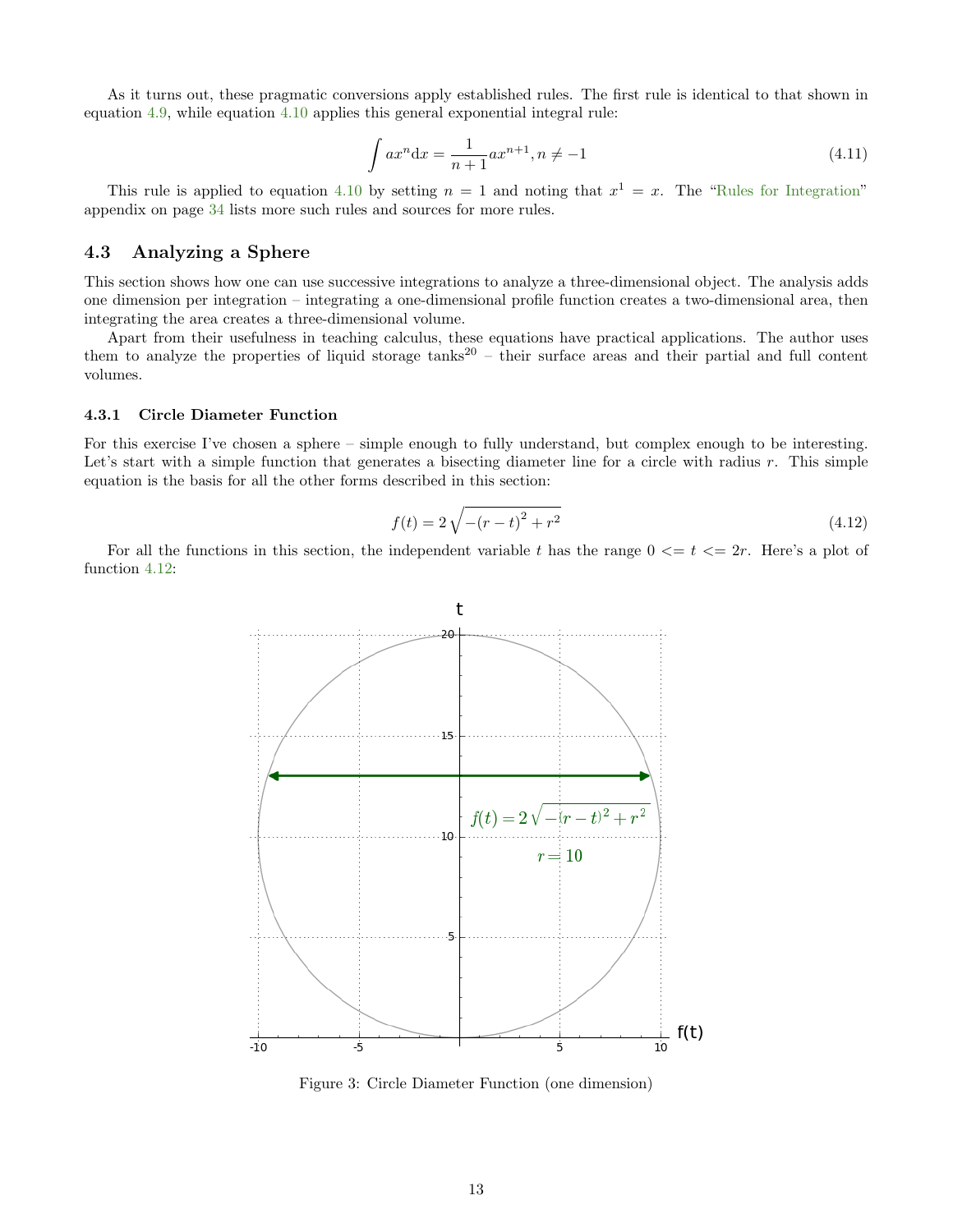#### <span id="page-13-0"></span>4.3.2 Circle Partial Area Function

To move from one to two dimensions, let's write a function based on  $4.12$  that, for a given t argument, integrates a series of infinitesimal lines extending across a circle, in the range  $0 \le y \le t$ . The result should be the partial area of a circle of radius  $r$  bisected at  $t$ :

<span id="page-13-2"></span>
$$
f(t) = \frac{1}{2}\pi r^2 + \int_0^t 2\sqrt{-(r-y)^2 + r^2} \, dy = \frac{1}{2}\pi r^2 - r^2 \arcsin\left(\frac{r-t}{r}\right) - \sqrt{2rt - t^2}(r-t)
$$
(4.13)

<span id="page-13-1"></span>Function [4.13](#page-13-2) is often applied to the task of determining the partial volume of a horizontal cylindrical storage tank. A result from [4.13,](#page-13-2) which in that case would represent the partial surface area of one end of the tank, is multiplied by the tank's length to acquire a partial volume:



Figure 4: Circle Partial Area Example (two dimensions)

Here's a plot of function [4.13,](#page-13-2) showing the area profile as a function of  $t$ .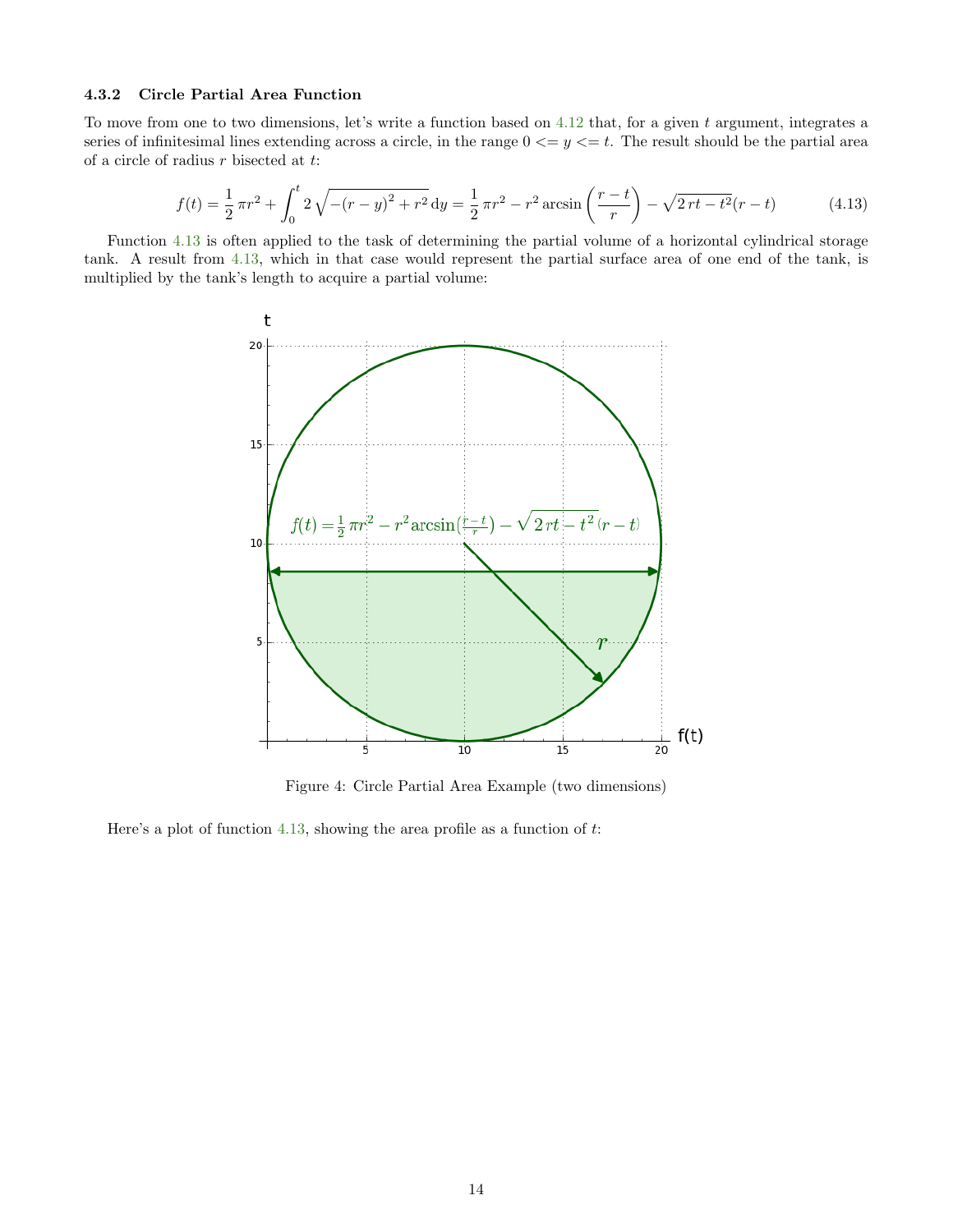<span id="page-14-2"></span>

Figure 5: Circle Partial Area Function (two dimensions)

### <span id="page-14-0"></span>4.3.3 Sphere Partial Surface Area Function

Moving now to three dimensions, the full surface area of a sphere is equal to  $4\pi r^2$ . Le's add a function, very much like [4.13,](#page-13-2) to compute partial sphere surface areas based on an argument that bisects the sphere in three dimensions:

$$
f(t,r) = 2\pi r^2 + \int_0^t 8\sqrt{-(r-y)^2 + r^2} \, dy = 2\pi r^2 - 4r^2 \arcsin\left(\frac{r-t}{r}\right) - 4\sqrt{2rt - t^2}(r-t)
$$
(4.14)

#### <span id="page-14-1"></span>4.3.4 Sphere Partial Volume Function

Finally, a surprisingly simple function that computes partial sphere volume. A full sphere volume should be  $\frac{4}{3}\pi r^3$ , let's see how this turns out:

<span id="page-14-3"></span>
$$
f(t) = \pi \int_0^t -(r - y)^2 + r^2 dy = \pi r t^2 - \frac{1}{3} \pi t^3
$$
\n(4.15)

Here's a sphere volume profile for function [4.15:](#page-14-3)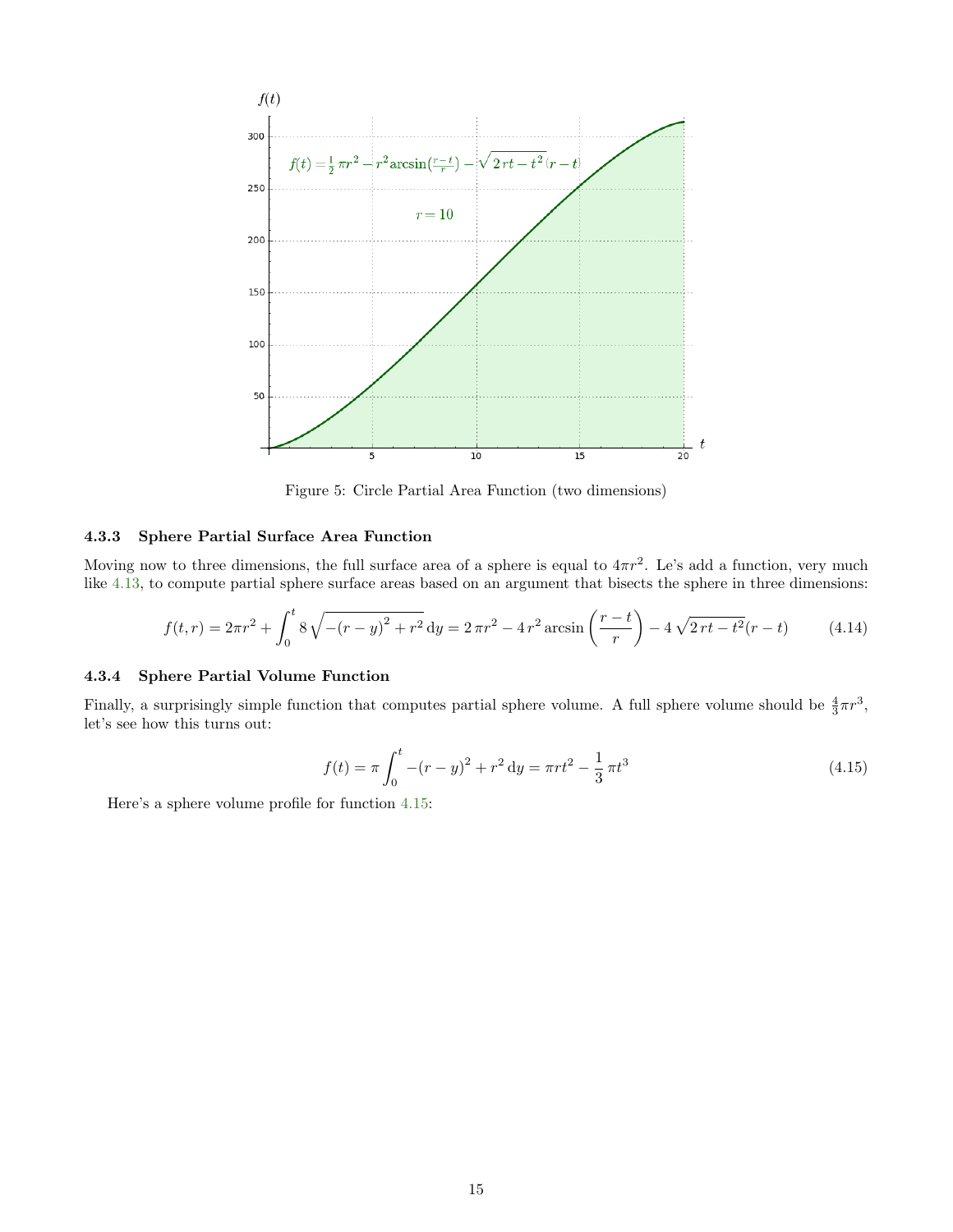<span id="page-15-3"></span>

Figure 6: Sphere Partial Volume Function (three dimensions)

Given a basis like the partial circumference equation shown in [4.12](#page-12-3) and with the assistance of [Computer Algebra](#page-18-0) [Systems](#page-18-0) (page [19\)](#page-18-0) to acquire efficient integrals, it's not difficult to assemble a full analysis of a given three-dimensional shape.

# <span id="page-15-0"></span>5 Differential Equations

A differential equation<sup>21</sup> is one that relates a function to its derivatives. Differential equations are very important to modern science and technology. It's only a small exaggeration to say that modern physical theory is assembled from a large set of differential equations.

# <span id="page-15-1"></span>5.1 First-Order

#### <span id="page-15-2"></span>5.1.1 Rate of Decline

Let's start with a very common first-order<sup>22</sup> differential equation (hereafter DE) that models natural growth and decay. It looks like this:

<span id="page-15-5"></span>
$$
y'(t) + y(t) r = 0 \tag{5.1}
$$

$$
y(0) = C \tag{5.2}
$$

Where:

- $t =$  time, the independent variable.
- $y(t) =$  an unknown function of t.
- $y'(t)$  = the first derivative of y with respect to time<sup>\*</sup>.
- $r = a$  value that determines the function's rate of change with respect to time.
- $C = a$  constant that establishes an *initial value*<sup>23</sup> at time zero.

The solution to this DE is:

<span id="page-15-6"></span>
$$
y(t) = Ce^{-rt}
$$
\n
$$
(5.3)
$$

Where:

- $e =$  the base of natural logarithms<sup>24</sup>.
- $\bullet$   $C = a$  constant of integration whose value depends on specific circumstances.

<span id="page-15-4"></span><sup>∗</sup>There are many derivative notations, some described in the ["Calculus Notations"](#page-34-0) appendix on page [35.](#page-34-0)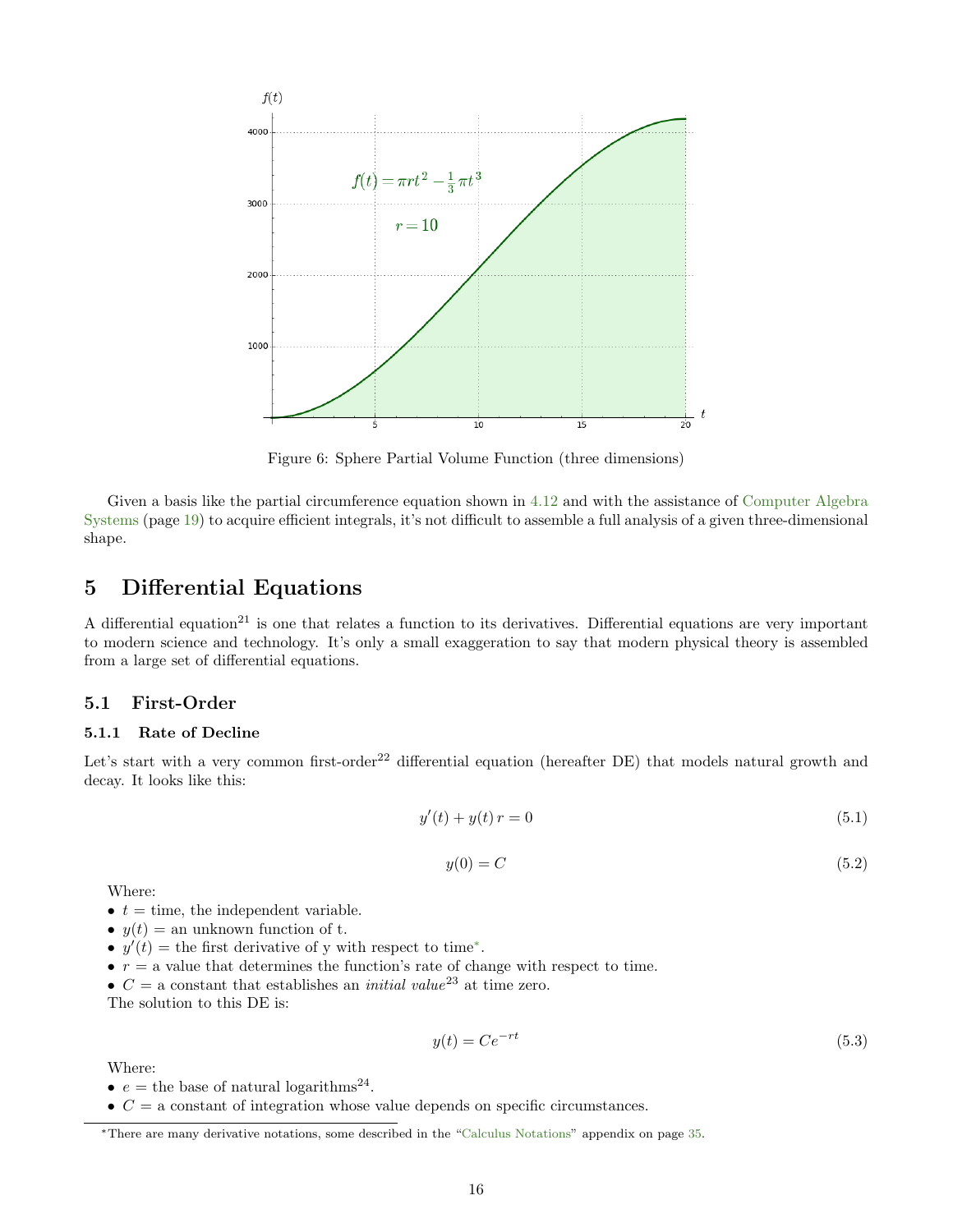<span id="page-16-1"></span>When plotted as a function of time, the result looks like this:



Figure 7: Plot of Natural Decay Equation

Here are some notes on this example:

- A DE consists of one or more statements that describe an unknown function.
- Solving a DE is much like integrating a function, in fact symbolic or numerical integration is usually involved in the solution.[∗](#page-16-2)
- Not all DEs can be solved symbolically, but as with integrals, numerical methods can be used to acquire approximate results.
- This DE is called "first-order" because it only includes a first derivative. See below for a second-order DE.
- This specific DE is widely applied in fields such as physics, biology, electrical engineering and thermodynamics among others, to describe natural processes of decline – the rate of change in temperature between two connected reservoirs of heat energy, the rate of water flow between two connected bodies of water, the rate of gas pressure change between two connected, pressurized gas reservoirs, the rate of voltage change in an electrical resistorcapacitor circuit, the rate of decline in sources of radioactivity, and many others.
- Intuition into the behavior of this DE can be had by noting that the function's first derivative or rate of change  $-y'(t)$  – is determined by a constant value assigned to r, therefore as the value of  $y(t)$  declines, the amount of change declines in proportion. This means that in theory, for a nonzero C initial value, the value of  $y(t)$  never becomes zero.

#### <span id="page-16-0"></span>5.1.2 Rate of Growth

In this example, we make a very small change in the unknown function's definition to track rates of growth:

$$
y'(t) - y(t) r = 0 \tag{5.4}
$$

$$
y(0) = C \tag{5.5}
$$

Notice that the only change from definition [5.1](#page-15-5) above is from  $y'(t) + y(t)r$  to  $y'(t) - y(t)r$ , with significant changes in the behavior of the solution.

Here is the solution to this DE:

$$
y(t) = Ce^{rt}
$$
\n<sup>(5.6)</sup>

<span id="page-16-2"></span><sup>∗</sup>Because this article is an introduction to calculus, it doesn't cover the specifics of solving DEs, except by way of computer algebra systems described below.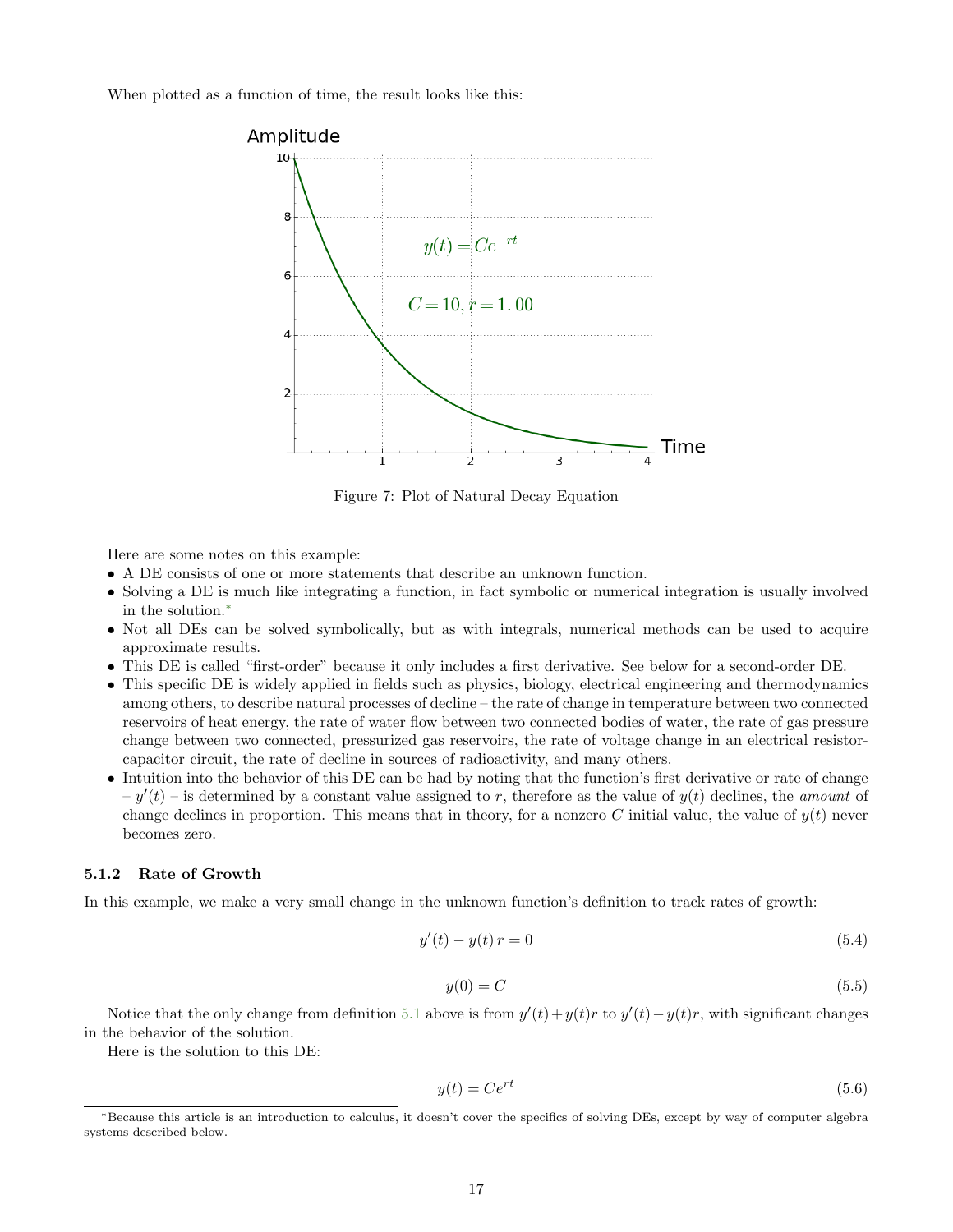<span id="page-17-2"></span>Note that the only change from solution [5.3](#page-15-6) above is that a negative exponent becomes a positive one. Here is a plot of the solution as a function of time:



Figure 8: Plot of Natural Growth Equation

Here are some notes on this DE:

- This DE differs from the first in that the rate of change is positive, so the amount of change  $y'(t)$  over time increases and is proportional to the value of  $y(t)r$ . As before, the rate of change with respect to time is determined by a constant value assigned to r.
- This DE has the property that, for a value  $y(t)$  at any time t, that value will have doubled after  $\frac{\log(2)}{r}$  units of time[∗](#page-17-3) .
- This DE is widely applied to problems involving biological growth, population studies<sup>25</sup>, compound interest, and other systems that involve patterns of natural growth.
- Figure [8](#page-17-2) shows that, for a growth rate r of 1% per unit of time (i.e.  $r = 0.01$ ), the function's value doubles in  $log(2)$  $\frac{\log(2)}{r}$  or 69.3 units of time, and quadruples in  $\frac{\log(4)}{r}$  or 138.6 units of time.

#### <span id="page-17-0"></span>5.2 Second-Order

#### <span id="page-17-1"></span>5.2.1 Harmonic Oscillator

Second-order DEs, DEs that involve second derivatives, are somewhat more complex than first-order, so we'll show just one relatively simple and well-studied example. Here is its definition:

<span id="page-17-4"></span>
$$
y''(t) + y(t) = 0 \tag{5.7}
$$

$$
y(0) = 0\tag{5.8}
$$

$$
y'(0) = 0 \tag{5.9}
$$

<span id="page-17-5"></span>
$$
y''(0) = 1 \tag{5.10}
$$

Before we solve this DE, I ask my readers to think about the system described in equations [5.7](#page-17-4) through [5.10:](#page-17-5)

• As [5.7](#page-17-4) is written, it seems that  $y''(t)$  will always be the negation of  $y(t)$ . Think about what  $y''(t) + y(t) = 0$ means – it means  $y''(t)$  will always be equal to  $-y(t)$  for nonzero values. For example, when  $y(t) = 1$ ,  $y''(t) = -1$ and vice versa.

<span id="page-17-3"></span><sup>\*</sup>We can say that, for a given rate of increase r, the value will have increased by N times in  $\frac{\log(N)}{r}$  units of time.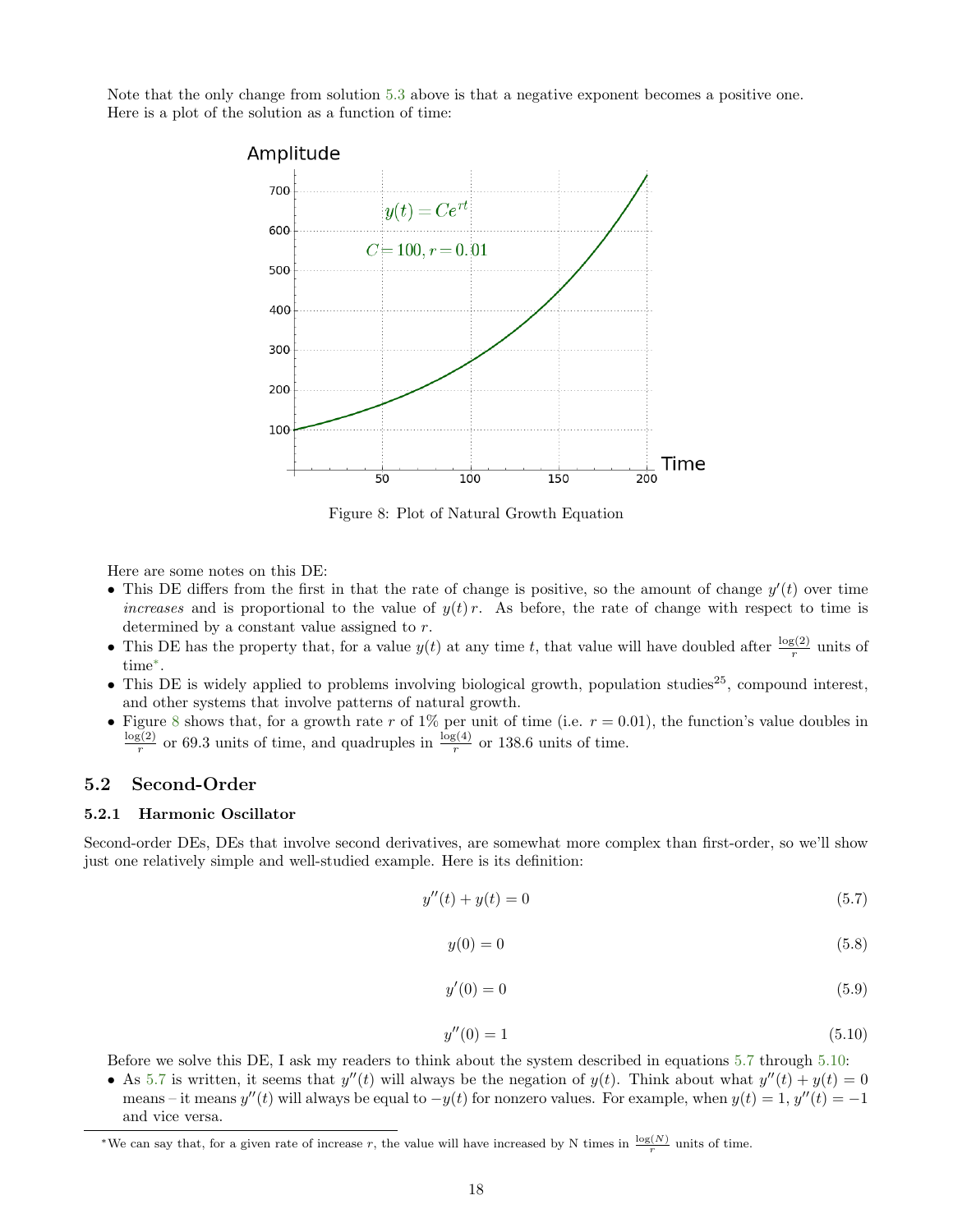• In summary, this DE defines a closed loop, with  $y(t)$  getting its rate of change from  $y'(t)$  and  $y'(t)$  getting its rate of change from ... wait for it ...  $-y(t)$ .

• On that basis, we can predict that this DE will oscillate endlessly, and that is exactly what happens. Here's the solution to the DE defined by [5.7](#page-17-4) - [5.10:](#page-17-5)

$$
y(t) = \sin(t) \tag{5.11}
$$

Because  $y'(t)$  is not specified in the definition and because it plays a part in the result, here is the first derivative of  $y(t)$ :

<span id="page-18-4"></span>
$$
y'(t) = \cos(t) \tag{5.12}
$$

<span id="page-18-3"></span>Here is a plot of this second-order DE, including traces for both  $y(t)$  and  $y'(t)$ :



Figure 9: Plot of Second-order DE (harmonic oscillator)

With a bit of insight, the reader can see that the brown first derivative trace  $(y'(t))$  represents a rate of change in the primary trace  $y(t)$ . Not plotted but implied by equation [5.12](#page-18-4) is that  $y''(t)$  equals  $-sin(t)$ .

# <span id="page-18-0"></span>6 Computer Algebra Systems

# <span id="page-18-1"></span>6.1 Rationale

Many of the procedures described in this article can be automated or greatly simplified by use of a special kind of computer software called a *Computer Algebra System*  $(CAS)^{26}$ . A modern CAS can provide a variety of numerical and symbolic results that were not practical until recently. And better, such programs are becoming less expensive and in many cases are free.

The objection is sometimes made that a CAS shields its users from the underlying mathematics and may produce results while providing no insight into the reasoning behind them, but there's a counterargument – that by its ease of use, accessibility and visual aids a CAS may teach mathematics that users might not otherwise understand. To support this point, let me ask how many people would learn calculus if they were obliged to perform long division with a pencil and a pad of paper?

# <span id="page-18-2"></span>6.2 CAS Examples

The example environments in this section are limited to those able to perform symbolic calculus, and because many of my readers will be students I favor the least expensive solutions. For the sake of comparison I include a Mathematica example, even though because of its high cost I don't recommend it to people learning mathematics.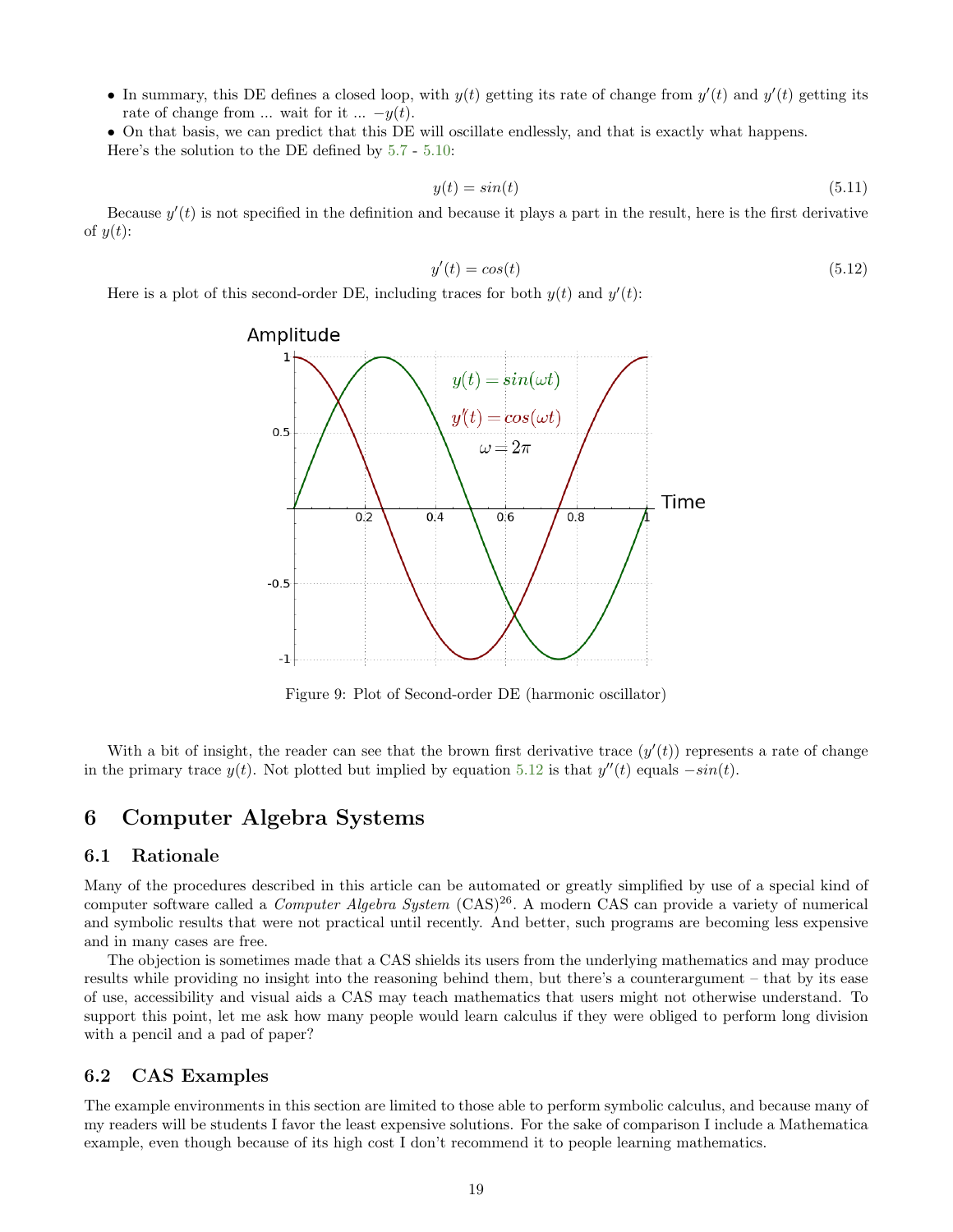# <span id="page-19-0"></span>6.2.1 Python/SymPy

A Python<sup>27</sup> library named "SymPy"<sup>28</sup> is able to provide symbolic solutions to many kinds of mathematical problems and is a lightweight solution – only a small amount of computer power is required[∗](#page-19-3) .

Here's a symbolic solution to the [Harmonic Oscillator](#page-17-1) second-order differential equation example (page [18\)](#page-17-1), performed using SymPy's symbolic functions, with this example carried out in the (optional) Jupyter<sup>29</sup> interactive notebook environment:

```
from sympy import *var ( ' a : z \_C1\_C2 ' );y = Function (y')de = diff(y(t), t, t) + y(t)\label{eq:3} \textit{f = Lambda} \left( \left( \textit{t} \,, \textit{C1}, \textit{C2} \right) \  \, , \  \, \textit{dsolve}\left( \textit{de}\,, \textit{y}\left( \textit{t} \right) \right) . \, \textit{args}\left[ \textit{1} \right] \right)p = plot(f(t, 1, 0), f(t, 0, 1), (t, 0, 4*pi),show=False, title='$'+latex(de)+'=0$')
p[0]. line_color = 'DarkGreen'
p [1]. line_color = 'DarkRed
p. show ()
```
<span id="page-19-2"></span>



Figure 11: Python/SymPy second-order DE plot (harmonic oscillator)

Some notes about Figure [11:](#page-19-2)

- Notice the second-order derivative notation in the title of the plot:  $y(t) + \frac{d^2}{dt^2}y(t) = 0$ . It seems that SymPy uses a different notation for derivatives than that used in this article. I emphasize again that all such notations are equivalent<sup>[10.5](#page-34-0)</sup> and a matter of taste.
- This example was carried out in Jupyter<sup>[29](#page-34-2)</sup>, a rather nice open-source interactive notebook environment, an environment that greatly speeds up mathematical explorations and development. But the same code placed in a plain-text Python source file produces the same result, so a lightweight computing environment can produce this result as well.
- The above result can be acquired using a command-shell based embodiment of  $\text{SymPy}$  called  $\text{ISymPy}^{30}$  which reduces resource requirements to an absolute minimum.
- At the time of writing there's an online interactive version of  $\text{SymPy}^{31}$  in a web page, a truly minimal-resource solution.
- Each CAS has a different notation for expressing calculus ideas there's a learning curve for each of them. Some environments can solve more equations than others.

<span id="page-19-3"></span><sup>∗</sup>A Raspberry Pi can easily handle the processing required by Python/SymPy, but not necessarily the Jupyter notebook environment shown in this example.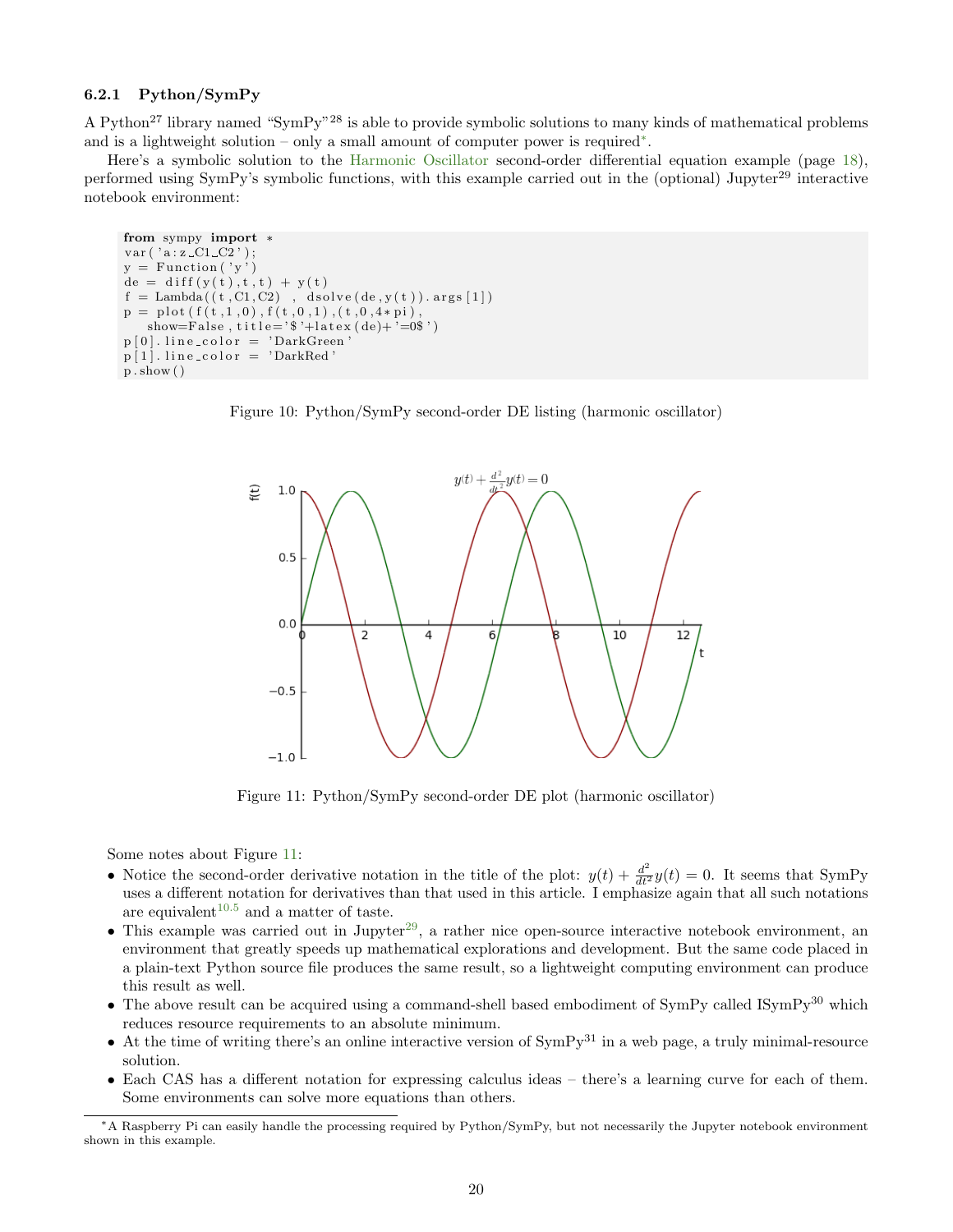• Of the CAS examples in this section, this Python/Sympy CAS example requires the least computer power (and even less if the command-line option is chosen).

The Jupyter notebook environment is a powerful tool that speeds up mathematical and technical work, and it supports any number of different "kernels" or language processors $^{32}$ , even simultaneously. This example could have been created without Jupyter, but it would have taken more time.

#### <span id="page-20-0"></span>6.2.2 SageMath

The SageMath project<sup>33</sup>, formerly known as Sage, is one I've written about in the past<sup>34</sup>. SageMath is an ambitious project and has a much larger storage requirement than Python/Sympy, typically 4-5 gigabytes installed.

SageMath is a bundle of different mathematical resources[∗](#page-20-3) configured to be accessible through an interface based on Python. Unlike the Python/Sympy environment, SageMath performs more preprocessing of entered expressions, so mathematical expressions are easier to enter and manipulate.

<span id="page-20-1"></span>In a recent development SageMath has been made compatible with the Jupyter notebook environment, and this example, like the first, produces a result using Jupyter.

```
var(map(char,xrange(ord('a'),ord('z'))));y = function('y')de = diff(y(t), t, t) + y(t) = 0f(t, K1, K2) = desolve(de, y(t), t)p = plot(f(t, 0, 1), (t, 0, 4*pi), figsize=5, color=7#800000', grid lines = True, title = ' * + latex (de) + ' * ')
p \text{ +}= \text{ plot } (f(t,1,0), (t,0,4*pi), color='#006000')p
```


<span id="page-20-2"></span>

Figure 13: SageMath second-order DE plot (harmonic oscillator)

I want to emphasize about Figure [13](#page-20-2) that it very much sells SageMath short. I wanted to show the same symbolic processing example for all the environments, but this makes SageMath look much less capable than it really is. The truth is that, in typical mathematical work, SageMath is much easier to use than Python/Sympy and other similar environments like Maxima<sup>35</sup> (on which SageMath relies internally for its symbolic results). SageMath has been in active development for about 12 years at the time of writing and includes many packages meant to satisfy the needs of those involved in high-level mathematical research and education. It also can solve more kinds of equations than Python/SymPy can.

<span id="page-20-3"></span><sup>\*</sup>Including NumPy, SciPy, matplotlib, Sympy, Maxima, GAP, FLINT, R "and many more" according to the SageMath website<sup>[33](#page-34-2)</sup>.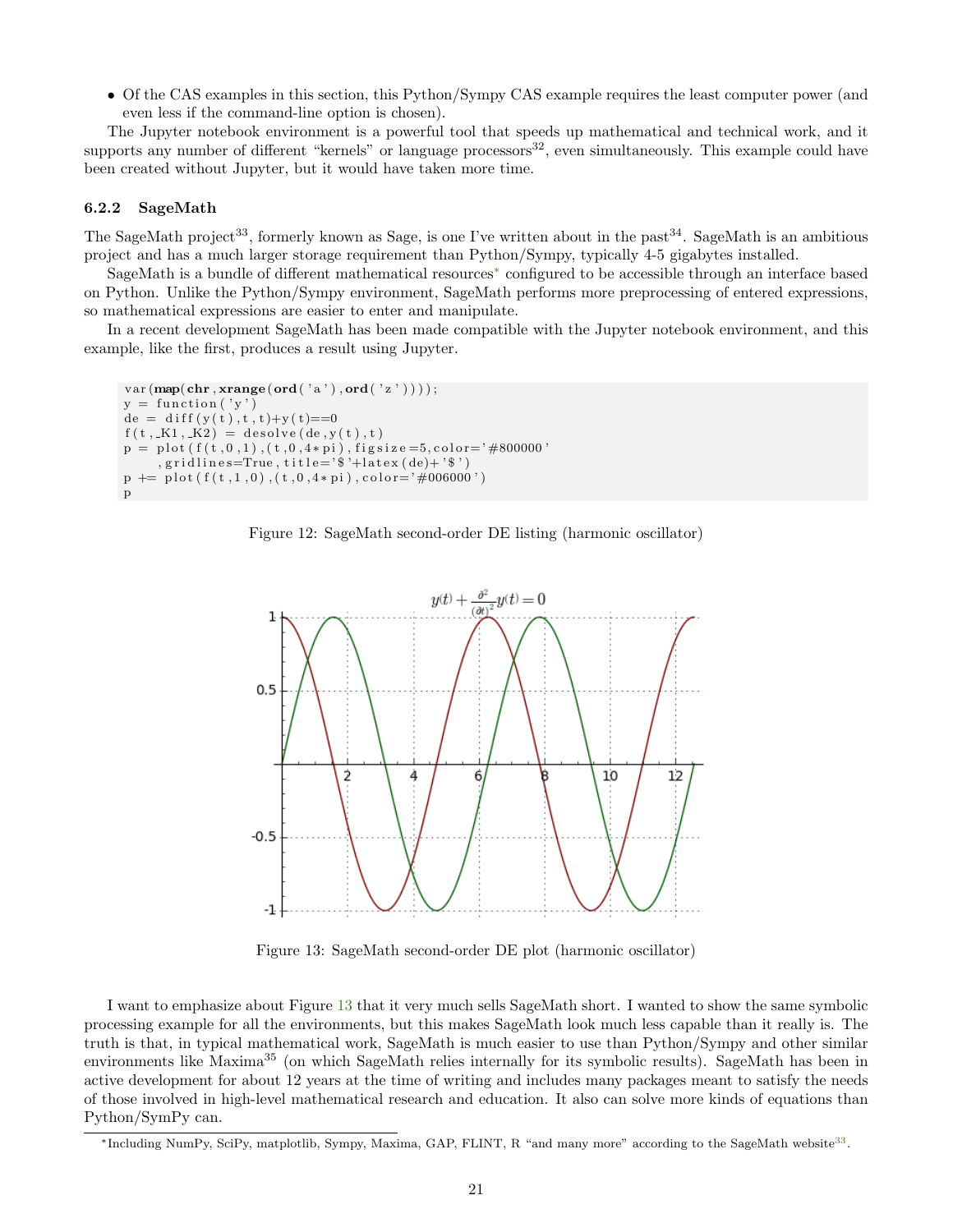#### <span id="page-21-0"></span>6.2.3 Mathematica

I include this entry out of a desire for completeness, even though I don't recommend Mathematica<sup>36</sup> for most students or mathematicians because of its great cost (at the time of writing, a one-seat non-student license is approximately US\$2500.00). Mathematica can solve a subset of problems out of reach of most other CAS solutions, but for most people the cost makes it unacceptable.

#### <span id="page-21-1"></span>6.2.4 Skydiver equation

For balance I'll show a problem that only Mathematica can solve, not Sympy nor SageMath – the "Skydiver equation". It's a second-order DE that models the dynamic behavior of a body falling through the atmosphere. For this problem the DE must model the fact that a high initial acceleration declines as air resistance builds up at higher velocities, until gravitational acceleration is exactly balanced by air resistance and velocity becomes a constant, a "terminal velocity". Here's a statement of the DE:

<span id="page-21-2"></span>
$$
y''(t) = y'(t)^2 k - g \tag{6.1}
$$

<span id="page-21-3"></span>
$$
y'(0) = 0\tag{6.2}
$$

<span id="page-21-4"></span>
$$
y(0) = a \tag{6.3}
$$

Where:

- $t =$  time, seconds.
- $y(t)$  = position, altitude in this system, at time t.
- g = Earth's gravitational acceleration, approximately 9.8  $m/s/s$ , known as ("little-g"<sup>37</sup>).
- $a =$  initial altitude, meters.
- $\bullet$  k = a constant that takes into account the external shape and properties and ratio of mass to surface area of a falling object.

Equation [6.1](#page-21-2) describes an acceleration profile that balances g, Earth's gravitational acceleration, against air resistance, which increases as the square of velocity, the latter represented by  $y'(t)^2 k$ .

Equation [6.2](#page-21-3) says that the initial velocity (at time zero) is zero.

Equation [6.3](#page-21-4) says that the initial position is  $a$ , a provided altitude, presumably the height of the airplane.

This is the most complex DE in this article, and to date among a handful of the most complex equations I've tried to submit to CAS methods for solution. And as already pointed out, SymPy and SageMath cannot solve it. Here's a narrative of Mathematica's solution:

• The statement of the DE as submitted to Mathematica:

$$
de = \{y''(t) = ky'(t)^2 - g, y(0) = a, y'(0) = 0\}
$$
\n(6.4)

• The Mathematica expression to solve it[∗](#page-21-5) :

$$
Quick[sol = DSolveValue[de, y(t), t]] \qquad (6.5)
$$

• Mathematica's solution for position:

$$
y(t) = \frac{ak - \log\left(\cosh\left(\sqrt{g}\sqrt{k}\,t\right)\right)}{k} \tag{6.6}
$$

• Velocity:

$$
y'(t) = -\frac{\sqrt{g}\tanh\left(\sqrt{g}\sqrt{k}\,t\right)}{\sqrt{k}}\tag{6.7}
$$

• Acceleration:

$$
y''(t) = -g \operatorname{sech}^2\left(\sqrt{g}\sqrt{k} t\right) \tag{6.8}
$$

<span id="page-21-5"></span><sup>∗</sup>The "Quiet" function suppresses a long list of cautionary messages Mathematica produces about its solution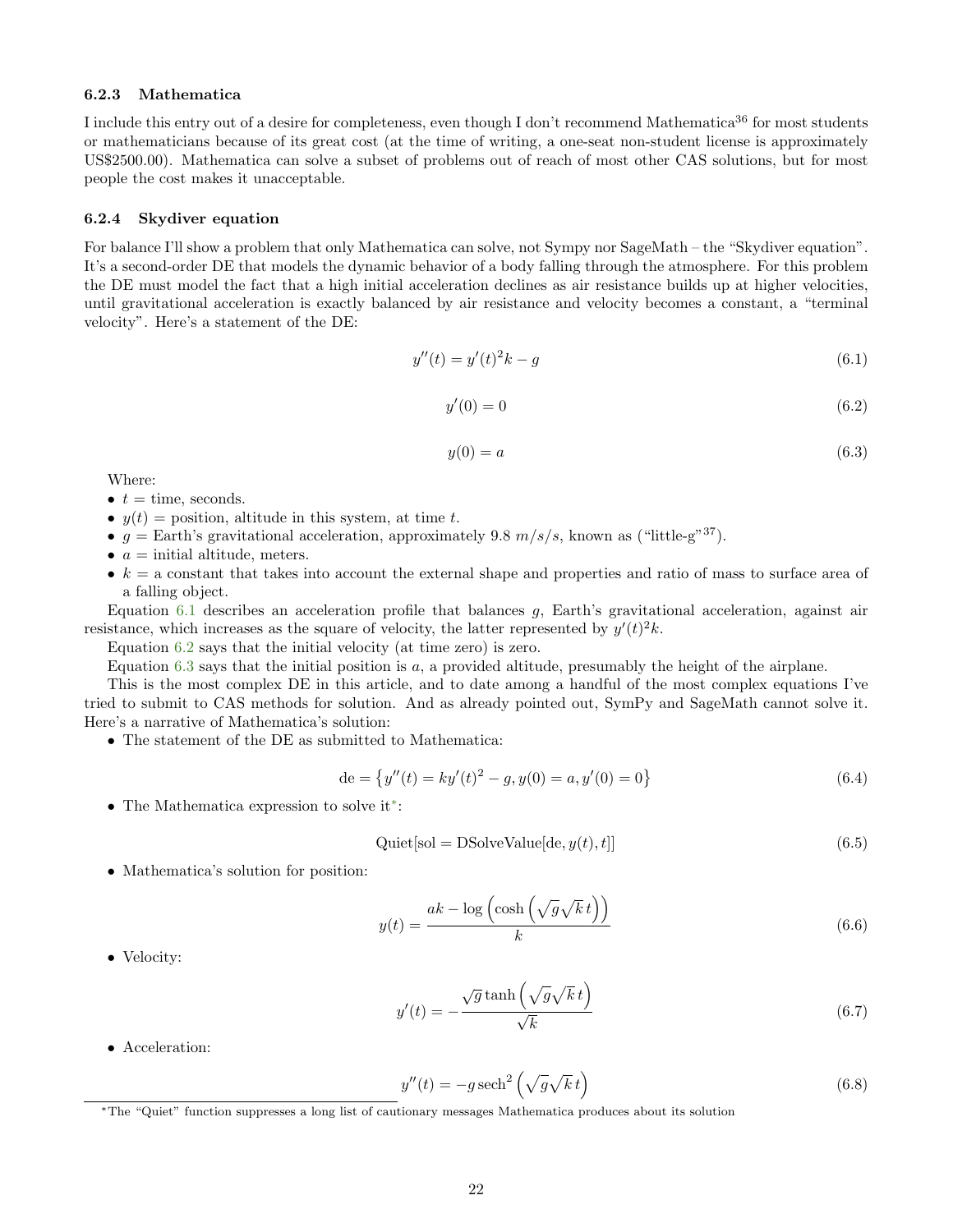• "Jerk"[∗](#page-22-3) (rate of change in acceleration):

$$
y'''(t) = 2g^{3/2}\sqrt{k}\tanh\left(\sqrt{g}\sqrt{k}\,t\right)\operatorname{sech}^2\left(\sqrt{g}\sqrt{k}\,t\right) \tag{6.9}
$$

<span id="page-22-2"></span>Here are plots of the solutions for each derivative:



Figure 14: Skydiver Result Plots

The plots in Figure [14](#page-22-2) show that, after falling for about 15 seconds, a skydiver has nearly reached terminal velocity. These plots provide insight into the relationship between a function and its derivatives – for a function  $y(t)$  whose value changes at a steady rate (like position after about 15 seconds), its first derivative  $y'(t)$  should be a constant, and its second derivative  $y''(t)$  should be zero.

As highly regarded as Mathematica is and despite much effort, I can't persuade it of something as simple as the idea that  $\sqrt{g}\sqrt{k} = \sqrt{gk}$  for positive, non-complex g and k values. For US\$2500.00 one would think something as trivial as that should be achievable.[†](#page-22-4)

Just to further complicate things, a free copy of Mathematica is included with Raspbian<sup>39</sup>, a Linux distribution designed for the small, inexpensive but powerful Raspberry  $Pi^{40}$  computers. It seems that Wolfram Research<sup>41</sup> (the source of Mathematica) would like to entice younger, more impressionable minds into eventually buying a more expensive version of their product.

# <span id="page-22-0"></span>6.3 Conclusion

For those seeking a CAS solution and after re-evaluating all the choices available at the time of writing, my advice for the majority of readers is to install Jupyter and SymPy. An alternative choice, for a few with particular needs, is to install Jupyter with Sage and SymPy (a much larger installation). Here are installation notes for each option:

#### <span id="page-22-1"></span>6.3.1 Jupyter/SymPy

For Windows. Linux and the Macintosh, readers may acquire an installer from the Anaconda download page located at https://www.continuum.io/downloads<sup>42</sup>. The installation procedure is much the same on all the platforms. At

<span id="page-22-3"></span><sup>∗</sup>Honestly, that's what it's called<sup>38</sup> .

<span id="page-22-4"></span><sup>†</sup> In fairness, neither SymPy nor SageMath can be persuaded of this either.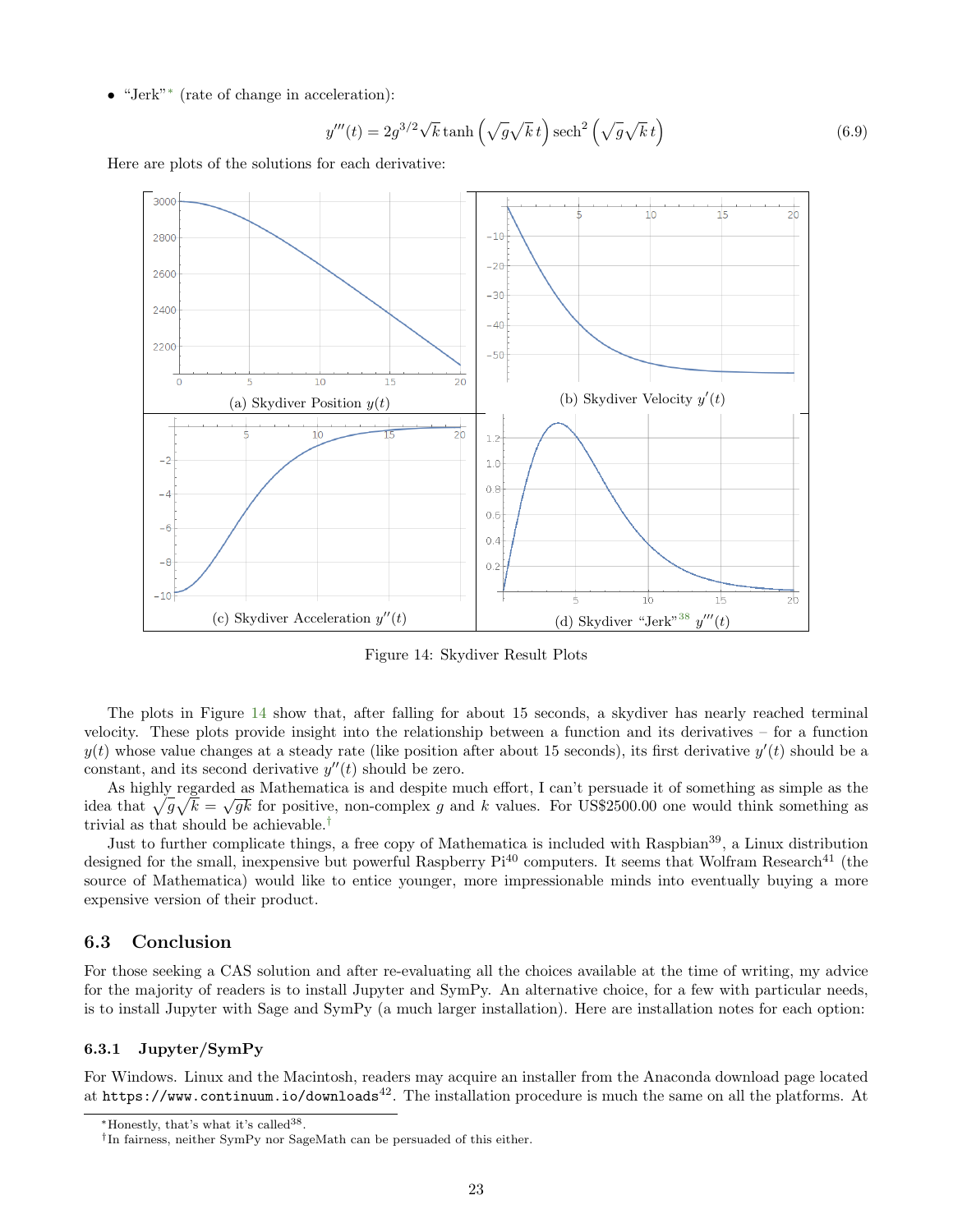the time of writing Anaconda installs Python 3.5 with Sympy, SciPy, NumPy and a number of other useful libraries, plus the Jupyter notebook interface shown in examples above. Linux users can install Jupyter/SymPy without relying on Anaconda, but if the system has adequate storage space, there's no need to fine-tune the process.

#### <span id="page-23-0"></span>6.3.2 Jupyter/SymPy/Sage

Because Sage is so much larger than the other CAS packages, and because of its well-known connection with the Linux platform, for those running Windows it's simpler to acquire and install it as a virtual machine43. As it happens the people behind SageMath have anticipated this and offer something they call the SageAppliance44, which along with VirtualBox<sup>45</sup> allows Windows users to run SageMath locally, by creating a Linux virtual machine to host SageMath.

Those running Linux have more options – they can download an installable SageMath binary<sup>[33](#page-34-2)</sup> for most Linux distributions. And on Linux, Jupyter is easier to install as well – there are several approaches apart from the Anaconda installation method described above.

# <span id="page-23-1"></span>7 Numerical Methods

To re-emphasize a point made earlier, there are many equations and functions that cannot be expressed analytically and that must be solved numerically. Even though there's a long list of such functions, for this example we'll look at a problem that can be solved analytically, in order to validate a numerical result by comparing it to the analytical one.

# <span id="page-23-2"></span>7.1 Numerical Harmonic Oscillator

The operation of a well-designed numerical algorithm should be as self-documenting as practical, and this example meets that requirement. Here's a result from a Jupyter<sup>[29](#page-34-2)</sup> notebook session (using the Python kernel) showing a numerical solution to the harmonic oscillator DE presented earlier in analytical form:

```
from matplotlib import pyplot as plt
import numpy as np
\pi = np.pi
plt . clf ()
y = 0vy = 1m = 1000\Delta t = 1.0 / mf = 2\omega = 2 * \pi * fta = []
ya = []
yva = []for t in range (m):
     vy += y * \omega * \Delta ty - vy * \omega * \Delta tta += [t/m]ya += [y]yva += [yy]plt . plot ( ta , yva , color = ' DarkRed ')
plt . plot ( ta , ya , color = ' DarkGreen ')
plt.xlabel ('Time<sub>u</sub>seconds')
plt . ylabel ( ' Amplitude ')
plt.title (\sqrt[3]{t} + \\frac{d^2}{dt^2} y(t) = 0$')
plt . grid ()
plt . show ()
```
Figure 15: SageMath second-order DE listing (harmonic oscillator)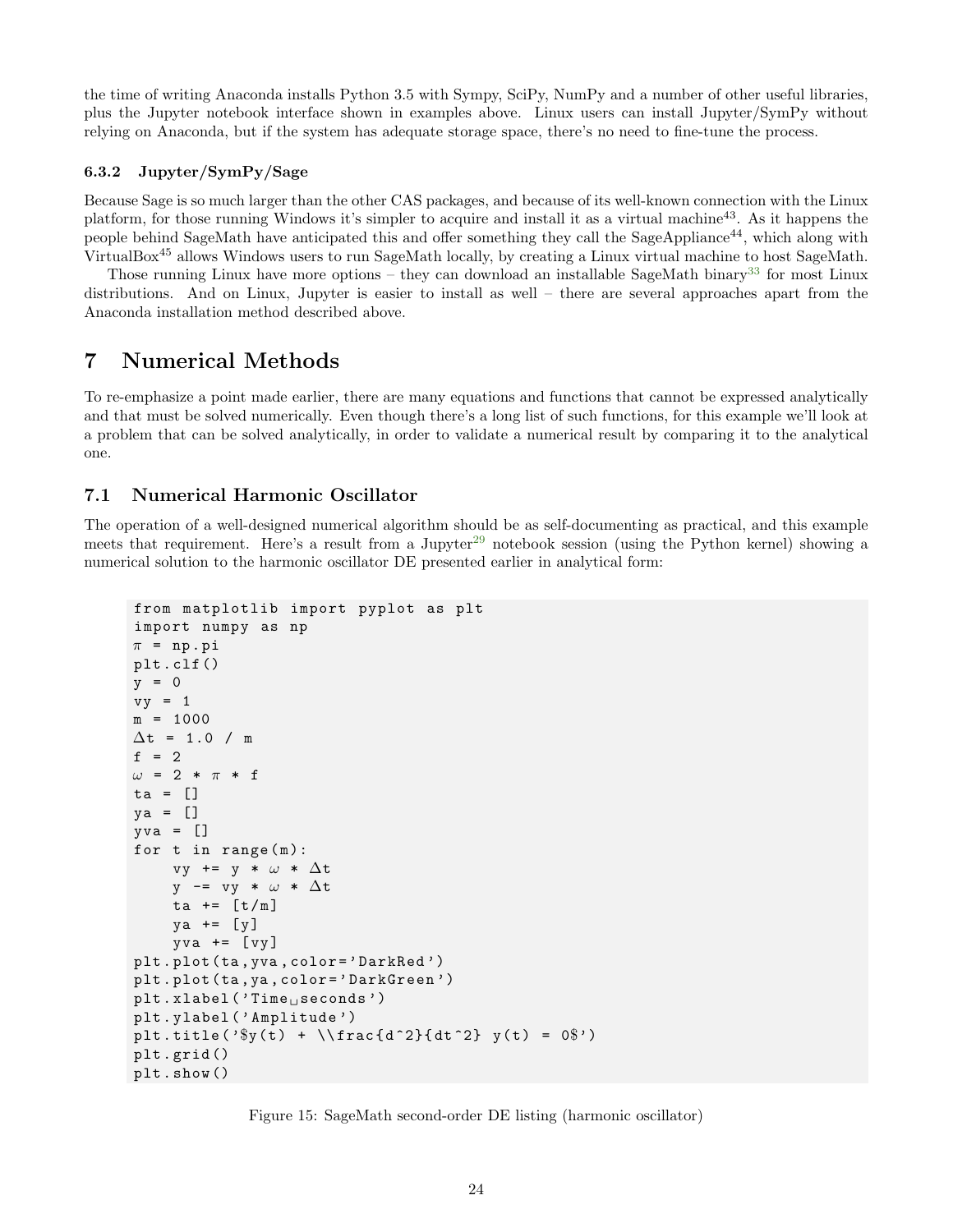<span id="page-24-4"></span>

Figure 16: Numerical second-order DE solution (harmonic oscillator)

#### <span id="page-24-0"></span>7.1.1 Explanation

Here's the essence of the algorithm shown in Figure [16:](#page-24-4)

1. vy += y \*  $\omega$  \*  $\Delta t$ 

2. y  $-$  vy \*  $\omega$  \*  $\Delta t$ 

In line (1), velocity variable vy is updated by position variable y times  $\Delta t$ , a small value whose purpose was explained earlier, and  $\omega$ , a value that sets the frequency of oscillation. In line (2), position variable y has vy subtracted from it, times  $\Delta t$  and  $\omega$ . Just as with the analytical harmonic oscillator DE  $y(t) + \frac{d^2}{dt^2}y(t) = 0$ , this produces an oscillating system.

#### <span id="page-24-1"></span>7.1.2 Parallel with Numerical Integration/Differentiation

There's a strong parallel between a numerical equation solver like this, and numerical integration and differentiation, indeed many of the same methods are used. And just as with those methods, a smaller value for ∆t produce more accuracy at the cost of longer running times, and with the caveat that a very small value will begin to produce numerical errors, for reasons given in the [Computer Processing Limitations](#page-33-2) appendix on page [34.](#page-33-2)

### <span id="page-24-2"></span>7.2 Numerical Elliptical Orbit

This section discusses a numerical algorithm that, by modeling a planetary orbit, can be used to test a physical theory – energy conservation<sup>46</sup>. According to this theory, energy is neither created nor destroyed, only changed in form. If this theory is true, it should be verifiable by examining elliptical planetary orbits.

A planetary orbit has two kinds of energy – kinetic energy<sup>47</sup> (KE), the energy of motion, and gravitational potential energy<sup>48</sup> (GPE), an energy proportional to position.

### <span id="page-24-3"></span>7.2.1 Kinetic Energy

Kinetic energy has this definition:

$$
KE = \frac{1}{2}mv^2\tag{7.1}
$$

Where:

- $KE =$  Kinetic energy, Joules.
- $m =$  mass, kilograms.
- $v =$  velocity, meters/second.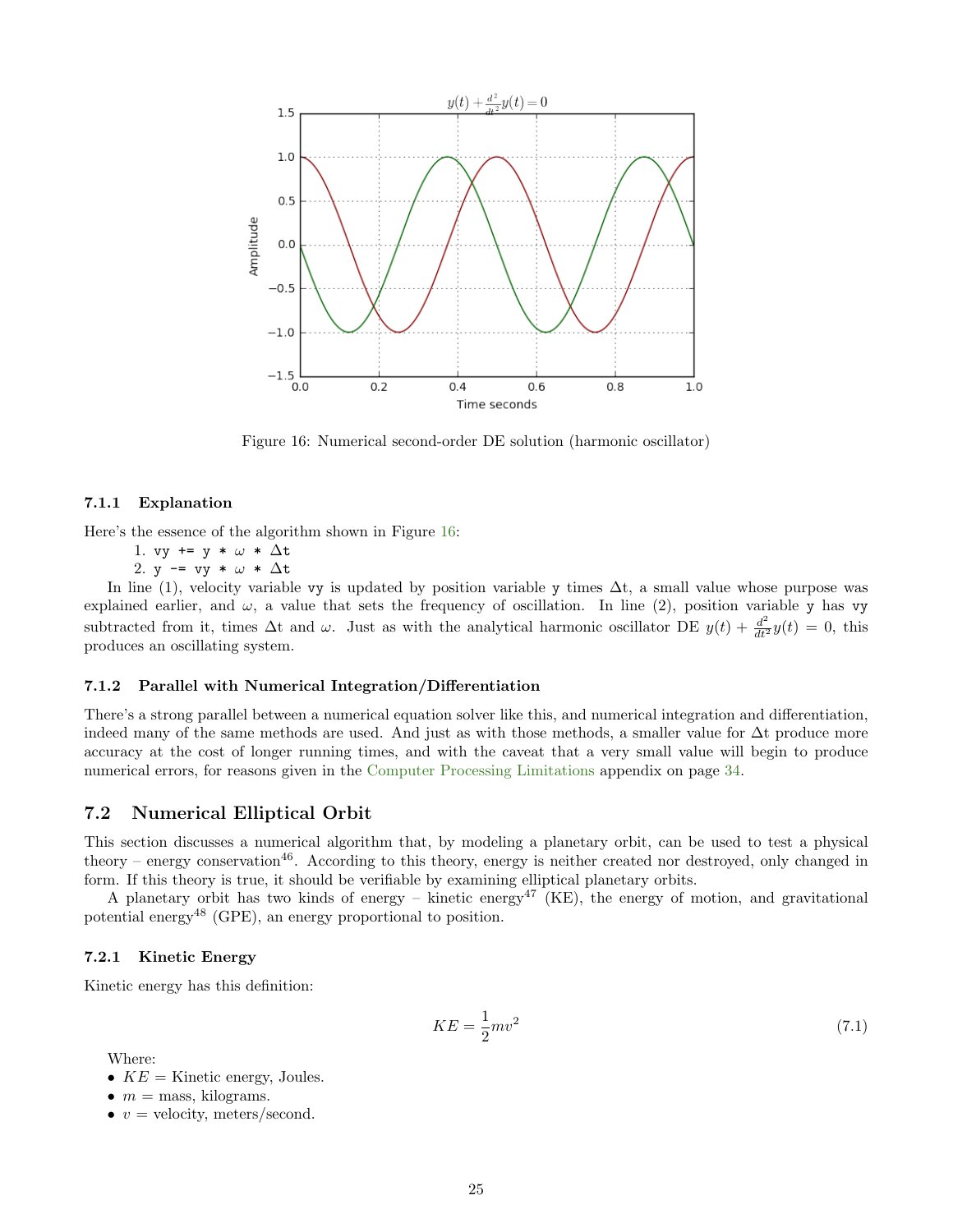# <span id="page-25-0"></span>7.2.2 Gravitational Potential Energy

Gravitational potential energy has this definition:

<span id="page-25-5"></span>
$$
GPE = -G\frac{m_1 m_2}{r} \tag{7.2}
$$

Where:

- $GPE =$  Gravitational potential energy, Joules.
- $G =$  Universal gravitational constant<sup>49</sup>.
- $m_1, m_2$  = Masses of orbiting bodies, kilograms.
- $r =$  The distance between the orbiting bodies, meters.

### <span id="page-25-1"></span>7.2.3 Negative Value for GPE

GPE values calculated in physics, and in in equation [7.2,](#page-25-5) are by convention either negative or zero – here's why:

- 1. At an infinite separation between bodies, GPE should equal zero.
- 2. Lifting a mass in a gravitational field, or increasing the radius r between  $m_1$  and  $m_2$  in equation [7.2,](#page-25-5) requires an expenditure of energy, so with increasing separation the GPE value should become more positive, or less negative (which amounts to the same thing).
- 3. To simultaneously satisfy points  $(1)$  and  $(2)$  above,  $GPE$  must be negative everywhere but at infinity, where it should be zero.

### <span id="page-25-2"></span>7.2.4 Constant Energy

This orbital problem is sufficiently complex that numerical methods must be used to model it. For an elliptical orbit, as time passes the distance between the orbiting bodies changes, as do their velocities, so both  $KE$  and  $GPE$  are changing. If conservation of energy is a valid theory and barring friction and other energy losses, these two changing energies should sum to a constant at all points in the orbit, i.e.  $KE + GPE = C$ . That's the first theory we'll be testing in this model – is orbital energy a constant?

#### <span id="page-25-3"></span>7.2.5 Kepler's Second Law

This simulation tests another theory – Kepler's Second Law<sup>50</sup>: "A line segment joining a planet and the Sun sweeps out equal areas during equal intervals of time." It turns out that, as written, this model can test both theories at once.

#### <span id="page-25-4"></span>7.2.6 Program Listing

The model was written in Python, using the Jupyter notebook environment to speed up the process of testing and revision. Here's the program listing: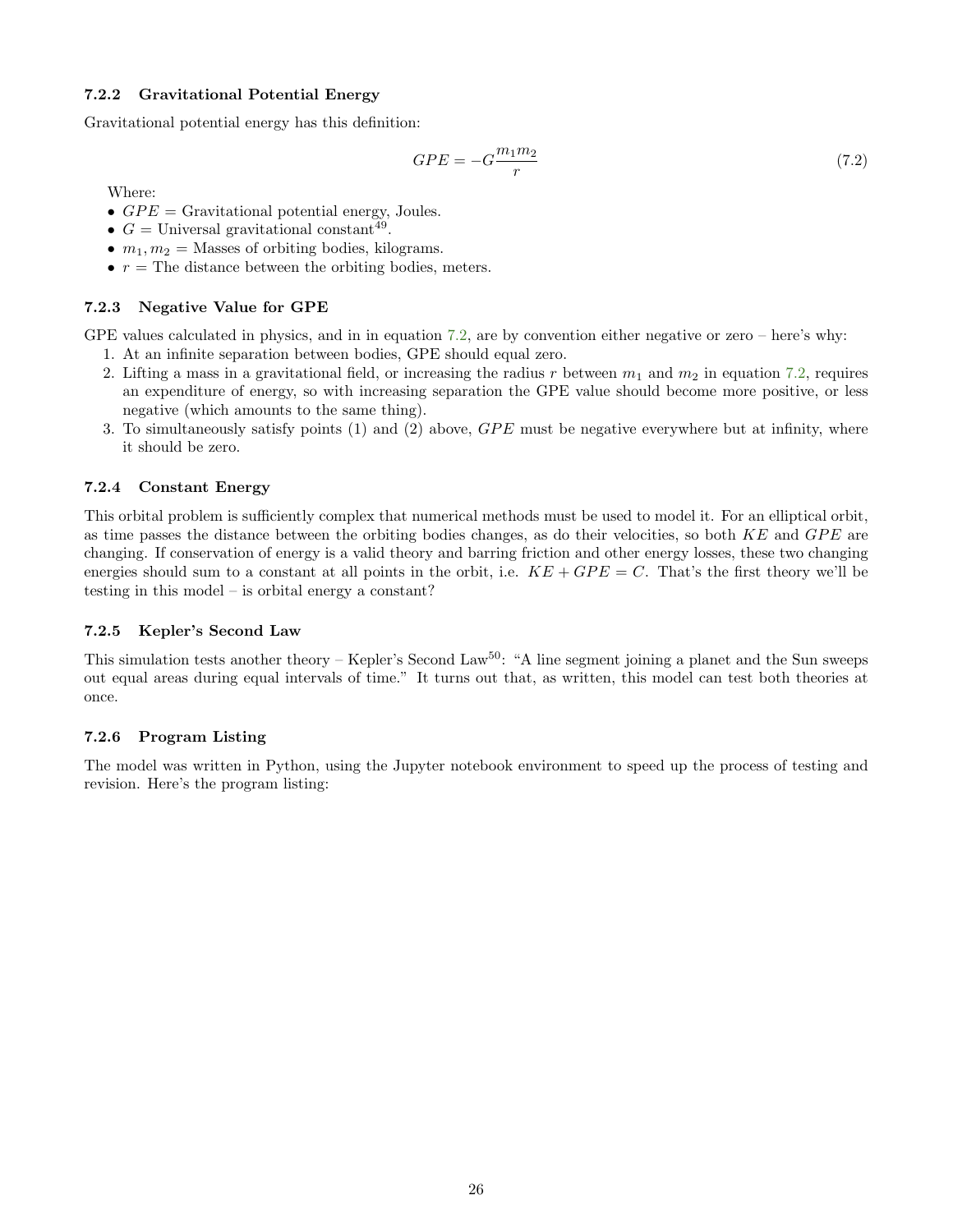```
from matplotlib import pyplot as plt
G = 6.673e-11 # universal gravitational constant
sm = 2e30 # solar mass kilograms
m = int(2e6) # steps in simulationmd = m/16\Delta t = 1.2 e7/m \# time stepdef polygon_area (array):
     a = 0\alpha x, \alpha y = 0, 0for x, y in array:
          a += y * ox - x * oy # determinant
         \alpha x, \alpha y = x, yreturn a/2.0plt. clf()plt. figure (figgsize = (8,4))
op = \text{complex}(149e9, 0) # initial orbital position
ov = \text{complex}(0, 1\text{e}4) # initial orbital velocity
gpr = []; gpi = []\mathrm{poly} = [[0,0]]\text{poly} = [0]; \text{poly} = [0]state = 0print (" ---%–16s -%–16s -%–16s -%–16s " % ( 'KE' , 'GPE' , 'KE+GPE' , 'Area '))
print("-" * 70)for n in range(m):
     poly \leftarrow [ [ op. real, op. imag ]]
     if(n \ % 1000 == 0):\text{poly } \leftarrow [\text{op} \cdot \text{real}]; \text{ poly } \leftarrow [\text{op} \cdot \text{imag}]gpr += [ op . real]; gpi += [ op . imag]
     # compute gravitational acceleration
     a = -G * sm * op * (abs(op) **2) ** -1.5ov += a * \Delta t # increment velocity
     op += ov * \Delta t \# increment positionif(n \ % \text{md} = 0):
          state += 1
          if (state \% 2 = 0):
               poly := [0, 0]area = polygon\_area(poly)polgx += [0]; polgy += [0]plt.plot(polgx, poly, color='gray')plt. fill (\text{poly}, \text{poly}, \text{alpha}=0.2)# plot polygon label
               tx = (p \text{olgx} [1] + p \text{olgx} [-2])/2.5ty = (p \log y [1] + p \log y [-2])/2.5\text{lbl} = \text{chr}(\text{ord}(\sqrt[\ell]{\mathbb{Q}})) + \text{int}(\text{state}/2))plt. text (tx, ty, lb1)opt = op - ov * \Delta t * 0.5 # intermediate position
               ke = (abs(ov) ** 2.0) / 2.0 # compute kinetic energype = -G*sm/abs( opt) # compute potential energy
               print ("%c_%16.9e_%16.9e_%16.9e_%16.9e"
                      \mathcal{C} (lbl, ke, pe, ke + pe, area))
          else:
               poly = [[0, 0]]\text{poly} = [0]; \text{poly} = [0]plt.plot (gpr,gpi,color='gray') # plot \ orbitplt.plot(0, 0, 'oy') # plot solar position
plt. axis ('equal') # assure equal figure proportions
plt.title ('Elliptical_Orbit_Analysis')
plt. grid()plt.show()
```
Figure 17: Elliptical Orbit Numerical Model Program Listing

#### <span id="page-26-0"></span>7.2.7 Results

Here is the program's results table: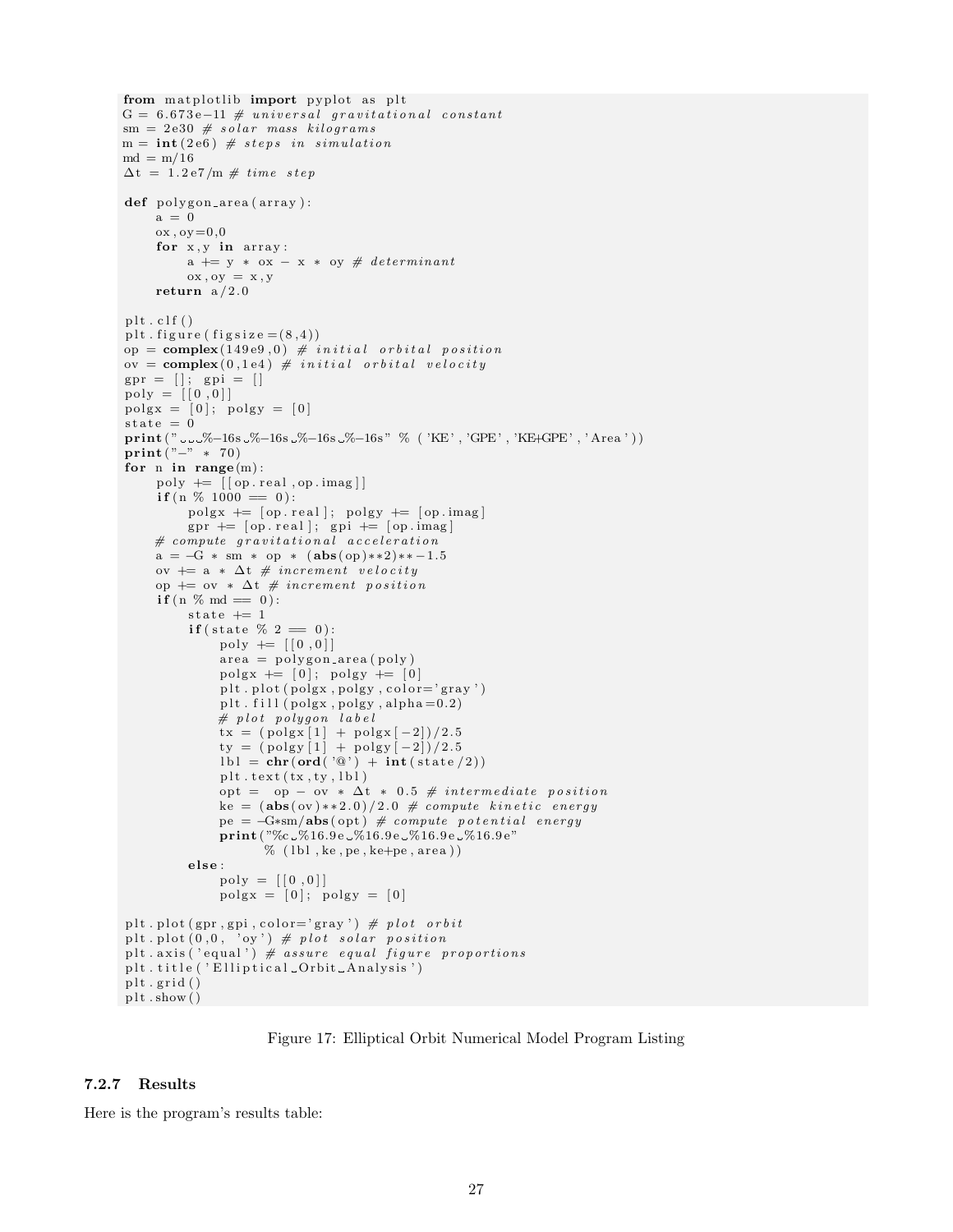<span id="page-27-3"></span>

|                 | KE | <b>GPE</b>                                              | KE+GPE | Area              |
|-----------------|----|---------------------------------------------------------|--------|-------------------|
| $\mathsf{A}$    |    | $5.915025527e+07 -9.048549533e+08 -8.457046980e+08$     |        | $5.587455300e+20$ |
| B.              |    | $1.423514785e+08$ $-9.880561765e+08$ $-8.457046980e+08$ |        | $5.587455300e+20$ |
| $\mathcal{C}^-$ |    | $3.919651862e+08 -1.237669884e+09 -8.457046980e+08$     |        | $5.587455300e+20$ |
| D               |    | $1.510712220e+09$ $-2.356416918e+09$ $-8.457046980e+08$ |        | $5.587455300e+20$ |
| E.              |    | $1.628050668e+09 -2.473755366e+09 -8.457046980e+08$     |        | $5.587455300e+20$ |
| F               |    | $4.076256220e+08 -1.253330320e+09 -8.457046980e+08$     |        | $5.587455300e+20$ |
| G               |    | $1.475607164e+08 -9.932654144e+08 -8.457046980e+08$     |        | $5.587455300e+20$ |
| H               |    | $6.055581909e+07$ $-9.062605171e+08$ $-8.457046980e+08$ |        | $5.587455300e+20$ |

Figure 18: Elliptical Orbit Model Results

Note in Figure [18](#page-27-3) that the KE+GPE result columns, showing the sum of kinetic and potential energy, agree with each other to ten decimal places, which confirms the theory of conservation of energy, and the area column values also agree, which confirms Kepler's Second Law.

This example is meant to show how mathematics can reveal connections between theories and objectively quantify predictions of theories, with an efficiency unequaled by other kinds of reasoning. We used mathematics to test a corollary of the theory of energy conservation and our result is perfectly clear: orbits conserve energy.

#### <span id="page-27-0"></span>7.2.8 Orbital Plot

<span id="page-27-4"></span>Here's the orbital plot the program generates:



Figure 19: Elliptical Orbit Analysis Diagram

In Figure [19](#page-27-4) the system's central body is shown as a yellow circle at the left. Also shown are the polygons included to test Kepler's Second Law<sup>[50](#page-34-2)</sup> – in spite of their varied shapes, all their areas are equal.

# <span id="page-27-1"></span>8 Infinity

The idea of infinity appears frequently in various mathematical contexts, so it deserves an explanation. First, infinity is not a number – one cannot multiply or divide a number by infinity and acquire a meaningful result. To see why this is so, consider the Infinity Hotel.

### <span id="page-27-2"></span>8.1 The Infinity Hotel

Welcome to the Infinity Hotel – we always have room for more guests, no one is turned away. If you show up without a reservation on a busy Saturday night, no problem – we'll just put you in room one. But the Infinity Hotel always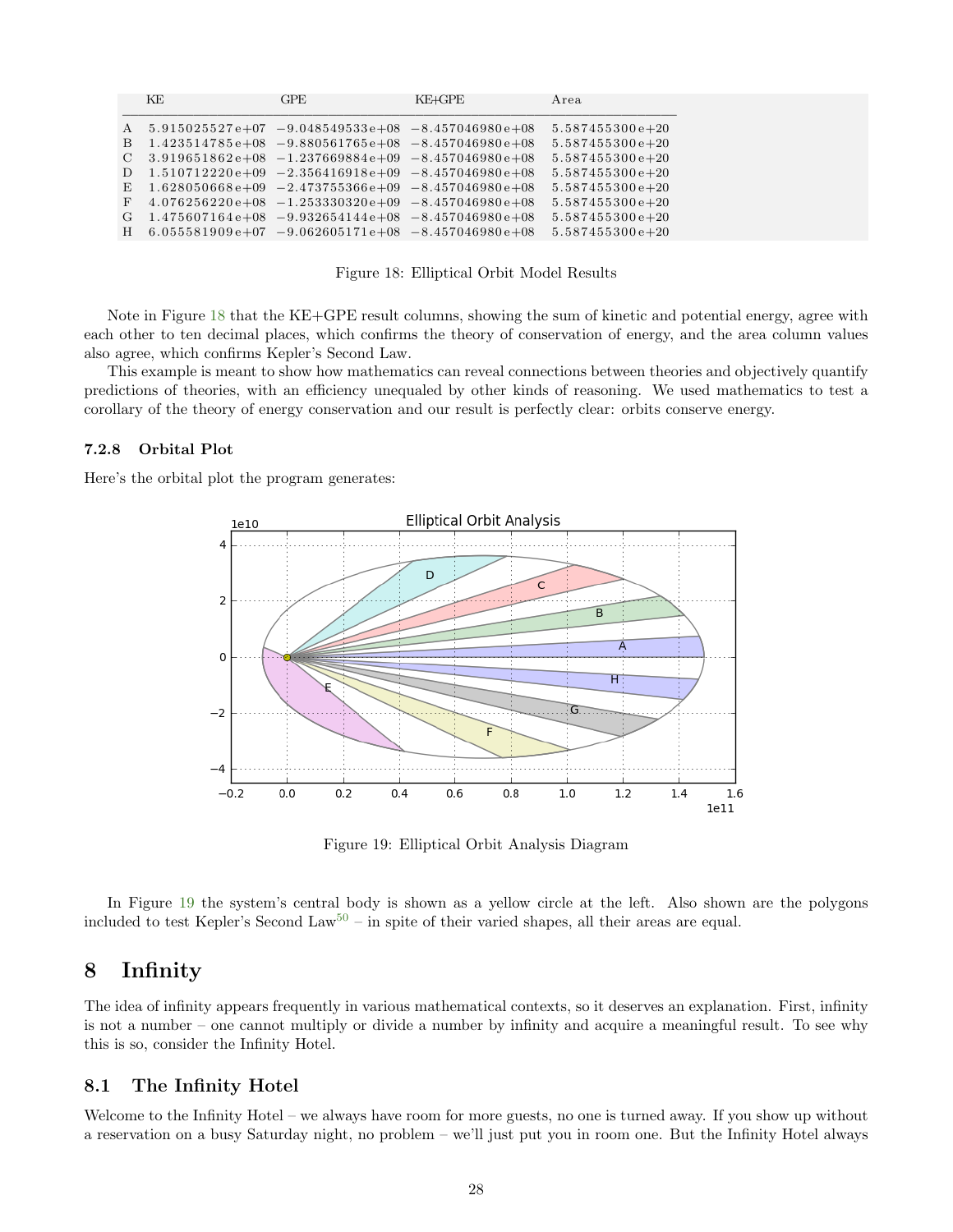appears to be full, so how can we put you in room one? That's easy – we first move the occupant of room one to room two. But to do that, we move the occupant in room two to room three, ad infinitum.

After you've occupied room one, after the other guests have been moved to make room for you, the Infinity Hotel is the same size it was before – it's still infinitely large.

This is why we can't multiply a number by infinity and expect a meaningful result. Just as with the idea of dividing by zero, to multiply a number  $n$  by infinity implies the existence of a number that, if divided by infinity, would produce  $n$ , but no such number exists.

# <span id="page-28-0"></span>8.2 Infinite Summation

One may ask, if infinity isn't a number and can't appear in an equation in a numerical context, then what purpose does it serve in mathematics? Easily explained – consider this equation[∗](#page-28-3) :

<span id="page-28-4"></span>
$$
y = \sum_{n=1}^{m} 2^{-n}
$$
 (8.1)

<span id="page-28-2"></span>Here are some example results from equation [8.1](#page-28-4) for chosen  $m$  arguments and resulting  $y$  values:

| $\boldsymbol{m}$ | $2^{-m}$        | m<br>$\sum 2^{-n}$                                                                                                                                       | $= y$               |
|------------------|-----------------|----------------------------------------------------------------------------------------------------------------------------------------------------------|---------------------|
| $\mathbf{1}$     | $\frac{1}{2}$   | $\frac{n=1}{\frac{1}{2}}$                                                                                                                                | $=\frac{1}{2}$      |
| $\overline{2}$   | $\frac{1}{4}$   | $rac{1}{2} + \frac{1}{4}$                                                                                                                                | $=\frac{3}{4}$      |
| $\boldsymbol{3}$ | $\frac{1}{8}$   | $rac{1}{2} + \frac{1}{4} + \frac{1}{8}$                                                                                                                  | $=\frac{7}{8}$      |
| $\overline{4}$   | $\frac{1}{16}$  | $\frac{1}{2} + \frac{1}{4} + \frac{1}{8} + \frac{1}{16}$                                                                                                 | $=\frac{15}{16}$    |
| $\mathbf 5$      | $\frac{1}{32}$  | $\frac{1}{2} + \frac{1}{4} + \frac{1}{8} + \frac{1}{16} + \frac{1}{32}$                                                                                  | $=\frac{31}{32}$    |
| $\boldsymbol{6}$ | $\frac{1}{64}$  | $\frac{1}{2} + \frac{1}{4} + \frac{1}{8} + \frac{1}{16} + \frac{1}{32} + \frac{1}{64}$                                                                   | $=$ $\frac{63}{64}$ |
| 7                | $\frac{1}{128}$ | $\frac{1}{2} + \frac{1}{4} + \frac{1}{8} + \frac{1}{16} + \frac{1}{32} + \frac{1}{64} +$<br>$\frac{1}{128}$                                              | $=\frac{127}{128}$  |
| $8\,$            | $\frac{1}{256}$ | $\frac{1}{8} + \frac{1}{16} + \frac{1}{32} + \frac{1}{64} +$<br>$\frac{1}{256}$<br>$rac{1}{2} + \frac{1}{4} +$<br>$\frac{1}{128}$<br>$\boldsymbol{+}$    | $=\frac{255}{256}$  |
| 9                | $\frac{1}{512}$ | $\frac{1}{8} + \frac{1}{16} + \frac{1}{32} + \frac{1}{64} +$<br>$\frac{1}{128} +$<br>$rac{1}{2} + \frac{1}{4} +$<br>$\frac{1}{256} +$<br>$\frac{1}{512}$ | $=\frac{511}{512}$  |

Table 4: Discrete Summation

Table [4](#page-28-2) shows that for any chosen m value, equation [8.1](#page-28-4) will produce a sum that equals  $\frac{2^m-1}{2^m}$  $\frac{1}{2^m}$ . This means a sum of  $2^{-n}$  values can approach 1, but for finite m values can never equal it.

# <span id="page-28-1"></span>8.3 Infinite Pie

To show this in a more graphic way, here's a pie chart showing the result for  $m = 5$  in equation [8.1:](#page-28-4)

<span id="page-28-3"></span> $*$ Remember that the operator  $\sum$  takes the sum of the values generated to its right.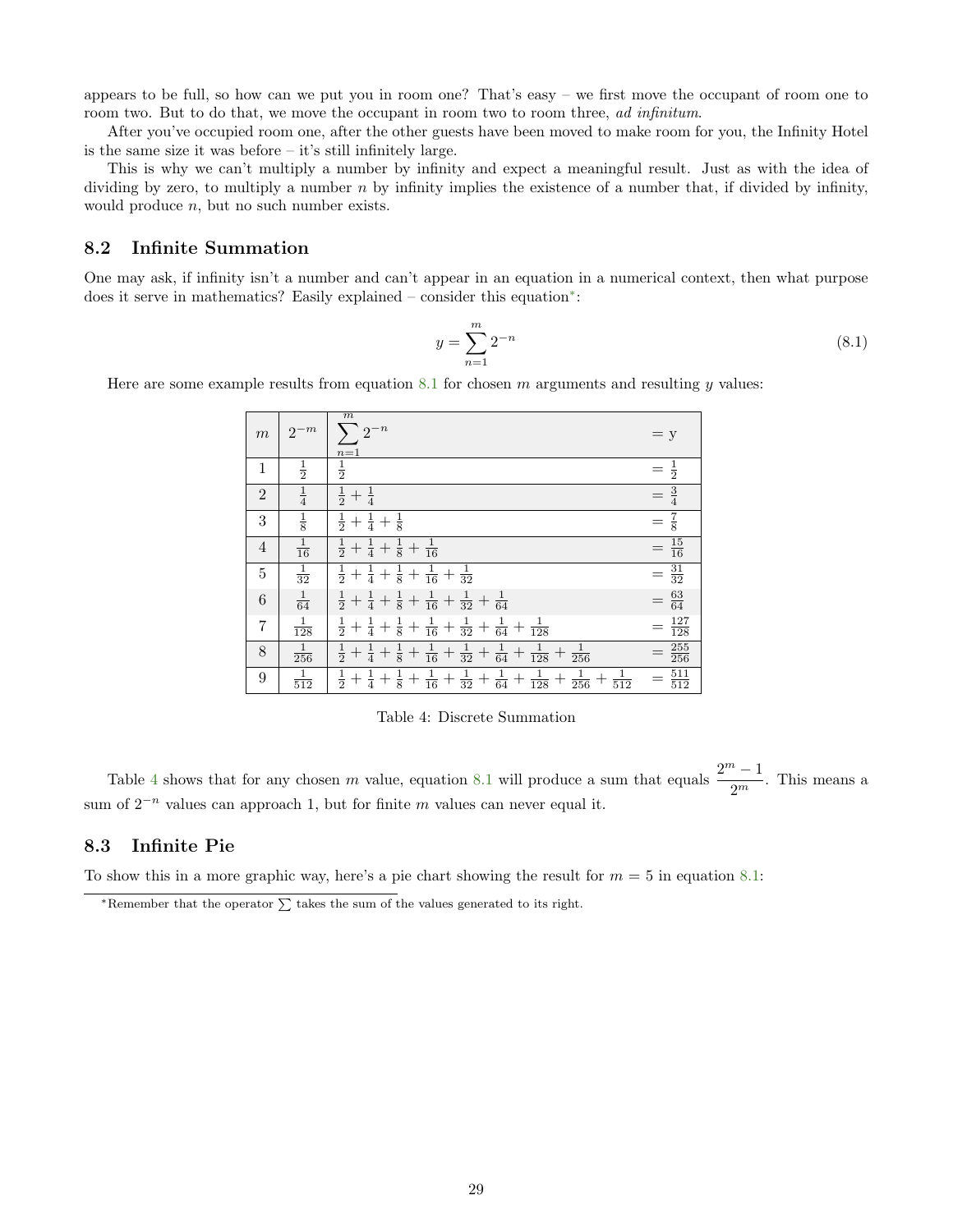<span id="page-29-1"></span>

Figure 20: Discrete Summation Pie Chart

See the empty slice at the top of figure [20?](#page-29-1) Think about how we can fill that gap, so that the sum generated by equation [8.1](#page-28-4) equals  $1 - not$  approximately, but exactly.

Consider these points:

- Each new term in the equation [8.1](#page-28-4) series adds a slice to the pie that fills half the remaining space, so regardless of the numerical value assigned to  $m$ , there will always be an unfilled gap between the sum generated by equation [8.1](#page-28-4) and 1.
- This problem is solved by assigning to m, not a number, but an idea infinity, which has this symbol:  $\infty$ . The problem is solved precisely because infinity is not a number, but an idea.
- Our infinity solution looks like this:

<span id="page-29-2"></span>
$$
y = \sum_{n=1}^{\infty} 2^{-n} = 1
$$
\n(8.2)

• Remember again that infinity is an idea, not a number, and equation [8.2](#page-29-2) produces a numerical result based on the idea of infinity, not a computer program that produces a sum of  $2^{-n}$  values for n arguments between 1 and infinity.

# <span id="page-29-0"></span>8.4 Lots of Nines

Here's a similar problem – does this equation make a true statement?:

<span id="page-29-3"></span>
$$
0.9999... = 1 \tag{8.3}
$$

This particular equation has created much online discussion<sup>51</sup>. The ellipsis  $(...)$  in equation [8.3](#page-29-3) means "Extend" this sequence out to infinity" and, as with the [Infinite Pie](#page-28-1) example above, it's resolved with the idea of infinity, not a number. Here's this example in summation form:

<span id="page-29-4"></span>
$$
y = \sum_{n=1}^{m} 9 \times 10^{-n}
$$
 (8.4)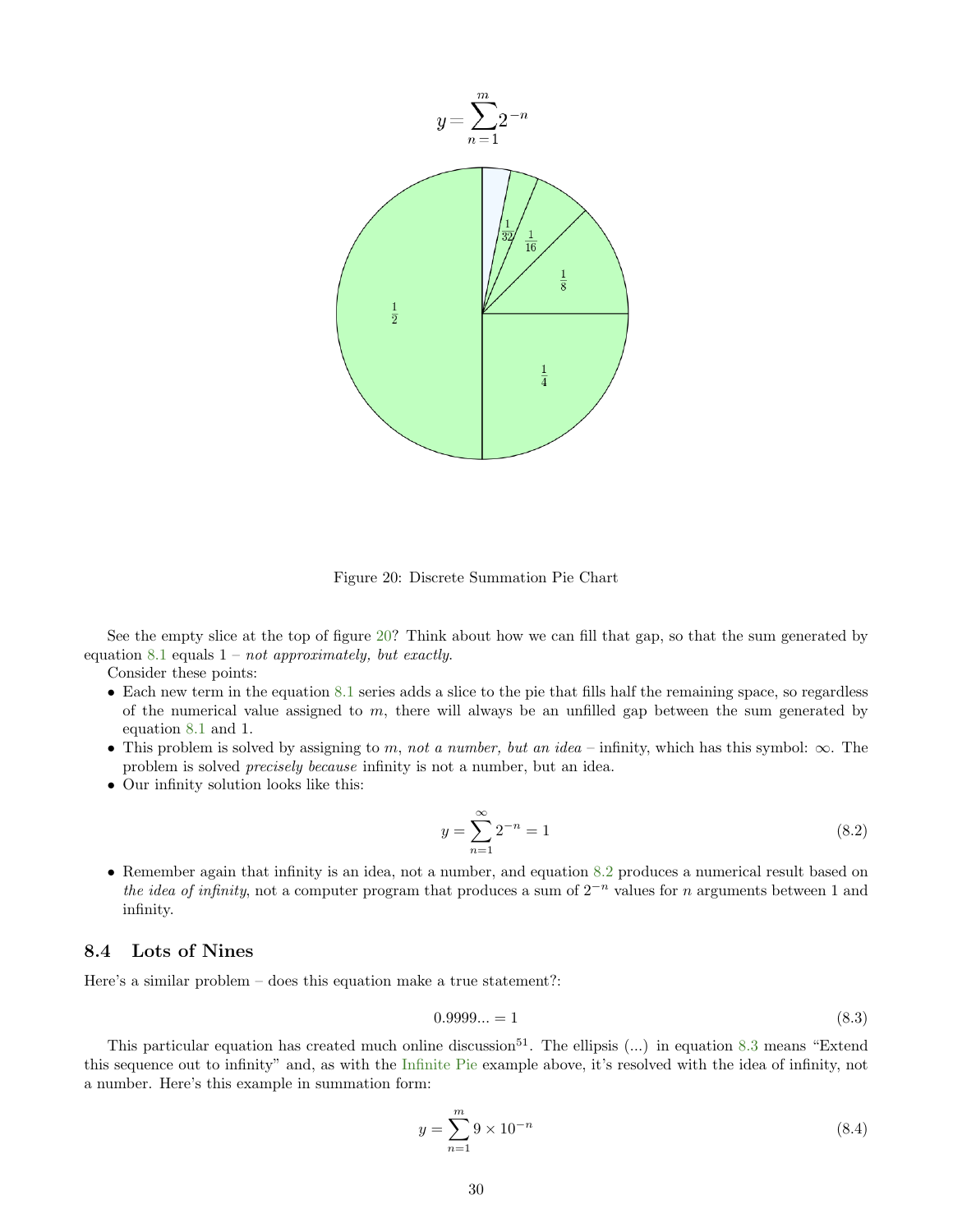<span id="page-30-3"></span>Here are some example results for equation  $8.4$  and finite m values:

| $\boldsymbol{m}$ | $9\times10^{-m}$ | $\boldsymbol{m}$<br>$9\times10^{-n}$<br>$n=1$                                                                            | $= y$                    | As decimal |
|------------------|------------------|--------------------------------------------------------------------------------------------------------------------------|--------------------------|------------|
|                  | $\frac{9}{10}$   | $\frac{9}{10}$                                                                                                           | $\frac{9}{10}$           | 0.9        |
| $\overline{2}$   | $\frac{9}{100}$  | $\frac{9}{10}$<br>9<br>$\overline{100}$                                                                                  | $\frac{99}{100}$         | 0.99       |
| 3                | 9<br>1000        | 9<br>9<br>9<br>$\overline{10}$<br>$^{+}$<br>$\overline{100}$<br>$\overline{1000}$                                        | 999<br>$\overline{1000}$ | 0.999      |
| 4                | 9<br>10000       | 9<br>9<br>9<br>9<br>$\overline{10}$<br>┯<br>$\overline{100}$<br>10000<br>$\overline{1000}$                               | 9999<br>10000            | 0.9999     |
| 5                | 9<br>100000      | 9<br>9<br>9<br>9<br>9<br>$\overline{10}$<br>$^+$<br>$\overline{100}$<br>$\overline{1000}$<br>10000<br>100000             | 99999<br>100000          | 0.99999    |
| 6                | 9<br>1000000     | 9<br>$\frac{9}{10}$<br>9<br>9<br>9<br>9<br>┯<br>$\overline{100}$<br>$\overline{1000}$<br>10000<br>100000<br>1000000      | 999999<br>1000000        | 0.999999   |
| 7                | 9<br>10000000    | 9<br>9<br>9<br>9<br>9<br>9<br>9<br>$\overline{10}$<br>$\overline{100}$<br>1000<br>10000<br>100000<br>1000000<br>10000000 | 9999999<br>10000000      | 0.9999999  |

Table 5: Discrete Summation 2

Each m value applied to the equation [8.4](#page-29-4) series produces the sum  $\frac{10^m - 1}{10^m}$ , which, as before, means for finite m values the result can never equal 1. And as before, only by applying the idea of infinity can we make this sum equal 1:

$$
\sum_{n=1}^{\infty} 9 \times 10^{-n} = 1
$$
\n(8.5)

So it seems this statement is true:

$$
0.9999... = 1 \tag{8.6}
$$

# <span id="page-30-0"></span>9 The Platonic Realm

# <span id="page-30-1"></span>9.1 Plato's Third Realm

Greek philosopher  $Plato^{52}$  argued for the existence of three realms:

- 1. The external, physical world.
- 2. The internal world of conscious experience.
- 3. The realm of abstract forms and ideas, more clearly described in Plato's Theory of Forms/ideas<sup>53</sup>.

In the theory of forms/ideas, Plato argued that the non-physical realm of forms and ideas was the most accurate reality, ascending above our sense perceptions and conscious perception of the external world. This concept addresses the problem of universals<sup>54</sup>, which considers the relation between specific things and the degree to which they represent universal forms.

The Theory of Forms argues that all perceptible things are imperfect representations of universal, abstract forms and ideas, and that those abstract forms exist independent of their manifestations.

It seems to me that mathematics, even though it sometimes addresses everyday reality, resides in Plato's third realm, and many mathematical concepts represent abstract forms/ideas that sometimes have examples in physical reality. This is why, even though reality can't get along without mathematics, mathematics can easily get along with reality.

### <span id="page-30-2"></span>9.2 Mathematical Reality

Because of parallel developments in modern mathematics and physics, the idea is taking hold that reality is innately mathematical<sup>55</sup> and that the abstract realm of mathematics is the source for much of our understanding of physical reality.

Examples that support this idea appear in unexpected places. For example there's a species of cicada that hatches out at two different intervals – 13 or 17 years, no other periods. These long periods between mass births was once a mystery, but it is now thought<sup>56</sup> that these intervals result from the fact that both 13 and 17 are prime numbers, and because they are prime these particular reproduction intervals reduce the chance for synchronization with the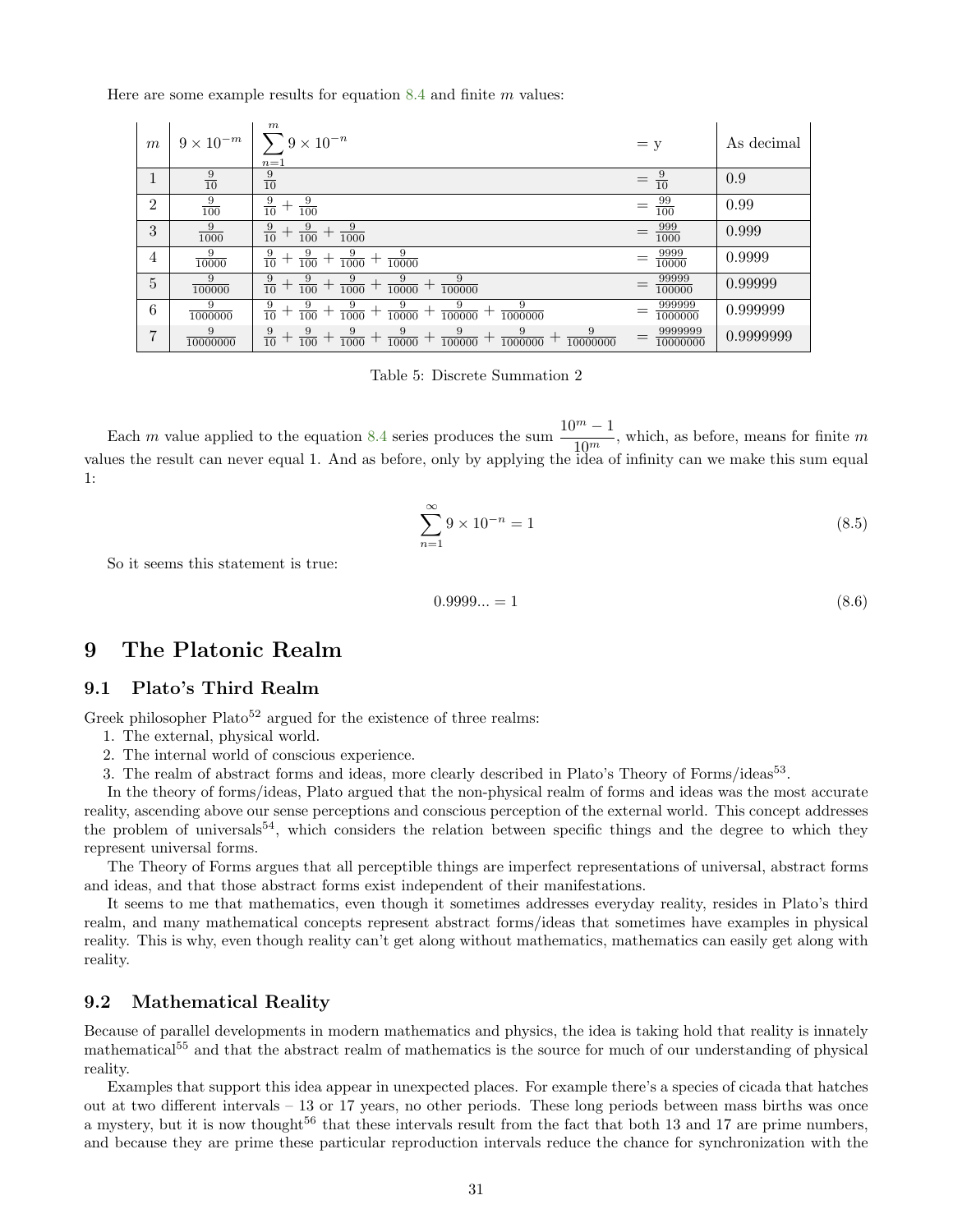life cycles of predators. Computer mathematical models show the survival advantage of these specific intervals<sup>57</sup>, which are thought to have arisen by the chance process of natural selection.

Modern physics has evolved in such a way that it's almost entirely described mathematically, with very little content not reliant on equations. Most modern scientific research has become a search for empirically testable equations that successfully explain past observations, make reliable predictions about observations not yet made, and more importantly provide a unifying conceptual framework that may lead to further discoveries.

In the same way, modern technology (applied science) relies on a deep understanding of mathematical ideas. For example, semiconductor technology, and the computers built from it, require an intimate understanding of quantum theory, a theory defined by mathematics.

Our ability to explore space also requires a thorough understanding of mathematics, both conceptually and in the details. A Mars-bound spacecraft was once lost because of a single wrong number<sup>58</sup> that resulted from confusion about which units of measurement were to be used.

# <span id="page-31-0"></span>9.3 Unreasonable Effectiveness

In a now-famous paper entitled "The Unreasonable Effectiveness of Mathematics in the Natural Sciences<sup>59</sup>," physicist Eugene Wigner ponders the surprising degree to which mathematics, which has no essential connection with reality, describes it so well. Wigner concludes his article by saying, "The miracle of the appropriateness of the language of mathematics for the formulation of the laws of physics is a wonderful gift which we neither understand nor deserve. We should be grateful for it and hope that it will remain valid in future research and that it will extend, for better or for worse, to our pleasure, even though perhaps also to our bafflement, to wide branches of learning."

It's not an exaggeration to say that understanding the modern world means understanding mathematics, and we have a simple choice – we can learn mathematics ourselves, or be perpetually lied to by those who have learned it.

# <span id="page-31-1"></span>10 Appendices

### <span id="page-31-2"></span>10.1 Data Table Design

The [Acceleration/Velocity/Position](#page-3-3) data table on page [4](#page-3-3) is meant to introduce certain calculus ideas in a simple, accessible way. Each column is the stepwise numerical derivative of the column to its right, and the stepwise numerical integral of the column to its left, where such columns exist.

#### <span id="page-31-3"></span>10.1.1 Average Velocity

I draw the reader's attention to the "Average Velocity" column of the car data table. This column exists so that any two positions in the rightmost column will have an exact numerical derivative value available. This means that any position can be acquired by summing average velocities, and any average velocity can be acquired by subtracting two positions.

The velocity column (to the left of the average velocity column) can't be used to directly acquire positions because each stepwise change in position results from the average change in velocity from one position to the next, and neither the initial nor final velocity for that position can serve this purpose. Because the velocity is changing over time, the distinction between average and final velocity must be taken into account, otherwise the exact numerical correspondence between velocity and position columns would not exist.

#### <span id="page-31-4"></span>10.1.2 No Average Acceleration

There's no average acceleration column in this table because acceleration is a constant. A strictly designed table would include an average acceleration column, but because acceleration is a constant such a column would contain the same values as the existing column, so for simplicity in design it was eliminated.

As the reader advances through this article and gets to the idea of infinitesimal steps, the distinction between average and absolute rates of change evaporates, a fact that may occur to the astute reader as another reason to learn calculus.

# <span id="page-31-5"></span>10.2 Detailed Symbolic Differentiation

This appendix provides a step-by-step algebraic procedure for acquiring a symbolic derivative. We begin by showing the basic strategy for moving from a function  $f(x)$  to its derivative, denoted by  $f'(x)$ :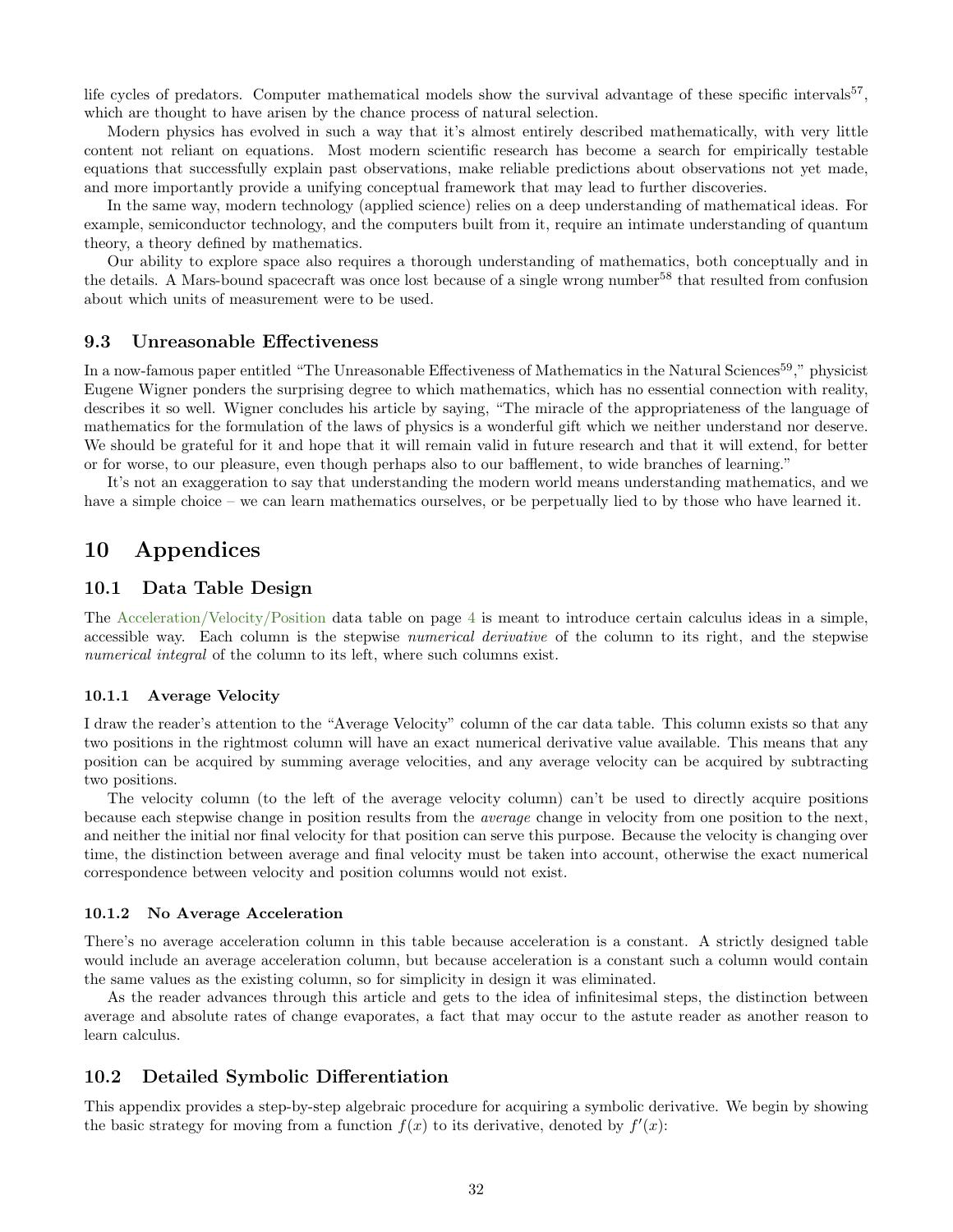<span id="page-32-3"></span>
$$
f'(x) = \lim_{\Delta x \to 0} \frac{f(x + \Delta x) - f(x)}{\Delta x}
$$
 (10.1)

In equation [10.1](#page-32-3) a step variable  $\Delta x$  is created which (in numerical versions of this method) produces a small interval on the slope of the function's curve as shown in Figure [2](#page-7-2) on page [8.](#page-7-2) In the symbolic strategy this variable, apart from its theoretical significance, serves to eliminate algebraic terms, in a process explained below.

#### <span id="page-32-0"></span>10.2.1 Strategy

The basic strategy for converting a function to its derivatives relies on a combination of algebraic manipulations and removal of terms, including use of a limit operation to remove all  $\Delta x$  terms as well as any terms it multiplies. For this example we will use the position function first presented as equation [2.4](#page-6-4) above:

$$
p(t) = \frac{1}{2}at^2
$$
\n(10.2)

#### <span id="page-32-1"></span>10.2.2 Sequence

We begin with this differential limit form:

<span id="page-32-6"></span>
$$
p'(t) = \lim_{\Delta t \to 0} \frac{p(t + \Delta t) - p(t)}{\Delta t}
$$
\n(10.3)

To facilitate manipulation of terms, we temporarily set aside functional notation and show the equation the function defines:

$$
\frac{p(t + \Delta t) - p(t)}{\Delta t} \mapsto \frac{a(\Delta t + t)^2 - at^2}{2\Delta t}
$$
\n(10.4)

Using the identity  $(a + b)^2 = a^2 + 2ab + b^2$ , we expand terms for more flexibility in term elimination:

$$
\frac{a\left(\Delta t + t\right)^2 - at^2}{2\,\Delta t} \mapsto \frac{a\left(\Delta t^2 + 2\,\Delta t\,t + t^2\right) - at^2}{2\,\Delta t} \tag{10.5}
$$

Solely for clarity of expression in this example, not to satisfy a mathematical requirement, we apply the factor  $\frac{2}{a}$ to temporarily remove some terms:

<span id="page-32-4"></span>
$$
\frac{a(\Delta t^2 + 2\Delta t t + t^2) - at^2}{2\Delta t} \frac{2}{a} = \frac{\Delta t^2 + 2\Delta t t + t^2 - t^2}{\Delta t}
$$
(10.6)

We eliminate terms:

$$
\frac{\Delta t^2 + 2\Delta t t + t^2 - t^2}{\Delta t} \mapsto \Delta t + 2t \tag{10.7}
$$

We perform a limit operation to eliminate the remaining  $\Delta t$  term:

$$
\lim_{\Delta t \to 0} \Delta t + 2t = 2t \tag{10.8}
$$

We apply the inverse of the factor applied in equation [10.6](#page-32-4) above:

<span id="page-32-5"></span>
$$
2t\frac{a}{2} = at \tag{10.9}
$$

#### <span id="page-32-2"></span>10.2.3 Outcome

The result shown in [10.9](#page-32-5) is the first derivative of  $p(t)$ , which has this notation:  $p'(t)$ . The above process may be concisely expressed as:

<span id="page-32-7"></span>
$$
p'(t) = \lim_{\Delta t \to 0} \frac{a(\Delta t + t)^2 - at^2}{2\Delta t} = at
$$
\n(10.10)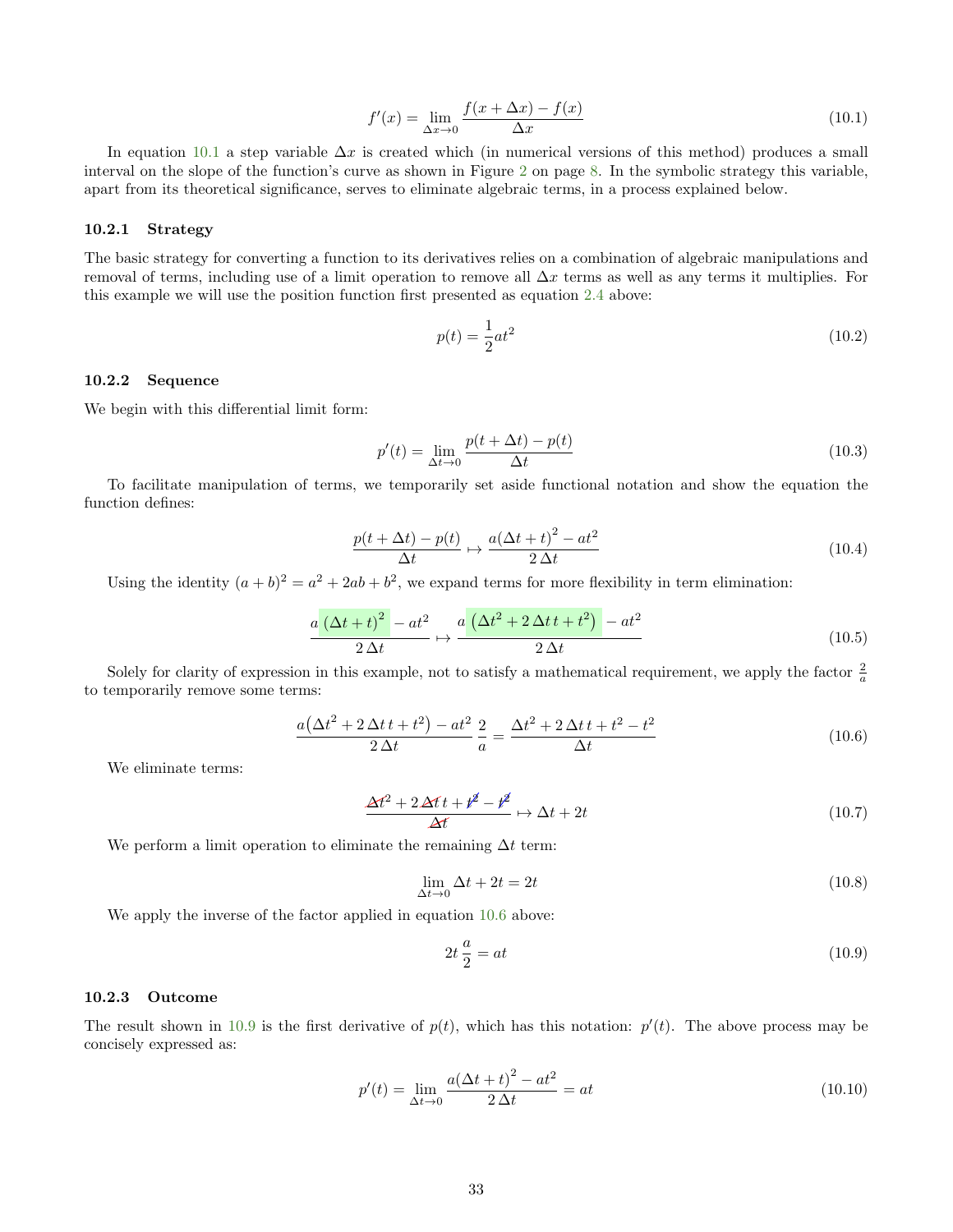#### <span id="page-33-0"></span>10.2.4 Conclusion

Notice about this process that the explicit differential approach shown in equation [10.3](#page-32-6) above produces two avenues for transitioning from a function to its derivative: (a) algebraic elimination of terms, and (b) use of the limit operation to eliminate  $\Delta t$  and any terms multiplied by  $\Delta t$ . The order of these operations may be changed depending on circumstances.

For the nontechnical reader, the take-away from this explanation should be that a function is converted to its derivative by applying the limit operator to  $\Delta t$  as shown in [10.10](#page-32-7) above, which cancels all  $\Delta t$  terms and any terms multiplied by them. This has the effect of transforming a function into a symbolic derivative form of that function, one that tracks rates of change in the original function with respect to its independent variable.

### <span id="page-33-1"></span>10.3 Rules for Integration

For many common equations, transformation rules can be applied to obtain integrals. Here are some examples from an old textbook $60:$ 

$$
\int A \, \mathrm{d}x = Ax \tag{10.11}
$$

<span id="page-33-4"></span>
$$
\int x \, \mathrm{d}x = \frac{x^2}{2} \tag{10.12}
$$

<span id="page-33-5"></span>
$$
\int x^2 \, \mathrm{d}x = \frac{x^3}{3} \tag{10.13}
$$

<span id="page-33-3"></span>
$$
\int x^n dx = \frac{x^{n+1}}{n+1}, (n \neq -1)
$$
\n(10.14)

$$
\int (A + Bx)^n dx = \frac{(A + Bx)^{n+1}}{(n+1)B}, (n \neq -1)
$$
\n(10.15)

It should be clear that equation [10.14](#page-33-3) is the general form of [10.12](#page-33-4) and [10.13.](#page-33-5)

Here are some non-overlapping examples from a popular math website  $61$ :

$$
\int \frac{1}{x} \mathrm{d}x = \ln|x| \tag{10.16}
$$

$$
\int \frac{1}{ax+b} \mathrm{d}x = -\frac{1}{a} \ln|ax+b| \tag{10.17}
$$

There are many similar sites online, these are just examples to give a sense of the notation and show the convenience of an established rule. A worthwhile general resource is Wolfram Alpha's Integral Calculator<sup>62</sup>, which interactively accepts and solves submitted expressions.

### <span id="page-33-2"></span>10.4 Computer Processing Limitations

When using a computer to produce numerical differentials and because of a limitation in how computers manage numbers, beyond a certain point choosing smaller step sizes can produce a decline in accuracy:

- Typical modern computer variables<sup>63</sup> can resolve about 15 digits.
- Therefore if we subtract one computer number from another, if the numbers differ by more than  $1 \times 10^{15}$ , the result will have the value of the larger of the two numbers – it will be as if the operation never took place.
- As one approaches this limitation, the accuracy of the results declines rapidly because more and more significant digits are dropped from the calculation.

The conclusion is that we should only use numerical methods (a) to learn how these methods work, or (b) if the nature of the problem leaves us with no alternative. For the majority of problems, we should apply a symbolic differentiation method.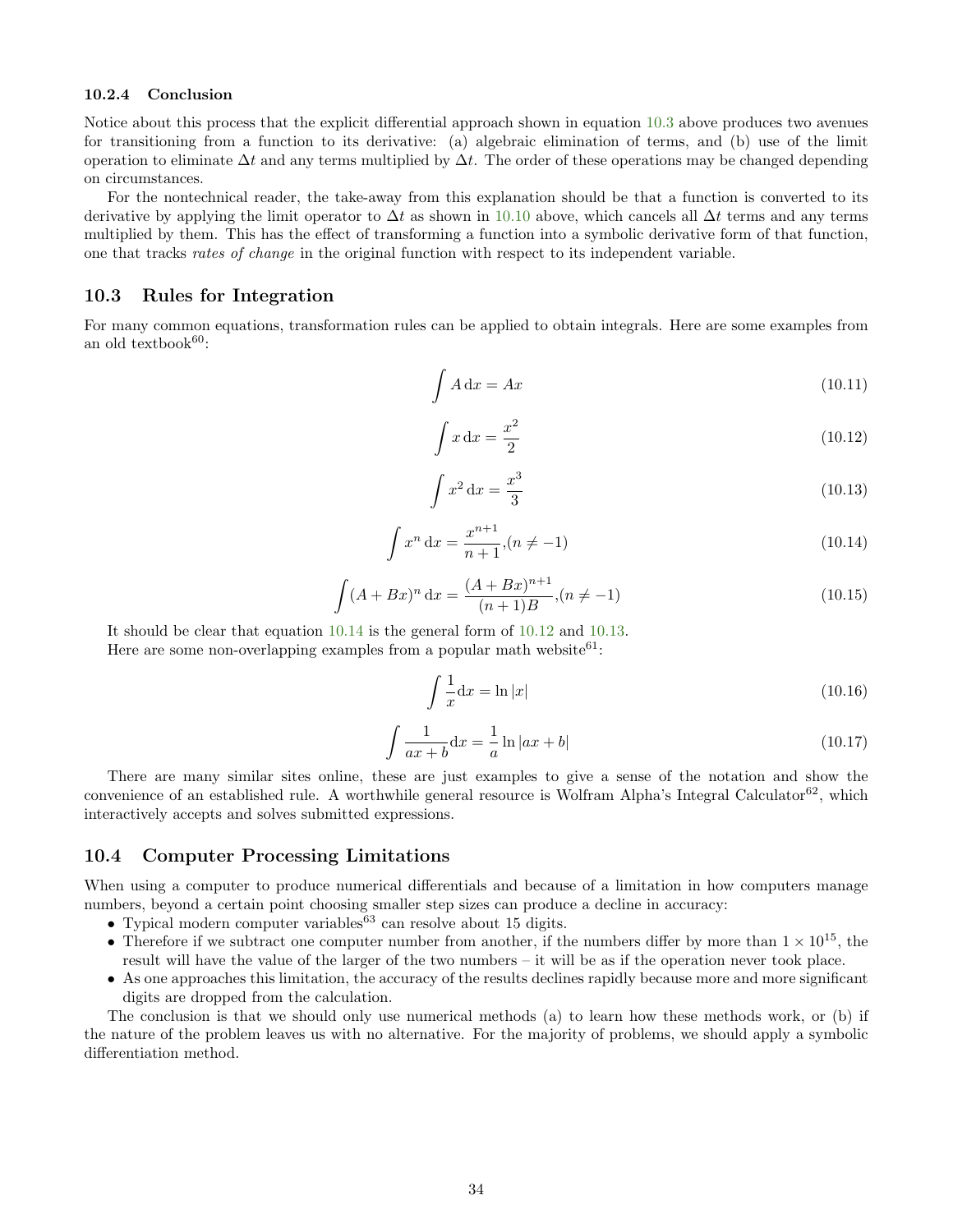# <span id="page-34-0"></span>10.5 Calculus Notations

It turns out there are a great number of conventions to symbolize differentials and derivatives. The author uses a common notation for functions – for a given function  $f(x)$ ,  $f'(x)$  denotes first derivative,  $f''(x)$  second derivative and so forth – this so-called "prime" notation originated with Lagrange<sup>64</sup>. One drawback to this convention is that it doesn't explicitly distinguish dependent and independent variables (the function argument is assumed to represent the independent variable). For purposes other than functional notation, where both dependent and independent variables are present, Gottfried Liebniz's derivative notation<sup>65</sup> might be preferable – for independent and dependent variables  $x$  and  $y$ :

$$
\frac{dy}{dx} \text{(first derivative)} , \frac{d^2y}{dx^2} \text{(second derivative)}, \text{ etc.}
$$
\n(10.18)

Liebniz's derivative notation for functions has a number of variations, some of which are:

<span id="page-34-1"></span>
$$
\frac{df}{dx}(x) \text{ or } \frac{df(x)}{dx} \text{ or } \frac{d}{dx}f(x)
$$
\n(10.19)

But it's not clear that this has an advantage over the Lagrange "prime" notation. There are many other notations in current use and with historical importance<sup>66</sup>.

# <span id="page-34-2"></span>References

 $1$ [Accelerometer](https://en.wikipedia.org/wiki/Accelerometer) – a device for measuring changes in velocity.

 ${}^{2}$ [Inverse \(mathematics\)](https://en.wikipedia.org/wiki/Inverse_(mathematics)) – two functions or operations that perform opposite actions are said to be *inverses* of each other.

<sup>3</sup>[Derivative \(mathematics\)](https://en.wikipedia.org/wiki/Derivative) – "The derivative of a function of a real variable measures the sensitivity to change of a quantity (a function value or dependent variable) which is determined by another quantity (the independent variable)."

4 [Integral \(mathematics\)](https://en.wikipedia.org/wiki/Integral) – "In mathematics, an integral assigns numbers to functions in a way that can describe displacement, area, volume, and other concepts that arise by combining infinitesimal data."

 ${}^{5}$ [Fundamental theorem of calculus](https://en.wikipedia.org/wiki/Fundamental_theorem_of_calculus) – The idea that differentiation and integration are inverse operations.

 $6$ [Continuous function](https://en.wikipedia.org/wiki/Continuous_function) – roughly speaking, a function whose output smoothly and continuously follows its input, with no discontinuities or interruptions.

 $7$ [Variable \(mathematics\)](https://en.wikipedia.org/wiki/Variable_(mathematics)) – a symbol that stands for a numerical quantity.

8 [Independent variable](https://en.wikiversity.org/wiki/Independent_variable) – a variable that doesn't result from a computation and whose value doesn't depend on another variable.

9[Dependent variable](https://en.wikiversity.org/wiki/Dependent_variable) – a variable whose value depends on the outcome of a mathematical operation that in turn depends on the value of an independent variable.

<sup>10</sup>[Mathematical constant](https://en.wikipedia.org/wiki/Mathematical_constant) – an unchanging numerical value.

 $^{11}\mathrm{Function}$  (mathematics) – a function is a symbol stands for an equation.

<sup>12</sup>[Tangent Line](http://mathworld.wolfram.com/TangentLine.html) – a line that intersects a function's plot line and matches its slope as well.

<sup>13</sup>[Division by zero](https://en.wikipedia.org/wiki/Division_by_zero) – an undefined mathematical operation.

 $14$ [Limit \(mathematics\)](https://en.wikipedia.org/wiki/Limit_(mathematics)) – a method to approach values that cannot be directly assigned.

 $15$ [Error function](https://en.wikipedia.org/wiki/Error_function) – a very widely used function that cannot be integrated symbolically.

 $16$ [Three-body problem \(orbital mechanics\)](https://en.wikipedia.org/wiki/Three-body_problem) – the class of orbital problems lacking closed-form solutions.

<sup>17</sup>[Definite Integral](http://mathworld.wolfram.com/DefiniteIntegral.html) – definition in terms of indefinite integrals.

<sup>18</sup>[Integration as summation \(PDF\)](http://www.mathcentre.ac.uk/resources/Engineering%20maths%20first%20aid%20kit/latexsource%20and%20diagrams/8_12.pdf) – a concise summary showing use of the limit operator to show the equivalence of a particular kind of summation and an integral.

 $19$ [Antiderivative](https://en.wikipedia.org/wiki/Antiderivative) – the opposite of a derivative, an integral.

<sup>20</sup>[Storage Container Mathematics](http://arachnoid.com/storage_container_mathematics) – mathematics applied to storage vessels.

 $21$ [Differential equation](https://en.wikipedia.org/wiki/Differential_equation) – an equation that relates a function to its derivatives.

<sup>22</sup>[First-Order Ordinary Differential Equation](http://mathworld.wolfram.com/First-OrderOrdinaryDifferentialEquation.html)

 $^{23}$ [Initial value problem](https://en.wikipedia.org/wiki/Initial_value_problem) – a differential equation that includes one or more initial values.

 $\rm ^{24}Natural$  logarithm

<sup>25</sup>[The Mathematics of Population Increase](http://arachnoid.com/lutusp/populati.html) – differential equations applied to measurement of population growth.

 $26$ [Computer algebra system](https://en.wikipedia.org/wiki/Computer_algebra_system) – a class of computer software able to perform relatively high-level mathematics.

 $^{27}$ [Python \(programming language\)](https://en.wikipedia.org/wiki/Python_(programming_language)) – a very popular programming language with libraries able to perform numerical and symbolic

mathematics.

 $^{28}\mathrm{SvmPy}$  – a Python library for symbolic computation.

 $29$ [Jupyter](http://jupyter.org/about.html) – an interactive mathematical environment.

<sup>30</sup>[ISymPy Console](http://docs.sympy.org/0.6.7/tutorial.html#isympy-console) – a command-shell-based SymPy environment.

 $31$ [SymPy Online Shell](http://live.sympy.org/) – an interactive ISymPy command-line environment in a Web page.

<sup>32</sup>[IPython kernels for other languages](https://github.com/ipython/ipython/wiki/IPython-kernels-for-other-languages) – essentially, Jupyter supported kernels.

 $33\,\mathrm{SageMath}$  $33\,\mathrm{SageMath}$  $33\,\mathrm{SageMath}$  – a free, open-source CAS based on Python.

<sup>34</sup>[Exploring Mathematics with Sage](http://arachnoid.com/sage) – the author's Sage tutorial.

<sup>35</sup>[Maxima](https://en.wikipedia.org/wiki/Maxima_(software)) – a CAS based on an earlier project named Macsyma and used in SageMath for symbolic results.

<sup>36</sup>[Wolfram Mathematica](https://en.wikipedia.org/wiki/Wolfram_Mathematica) – a.k.a. Mathematica, a powerful, and powerfully expensive, CAS.

 $^{37}\rm{Gravity}$  of Earth – also known as little-g, approximately 9.8  $m/s/s$ 

 $38$  [Jerk \(physics\)](https://en.wikipedia.org/wiki/Jerk_(physics)) – The semi-official name for the third derivative of position.

 $39$ [Raspbian](https://www.raspbian.org/) – a Linux distribution designed for the Raspberry Pi computers.